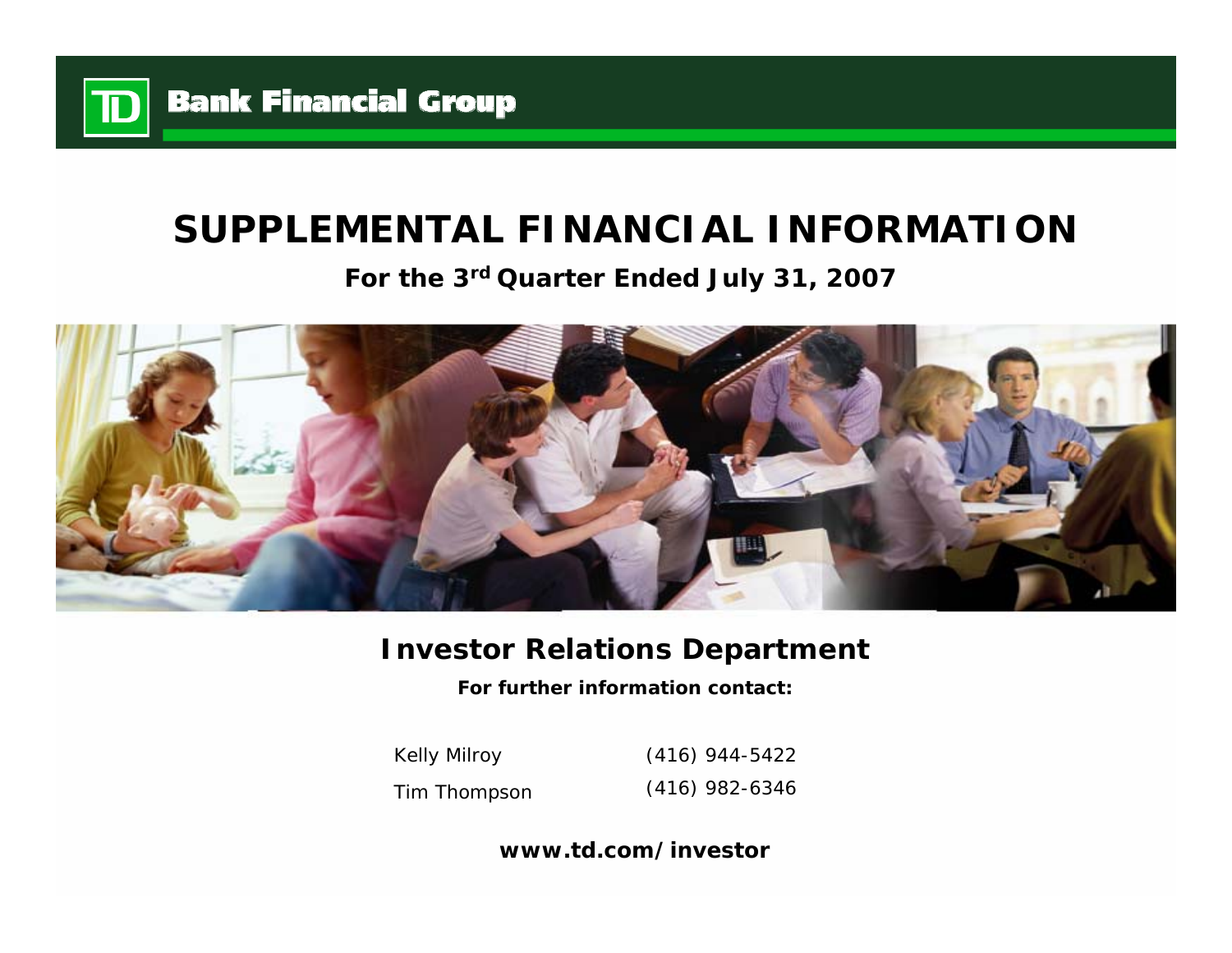

### **For the 3rd Quarter July 31, 2007**

### **How the Bank Reports**

The supplemental information contained in this package is designed to improve the readers' understanding of the financial performance of TD Bank Financial Group (the Bank). This information should be used in conjunction with the third quarter 2007 Report to Shareholders, and Investor Presentation, as well as the 2006 Consolidated Financial Statements for the year ended October 31, 2006.

The Bank prepares its financial statements in accordance with Canadian generally accepted accounting principles (GAAP) and refers to results prepared in accordance with GAAP as the "reported basis" or "reported" results. The Bank also utilizes non-GAAP financial measures referred to as "adjusted basis" or "adjusted" results to assess each of its businesses and to measure overall Bank performance. To arrive at adjusted results, the Bank removes items of note, net of income taxes, from reported results. The items of note relate to items which management does not believe are indicative of underlying business performance. The items of note are listed on page 3 of this package. The items of note include the Bank's amortization of intangible assets, which primarily relate to the Canada Trust acquisition in 2000, the TD Banknorth Inc. (TD Banknorth) acquisition in 2005, and the acquisitions by TD Banknorth of Hudson United Bancorp (Hudson) in 2006 and Interchange Financial Services Corporation (Interchange) in 2007, and the amortization of intangibles included in equity in net income of TD Ameritrade. The Bank believes that adjusted results provides the reader with a better understanding of how management views the Bank's performance.

As explained, adjusted results are different from reported results determined in accordance with GAAP. Adjusted results, items of note and related terms are non-GAAP financial measures as these are not defined terms under GAAP, and, therefore, may not be comparable to similar terms used by other issuers. A reconciliation between the Bank's reported and adjusted results is provided on page 6 of the Bank's third quarter 2007 Report to Shareholders.

### **Segmented Information**

For management reporting purposes, the Bank's operations are organized into the following four operating business segments: Canadian Personal and Commercial Banking, Wealth Management, U.S. Personal and Commercial Banking and Wholesale Banking. The Bank's other activities are grouped into the Corporate segment.

The Bank's management reporting process measures the performance of the segments based on our management structure and is not necessarily comparable with other financial services companies. Results of each business segment reflect revenues, expenses, assets and liabilities generated by the businesses in that segment. Due to the complexity of the Bank, its management reporting model uses various estimates, assumptions, allocations and risk-based methodologies for funds transfer pricing, inter-segment revenues, income tax rates, capital, indirect expenses and cost transfers to measure business segment results. Transfer pricing of funds is generally applied at market rates. Inter-segment revenues are negotiated between each business segment and approximate the value provided by the distributing segment. Income tax expense or benefit is generally applied to each segment based on a statutory tax rate and may be adjusted for items and activities unique to each segment.

The Bank measures and evaluates the performance of each segment based on adjusted net income available to common shareholders, economic profit and return on invested capital. Economic profit is adjusted net income available to common shareholders, less a charge for average invested capital. Each segment's invested capital represents the capital required for economic risks, including credit, market and operational risks, plus the purchased amounts of goodwill and intangible assets, net of impairment write downs. Return on invested capital is adjusted net income available to common shareholders, divided by average invested capital. Economic profit and return on invested capital are not defined terms under GAAP and, therefore, not comparable to similar terms used by other issuers. A reconciliation between the Bank's economic profit, return on invested capital and adjusted net income is provided on page 7 of the Bank's third quarter 2007 Report to Shareholders.

Amortization of intangible expense is included in the Corporate segment. Accordingly, net income for the operating business segments is presented before amortization of intangibles, as well as any other items of note not attributed to the operating segments. Net interest income, primarily within Wholesale Banking, is calculated on a taxable equivalent basis (TEB), which means that the value of the non-taxable or tax-exempt income, including dividends, is adjusted to its equivalent before-tax value. Using TEB allows the Bank to measure income from all securities and loans consistently and makes for a more meaningful comparison of net interest income with similar institutions. The TEB adjustment, reflected in the Wholesale Banking segment, is eliminated in the Corporate segment.

For more information, see the "Business Focus" section of the 2006 Annual Report and Note 24 to the 2006 audited Consolidated Financial Statements.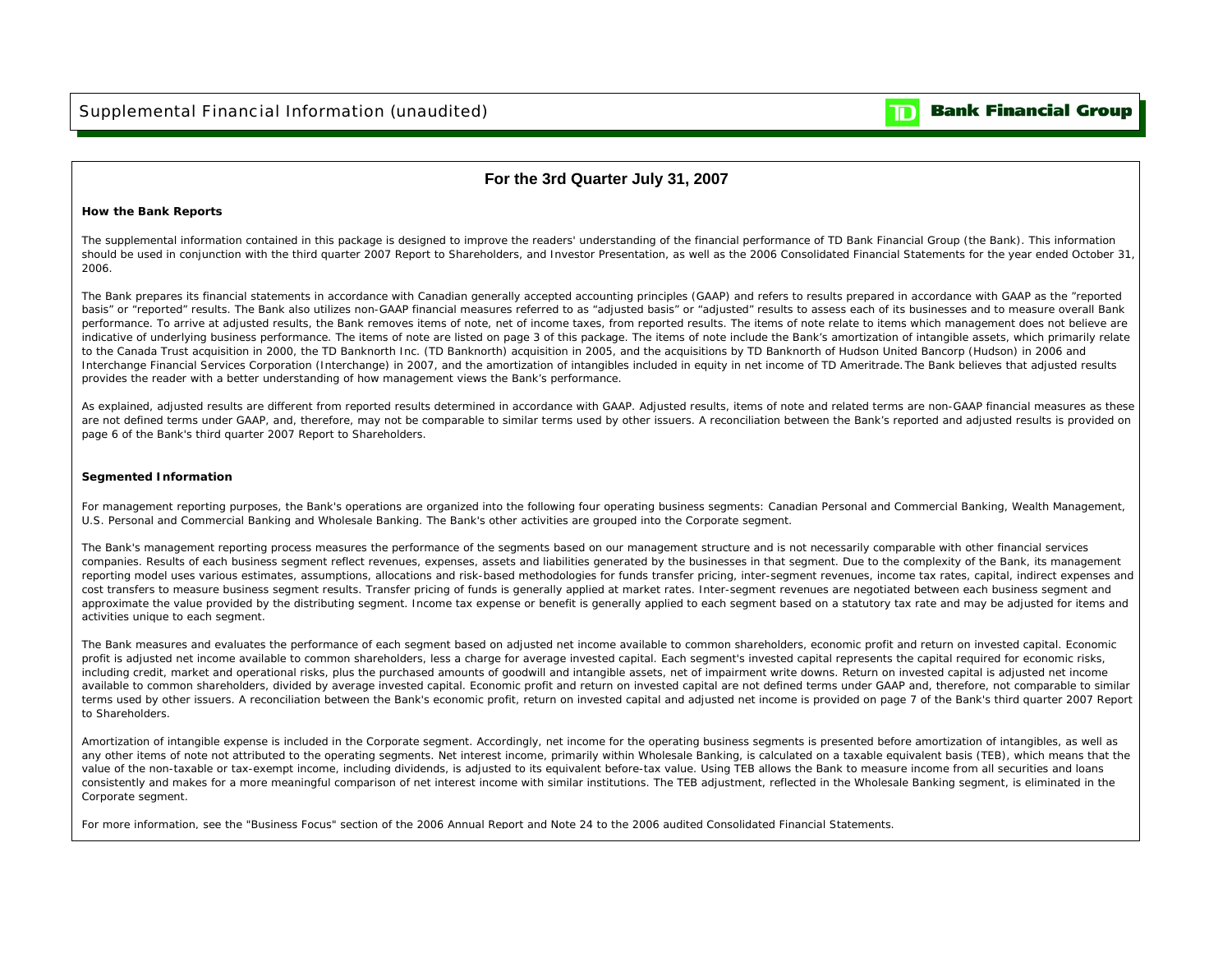

# **For the 3rd Quarter Ended July 31, 2007 Table of ContentsPage Highlights 1 Shareholder Value 2 Adjustment for Items of Note, Net of Income Taxes 3 Segmented Results Summary 4 Canadian Personal and Commercial Banking Segment 5 Wealth Management Segment 6 U.S. Personal and Commercial Banking Segment 7 Wholesale Banking Segment 8 Corporate Segment 9 Net Interest Income and Margin 10 Other Income 11 Non-Interest Expenses 12 Balance Sheet 13Unrealized Gain (Loss) on Securities 14 Assets under Administration and Management 14 Intangibles and Goodwill 15 Restructuring Costs 15 Loan Securitization 16 Impaired Loans 17 Allowance for Credit Losses and Provision for (Reversal of) Credit Losses 18 Analysis of Change in Shareholders' Equity 19 Change in Accumulated Other Comprehensive Income, net of income taxes 20 Analysis of Change in Non-Controlling Interests 21 Analysis of Change in Investment in TD Ameritrade 21 Risk-Weighted Assets and Capital 22**

Certain comparative amounts have been reclassified to conform with current period presentation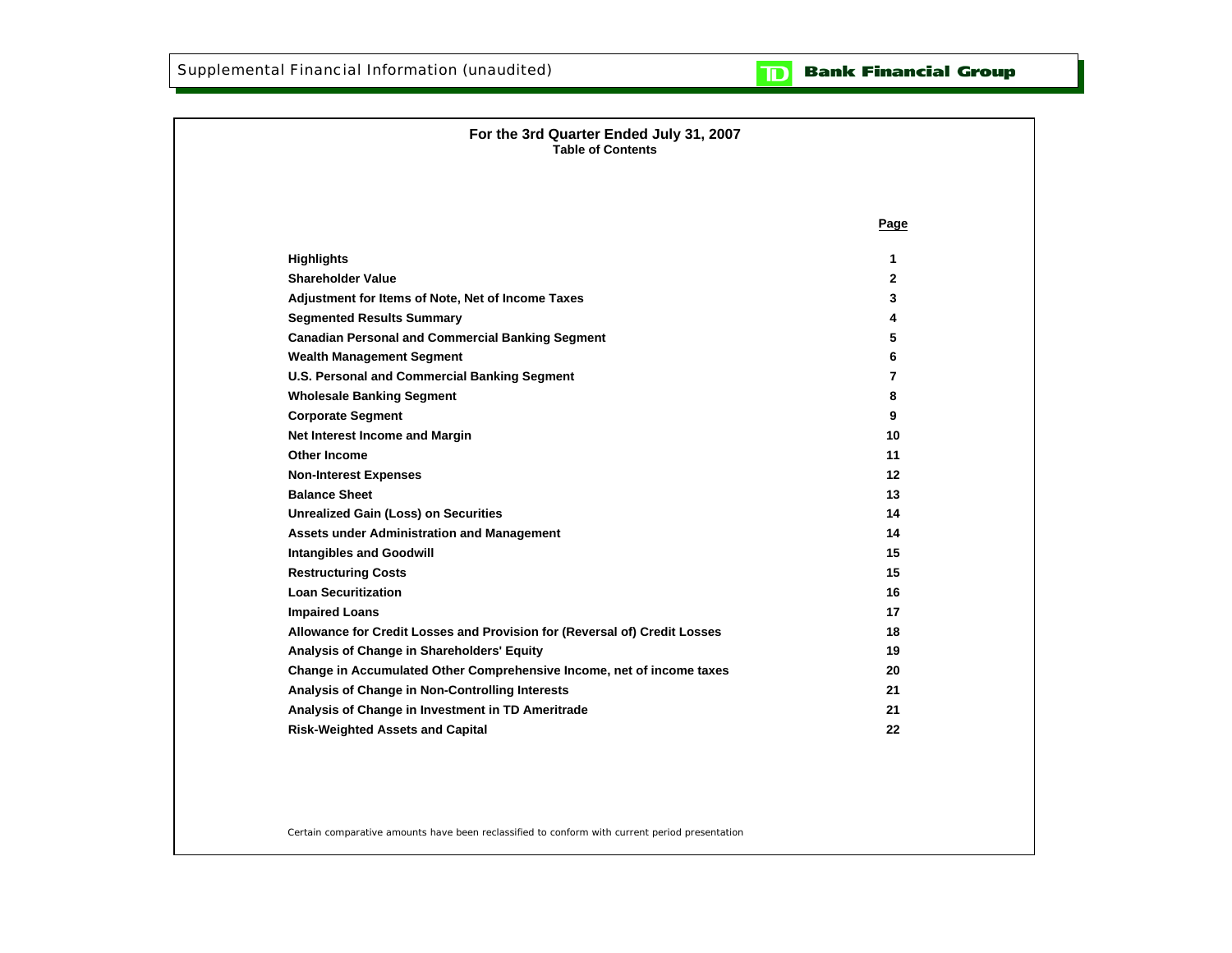| <b>Highlights</b>                                                 |           |                |                   |                |                   |             |                       |                      |                     |             | $\mathbb T$  |              | <b>Bank Financial Group</b> |              |                         |
|-------------------------------------------------------------------|-----------|----------------|-------------------|----------------|-------------------|-------------|-----------------------|----------------------|---------------------|-------------|--------------|--------------|-----------------------------|--------------|-------------------------|
|                                                                   |           | <b>LINE</b>    |                   | 2007           |                   |             |                       | 2006                 |                     |             | 2005         |              | <b>Year to Date</b>         |              | <b>Full Year</b>        |
| <b>FOR THE PERIOD ENDED</b>                                       |           |                | Q3                | Q <sub>2</sub> | Q1                | Q4          | Q3                    | Q <sub>2</sub>       | Q1                  | Q4          | Q3           | 2007         | 2006                        | 2006         | 2005                    |
| Income statement (\$millions)                                     |           |                |                   |                |                   |             |                       |                      |                     |             |              |              |                             |              |                         |
| Net interest income                                               | (page 10) |                | 1,783             | 1,662<br>\$.   | 1,671<br>s.       | 1,714<br>\$ | $\mathbb{S}$<br>1,623 | \$1,427              | \$<br>1,607         | 1,641<br>s. | 1,563<br>s.  | 5,116<br>\$. | 4,657<br>\$.                | 6,371<br>\$. | 6,008<br>\$             |
| Other income                                                      | (page 11) | $\overline{2}$ | 1,868             | 1,854          | 1,807             | 1,580       | 1,665                 | 1,691                | 1.797               | 1,442       | 1,535        | 5,529        | 5,153                       | 6,733        | 5,889                   |
| Total revenues                                                    |           | 3              | 3,651             | 3,516          | 3,478             | 3,294       | 3,288                 | 3,118                | 3,404               | 3,083       | 3,098        | 10,645       | 9,810                       | 13,104       | 11,897                  |
| Dilution gain on investments, net of costs                        |           | $\overline{4}$ |                   |                |                   |             |                       | (5)                  | 1,564               |             |              |              | 1,559                       | 1,559        |                         |
| Provision for (reversal of) credit losses                         | (page 18) | 5              | 171               | 172            | 163               | 170         | 109                   | 16                   | 114                 | (15)        | 40           | 506          | 239                         | 409          | 55                      |
| Non-interest expenses                                             | (page 12) | 6              | 2,185             | 2.269          | 2,194             | 2,187       | 2,147                 | 2,103                | 2,290               | 2,203       | 2,577        | 6,648        | 6.540                       | 8,727        | 8,782                   |
| Net income before provision for income taxes                      |           | $\overline{7}$ | 1,295             | 1,075          | 1,121             | 937         | 1,032                 | 994                  | 2,564               | 895         | 481          | 3,491        | 4,590                       | 5,527        | 3,060                   |
| Provision for income taxes                                        |           | 8              | 248               | 234            | 218               | 175         | 235                   | 244                  | 220                 | 253         | 12           | 700          | 699                         | 874          | 699                     |
| Income before non-controlling interests in subsidiaries           |           | 9              | 1,047             | 841            | 903               | 762         | 797                   | 750                  | 2,344               | 642         | 469          | 2,791        | 3,891                       | 4,653        | 2,361                   |
| Non-controlling interests in subsidiaries                         | (page 21) | 10             | 13                | 27             | 47                | 48          | 52                    | 47                   | 37                  | 53          | 58           | 87           | 136                         | 184          | 132                     |
| Equity in net income of associated company, net of income taxes   | (paqe 21) | 11             | 69                | 65             | 65                | 48          | 51                    | 35                   |                     |             |              | 199          | 86                          | 134          | $\sim$                  |
| Net income - reported                                             |           | 12             | 1.103             | 879            | 921               | 762         | 796                   | 738                  | 2,307               | 589         | 411          | 2.903        | 3,841                       | 4,603        | 2,229                   |
| Adjustment for items of note, net of income taxes                 | (page 3)  | 13             | 61                | 116            | 88                | 113         | 90                    | 42                   | (1, 472)            | 176         | 328          | 265          | (1, 340)                    | (1,227)      | 632                     |
| Net income - adjusted                                             |           | 14             | 1.164             | 995            | 1,009             | 875         | 886                   | 780                  | 835                 | 765         | 739          | 3.168        | 2,501                       | 3,376        | 2,861                   |
| Preferred dividends                                               |           | 15             | 2                 | $\overline{7}$ | 6                 | 5           | 6                     | 6                    | 5                   |             |              | 15           | 17                          | 22           |                         |
| Net income available to common shareholders - adjusted            |           | 16             | 1,162             | 988            | 1,003<br>s.       | 870         | 880<br>-S             | 774<br>$\mathbf{s}$  | 830<br>\$           | 765         | 739<br>£.    | 3,153<br>\$  | 2,484<br>s.                 | 3,354        | 2,861<br>\$             |
| Per common share <sup>1</sup> and average number of shares        |           |                |                   |                |                   |             |                       |                      |                     |             |              |              |                             |              |                         |
| Basic net income<br>- reported                                    |           | 17             | 1.53              | 1.21           | 1.27<br>\$        | 1.05        | -S<br>1.10            | 1.02<br>\$           | 3.23<br>£.          | .83         | .58          | 4.02         | 5.34<br>-S                  | 6.39         | 3.22<br>\$              |
| - adjusted                                                        |           | 18             | 1.61              | 1.37           | 1.40              | 1.21        | 1.22                  | 1.10                 | 1.16                | 1.08        | 1.04         | 4.39         | 3.49                        | 4.70         | 4.17                    |
| - reported<br>Diluted net income                                  |           | 19             | 1.51              | 1.20           | 1.26              | 1.04        | 1.09                  | 1.01                 | 3.20                | .82         | .58          | 3.98         | 5.30                        | 6.34         | 3.20                    |
| - adjusted                                                        |           | 20             | 1.60              | 1.36           | 1.38              | 1.20        | 1.21                  | 1.09                 | 1.15                | 1.06        | 1.04         | 4.34         | 3.46                        | 4.66         | 4.14                    |
| Average number of common shares outstanding<br>- basic (millions) |           | 21             | 719.5             | 719.1          | 718.3             | 719.7       | 719.1                 | 715.7                | 712.5               | 710.0       | 707.6        | 719.0        | 715.8                       | 716.8        | 691.3                   |
| - diluted                                                         |           | 22             | 726.9             | 725.9          | 724.9             | 726.0       | 724.7                 | 722.5                | 718.9               | 716.1       | 713.4        | 725.9        | 722.1                       | 723.0        | 696.9                   |
| <b>Balance sheet (\$billions)</b>                                 |           |                |                   |                |                   |             |                       |                      |                     |             |              |              |                             |              |                         |
| <b>Total assets</b>                                               | (page 13) | 23             | 403.9             | 396.7          | 408.2<br>s.       | 392.9       | 385.8<br>\$           | 388.6<br>\$          | 384.4<br>\$.        | 365.2       | 368.4<br>£.  | 403.9        | 385.8<br>\$                 | 392.9        | 365.2<br>$\mathfrak{L}$ |
| Total shareholders' equity                                        | (page 19) | 24             | 21.0              | 21.8           | 21.0              | 19.6        | 19.4                  | 19.3                 | 18.5                | 15.9        | 15.8         | 21.0         | 19.4                        | 19.6         | 15.9                    |
| Unrealized gain on securities <sup>2, 3</sup> (\$millions)        | (page 14) | 25             | 1,010             | 1.027          | 990               | 774         | 707                   | 706                  | 806                 | 750         | 733          | 1,010        | 707                         | 774          | 750                     |
|                                                                   |           |                |                   |                |                   |             |                       |                      |                     |             |              |              |                             |              |                         |
| <b>Capital and Risk Metrics (\$billions)</b>                      |           |                |                   |                |                   |             |                       |                      |                     |             |              |              |                             |              |                         |
| Risk-weighted assets (RWA)                                        | (page 22) | 26             | 150.8             | 149.4          | <b>S</b><br>149.1 | 141.9       | S<br>139.1            | \$<br>135.8          | \$<br>135.9         | 130.0       | 130.5<br>\$. | 150.8        | \$<br>139.1                 | 141.9        | \$<br>130.0             |
| Tier 1 capital                                                    | (page 22) | 27             | 15.4              | 14.7           | 17.7              | 17.1        | 16.8                  | 16.4                 | 16.1                | 13.1        | 13.1         | 15.4         | 16.8                        | 17.1         | 13.1                    |
| Tangible common equity                                            | (page 22) | 28             | 10.7              | 10.5           | 13.4              | 12.9        | 12.7                  | 12.3                 | 12.0                | 9.6         | 9.1          | 10.7         | 12.7                        | 12.9         | 9.6                     |
| Tier 1 capital ratio                                              | (page 22) | 29             | 10.2 <sub>9</sub> | 9.8%           | 11.9 %            | 12.0%       | 12.1%                 | 12.1%                | 11.9 %              | 10.1%       | 10.0%        | 10.2%        | 12.1 %                      | 12.0%        | 10.1%                   |
| Total capital ratio                                               | (page 22) | 30             | 13.3              | 12.3           | 14.1              | 13.1        | 13.2                  | 14.1                 | 13.8                | 13.2        | 13.3         | 13.3         | 13.2                        | 13.1         | 13.2                    |
| Tangible common equity as a percentage of RWA                     | (page 22) | 31             | 7.1               | 7.0            | 9.0               | 9.1         | 9.1                   | 9.0                  | 8.8                 | 7.4         | 7.0          | 7.1          | 9.1                         | 9.1          | 7.4                     |
| After-tax impact of 1% increase in interest rates on              |           |                |                   |                |                   |             |                       |                      |                     |             |              |              |                             |              |                         |
| Common shareholders' equity (\$millions)                          |           | 32             | (20)              | (33)<br>S.     | 5                 | (20)<br>\$. | (14)<br>۹             | $\overline{2}$<br>9. | ę.<br>5             | (61)<br>£.  | (66)<br>ę.   | (20)<br>- \$ | (14)<br>ς.                  | \$<br>(20)   | (61)<br>£.              |
| Annual net income (\$millions)                                    |           | 33             | (18)              | (10)           | $\overline{2}$    | (4)         |                       | 12                   | 15                  | (20)        | (19)         | (18)         |                             | (4)          | (20)                    |
| Net impaired loans (\$millions)                                   | (page 17) | 34             | (767)             | (775)          | (855)             | (871)       | (889)                 | (909)                | (968)               | (921)       | (905)        | (767)        | (889)                       | (871)        | (921)                   |
| Net impaired loans as a % of net loans                            | (page 17) | 35             | (.4)%             | (.4)%          | (.5)%             | (.5)%       | (.5)%                 | (.6)%                | $(.6)$ <sup>9</sup> | $(.6)$ %    | $(.6)$ %     | (.4)%        | (.5)%                       | (.5)%        | (.6)%                   |
| Provision for credit losses as a % of net average loans           |           | 36             | .39               | .41            | .38               | .40         | .26                   | .04                  | .29                 | (.04)       | .10          | .39          | .20                         | .25          | .04                     |
| Rating of senior debt: Moody's                                    |           | 37             | Aaa               | Aaa            | Aa3               | Aa3         | Aa3                   | Aa3                  | Aa3                 | Aa3         | Aa3          | Aaa          | Aa3                         | Aa3          | Aa3                     |
| Standard and Poor's                                               |           | 38             | AA-               | AA-            | $A+$              | $A+$        | $A+$                  | $A+$                 | $A+$                | $A+$        | $A+$         | AA-          | $A+$                        | A+           | A+                      |

<sup>1</sup> Earnings per share (EPS) is computed by dividing income by the weighted average number of shares outstanding during the period. As a result, the sum of the quarterly EPS figures may not equal the year-to-date EPS.

<sup>2</sup> Excludes debt security positions which are managed as part of hedged portfolios.

<sup>3</sup> Includes unrealized gains on available-for-sale securities which are included in other comprehensive income.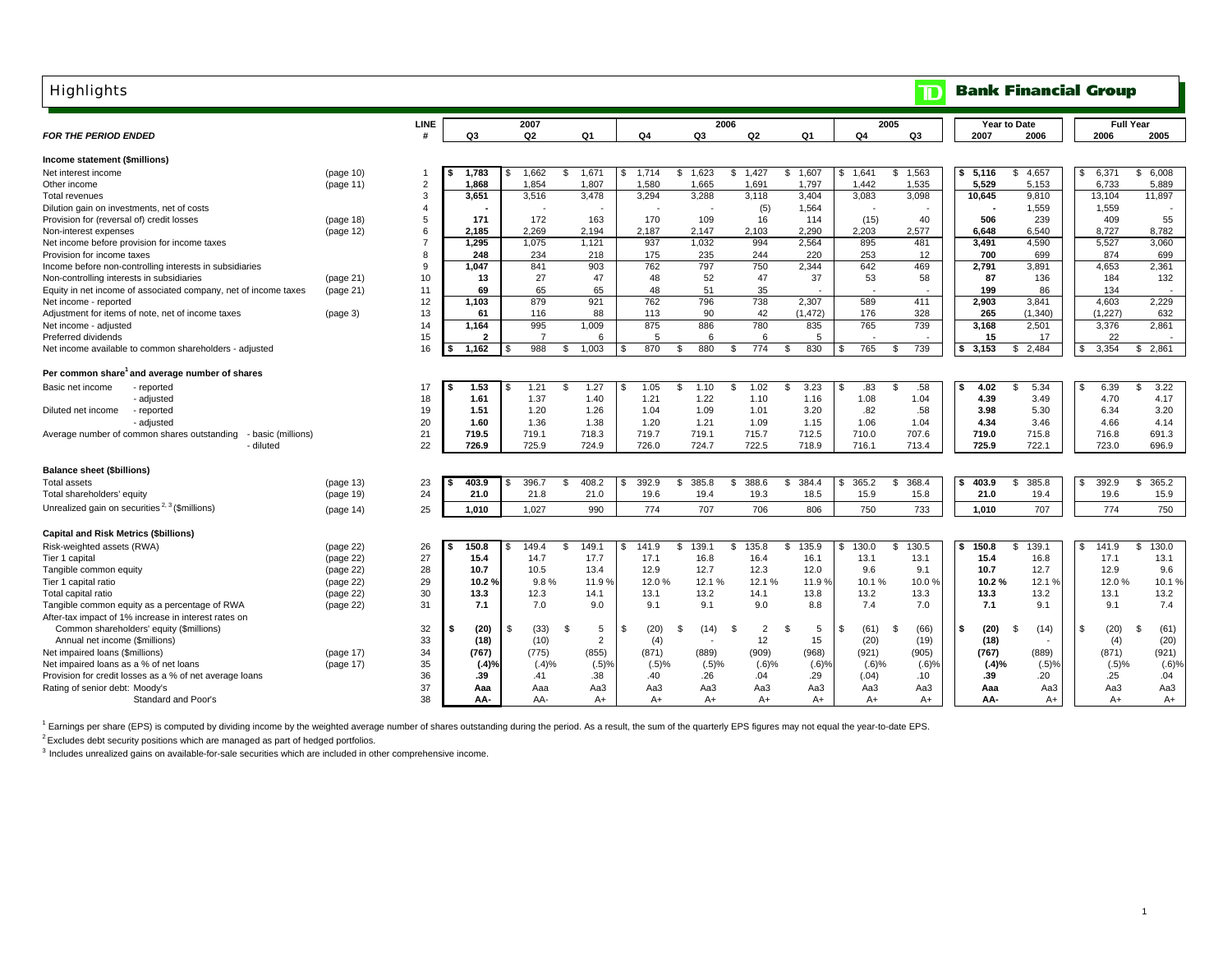### Shareholder Value

|                                                                     |           |             | 2007        |                |                |                | 2006        |              |                | 2005           | Year to Date |                       |            | <b>Full Year</b> |
|---------------------------------------------------------------------|-----------|-------------|-------------|----------------|----------------|----------------|-------------|--------------|----------------|----------------|--------------|-----------------------|------------|------------------|
| <b>FOR THE PERIOD ENDED</b>                                         | LINE<br># | Q3          | Q2          | Q <sub>1</sub> | Q <sub>4</sub> | Q <sub>3</sub> | Q2          | Q1           | Q <sub>4</sub> | Q <sub>3</sub> | 2007         | 2006                  | 2006       | 2005             |
|                                                                     |           |             |             |                |                |                |             |              |                |                |              |                       |            |                  |
| <b>Business performance (\$millions)</b>                            |           |             |             |                |                |                |             |              |                |                |              |                       |            |                  |
| Net income available to common shareholders                         |           | 1.101       | 872<br>\$   | 915<br>- \$    | 757            | 790<br>\$      | 732<br>S.   | 2,302<br>\$  | 589<br>S       | 411<br>\$      | 2,888        | \$3,824               | \$4,581    | 2.229<br>\$      |
| Economic profit <sup>1</sup>                                        | 2         | 578         | 421         | 442            | 326            | 347            | 271         | 353          | 279            | 258            | 1,447        | 981                   | 1,309      | 1,062            |
| Average common equity                                               | 3         | 20.771      | 20,940      | 19,969         | 19,069         | 18,692         | 18,183      | 16,476       | 15,755         | 15,693         | 20,478       | 17,650                | 17,983     | 14,600           |
| Average invested capital <sup>2</sup>                               | 4         | 24,628      | 24,724      | 23,684         | 22,710         | 22,270         | 21,694      | 19,908       | 19,103         | 18,952         | 24,263       | 21,156                | 21,523     | 17,813           |
| Return on common equity                                             | 5         | 21.0%       | 17.1%       | 18.2 %         | 15.7%          | 16.8%          | 16.5%       | 55.4%        | 14.8%          | 10.4%          | 18.9%        | 29.0 %                | 25.5 %     | 15.3%            |
| Adjusted return on common equity <sup>3</sup>                       | 6         | 22.2        | 19.4        | 19.9           | 18.1           | 18.7           | 17.5        | 20.0         | 19.3           | 18.7           | 20.6         | 18.8                  | 18.7       | 19.6             |
| Return on tangible common equity <sup>4</sup>                       |           | 46.9        | 38.3        | 38.2           | 35.6           | 38.1           | 37.0        | 43.3         | 44.1           | 45.2           | 41.0         | 39.6                  | 38.6       | 36.8             |
| Return on invested capital <sup>5</sup>                             | 8         | 18.7        | 16.4        | 16.8           | 15.2           | 15.7           | 14.6        | 16.5         | 15.9           | 15.5           | 17.4         | 15.7                  | 15.6       | 16.1             |
| Return on risk-weighted assets <sup>6</sup>                         | 9         | 3.07        | 2.72        | 2.74           | 2.46           | 2.54           | 2.34        | 2.48         | 2.33           | 2.27           | 2.85         | 2.46                  | 2.46       | 2.42             |
| Efficiency ratio                                                    | 10        | 59.8        | 64.5        | 63.1           | 66.4           | 65.3           | 67.6        | 46.1         | 71.5           | 83.2           | 62.5         | 57.5                  | 59.5       | 73.8             |
| Effective tax rate                                                  | 11        | 19.2        | 21.8        | 19.4           | 18.7           | 22.8           | 24.5        | 8.6          | 28.3           | 2.5            | 20.1         | 15.2                  | 15.8       | 22.8             |
| Net interest margin                                                 | 12        | 2.15        | 2.03        | 1.97           | 2.12           | 2.05           | 1.84        | 2.07         | 2.14           | 2.05           | 2.05         | 1.99                  | 2.02       | 2.09             |
| Average number of full-time equivalent staff                        | 13        | 51.085      | 51.037      | 51.185         | 51.282         | 51.400         | 50.484      | 51.400       | 51.427         | 51.326         | 51,103       | 51.101                | 51.147     | 50.991           |
| Number of domestic retail outlets at period end <sup>7</sup>        | 14        | 1.091       | 1.082       | 1,075          | 1,073          | 1,051          | 1,052       | 1,050        | 1.048          | 1,034          | 1,091        | 1,051                 | 1.073      | 1,048            |
| Number of U.S. retail outlets at period end                         | 15        | 612         | 633         | 613            | 618            | 620            | 630         | 425          | 425            | 424            | 612          | 620                   | 618        | 425              |
| Number of retail brokerage offices at period end                    | 16        | 210         | 209         | 207            | 208            | 206            | 204         | 177          | 329            | 329            | 210          | 206                   | 208        | 329              |
|                                                                     |           |             |             |                |                |                |             |              |                |                |              |                       |            |                  |
| Common share performance                                            |           |             |             |                |                |                |             |              |                |                |              |                       |            |                  |
| Closing market price                                                | 17        | 68.26       | 67.80<br>-S | 69.88<br>\$    | 65.10          | 57.75          | 62.45<br>S. | 60.65<br>\$. | 55.70<br>S     | 55.90<br>\$    | 68.26        | \$57.75               | \$65.10    | 55.70<br>\$      |
| Book value per common share                                         | 18        | 28.65       | 29.66       | 28.64          | 26.77          | 26.36          | 26.24       | 25.25        | 22.29          | 22.25          | 28.65        | 26.36                 | 26.77      | 22.29            |
| Closing market price to book value                                  | 19        | 2.38        | 2.29        | 2.44           | 2.43           | 2.19           | 2.38        | 2.40         | 2.50           | 2.51           | 2.38         | 2.19                  | 2.43       | 2.50             |
| Price earnings ratio<br>- reported                                  | 20        | 13.6        | 14.8        | 15.9           | 10.3           | 9.4            | 11.1        | 11.1         | 17.4           | 17.0           | 13.6         | 9.4                   | 10.3       | 17.4             |
| - adjusted                                                          | 21        | 12.3        | 13.2        | 14.3           | 14.0           | 12.8           | 14.4        | 14.3         | 13.5           | 14.0           | 12.3         | 12.8                  | 14.0       | 13.5             |
| Total market return on common shareholders' investment <sup>9</sup> | 22        | 21.7%       | 11.8%       | 18.6%          | 20.3%          | 6.4%           | 27.7%       | 29.8%        | 17.2 %         | 30.0%          | 21.7%        | 6.4%                  | 20.3%      | 17.2%            |
| Number of common shares outstanding (millions)                      | 23        | 718.3       | 719.9       | 719.0          | 717.4          | 720.8          | 718.8       | 714.7        | 711.8          | 709.0          | 718.3        | 720.8                 | 717.4      | 711.8            |
| Total market capitalization (\$billions)                            | 24        | 49.0<br>ΙSΙ | 48.8<br>\$  | 50.2<br>\$     | 46.7<br>S      | 41.6<br>S      | 44.9<br>\$. | 43.3<br>\$   | 39.6<br>\$     | 39.6<br>\$     | 49.0<br>\$   | 41.6<br>\$            | \$46.7     | 39.6<br>\$       |
|                                                                     |           |             |             |                |                |                |             |              |                |                |              |                       |            |                  |
| Dividend performance                                                |           |             |             |                |                |                |             |              |                |                |              |                       |            |                  |
| Dividend per common share                                           | 25        | 0.53        | 0.53<br>\$  | 0.48<br>\$     | 0.48           | 0.44           | 0.44        | 0.42<br>\$   | 0.42<br>\$     | 0.40<br>\$     | 1.54<br>s.   | 1.30<br>$\mathcal{F}$ | \$<br>1.78 | 1.58<br>\$       |
| Dividend vield <sup>10</sup>                                        | 26        | 2.9%        | 2.8%        | 2.7%           | 2.8%           | 2.9%           | 2.6%        | 2.8%         | 2.8%           | 2.8%           | 2.9%         | 2.8%                  | 2.9%       | 3.0%             |
| Common dividend payout ratio - reported                             | 27        | 34.6        | 43.8        | 37.7           | 45.8           | 40.0           | 43.0        | 13.0         | 50.6           | 68.9           | 38.4         | 24.3                  | 27.9       | 49.3             |
| - adjusted                                                          | 28        | 32.8        | 38.7        | 34.4           | 39.9           | 35.9           | 40.7        | 36.1         | 39.0           | 38.3           | 35.1         | 37.5                  | 38.1       | 38.4             |

 $^1$  Economic profit is adjusted net income available to common shareholders less a charge for average invested capital. The rate charged for invested capital is 9.4% in 2007, 9.5% in 2006 and 10.1% in 2005.

<sup>2</sup> Invested capital is common shareholders' equity plus the cumulative after-tax amount of purchased intangible assets amortized as of the reporting date.

<sup>3</sup> Adjusted return on common equity is adjusted net income available to common shareholders divided by average common equity.

<sup>4</sup> Return on tangible common equity is adjusted net income available to common shareholders divided by average common equity less average goodwill and intangibles.

 $<sup>5</sup>$  Return on invested capital is adjusted net income available to common shareholders divided by average invested capital.</sup>

<sup>6</sup> Return on risk-weighted assets is adjusted net income available to common shareholders divided by average RWA.

 $<sup>7</sup>$  Includes retail bank outlets, private client centre branches, and estates and trusts branches.</sup>

<sup>8</sup> Closing common share price divided by diluted net income per common share for trailing 4 quarters.

<sup>9</sup> Total shareholder return includes the year over year change in share price and assumes that dividends received were invested in additional common shares.

 $10$  Dividends per common share for trailing 4 quarters divided by average of high and low common share prices for the period.

# **TD** Bank Financial Group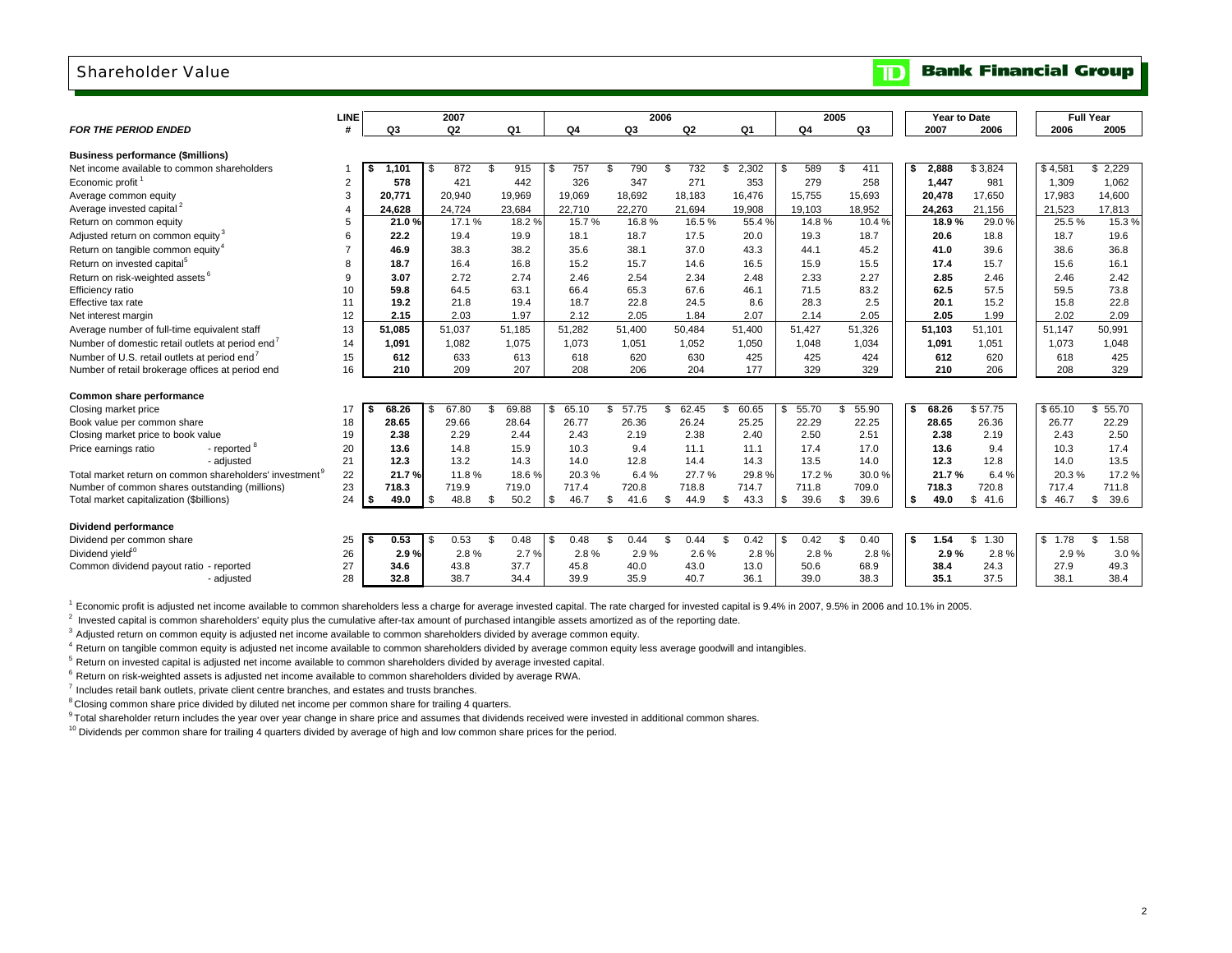## Adjustment for Items of Note, net of income taxes<sup>1</sup>

#### **Bank Financial Group**  $\mathbf{D}$

|                                                                                                                                               | LINE     |                | 2007   |      |      |      |              |                          | 2006 |                        |                          |      | 2005         |                          |                         | Year to Date             |                          | <b>Full Year</b>         |                                  |
|-----------------------------------------------------------------------------------------------------------------------------------------------|----------|----------------|--------|------|------|------|--------------|--------------------------|------|------------------------|--------------------------|------|--------------|--------------------------|-------------------------|--------------------------|--------------------------|--------------------------|----------------------------------|
| <b>FOR THE PERIOD ENDED</b>                                                                                                                   | #        | Q3             | Q2     |      | Q1   |      | Q4           | Q3                       |      | Q <sub>2</sub>         | Q1                       |      | Q4           | Q3                       | 2007                    | 2006                     | 2006                     |                          | 2005                             |
|                                                                                                                                               |          |                |        |      |      |      |              |                          |      |                        |                          |      |              |                          |                         |                          |                          |                          |                                  |
| Items of note affecting net income (\$ millions)                                                                                              |          |                |        |      |      |      |              |                          |      |                        |                          |      |              |                          |                         |                          |                          |                          |                                  |
| Amortization of intangibles                                                                                                                   |          | 91             | 80     | \$   | 83   | ٩.   | 87<br>£.     | 61                       | \$   | 86                     | £.<br>82                 | \$   | 86           | \$<br>91                 | 254<br>s.               | \$.<br>229               | 316<br>-\$               | \$                       | 354                              |
| Dilution gain on Ameritrade transaction, net of costs                                                                                         | 2        |                |        |      |      |      |              |                          |      | 5                      | (1,670)                  |      |              | $\overline{\phantom{a}}$ |                         | (1,665)                  | (1,665)                  |                          |                                  |
| Dilution loss on the acquisition of Hudson by TD Banknorth                                                                                    | 3        |                |        |      |      |      |              |                          |      |                        | 72                       |      |              |                          |                         | 72                       | 72                       |                          |                                  |
| Wholesale Banking restructuring charge                                                                                                        |          |                |        |      |      |      |              |                          |      |                        | 35                       |      |              | 10                       |                         | 35                       | 35                       |                          | 29                               |
| Balance Sheet restructuring charge in TD Banknorth                                                                                            | 5        |                |        |      |      |      |              |                          |      |                        | 19                       |      |              | ٠                        |                         | 19                       | 19                       |                          |                                  |
| TD Banknorth restructuring, privatization and merger-related charges <sup>2</sup><br>Change in fair value of credit default swaps hedging the | 6        |                | 43     |      |      |      |              |                          |      |                        | $\overline{\phantom{a}}$ |      |              | ٠                        | 43                      |                          |                          |                          |                                  |
| corporate loan book <sup>3</sup>                                                                                                              |          | (30)           | (7)    |      | 5    |      |              | 5                        |      | (10)                   | (10)                     |      | (7)          | 12                       | (32)                    | (15)                     |                          | (7)                      | (17)                             |
| Non-core portfolio loan loss recoveries (sectoral related)                                                                                    | 8        |                |        |      |      |      |              |                          |      |                        | $\overline{\phantom{a}}$ |      | (60)         | (23)                     |                         | $\overline{\phantom{a}}$ |                          | $\overline{\phantom{a}}$ | (127)                            |
| Tax charge related to reorganizations                                                                                                         | 9        |                |        |      |      |      |              |                          |      |                        | $\overline{\phantom{a}}$ |      | 138          | $\blacksquare$           |                         |                          |                          | $\overline{\phantom{a}}$ | 163                              |
| Other tax items                                                                                                                               | 10       |                |        |      |      |      |              | 24                       |      |                        |                          |      | (68)         | (30)                     |                         | 24                       | 24                       |                          | (98)                             |
| Loss on structured derivative portfolios                                                                                                      | 11       |                |        |      |      |      |              |                          |      |                        | $\overline{\phantom{a}}$ |      | 70           | 30                       |                         |                          |                          |                          | 100                              |
| Preferred share redemption                                                                                                                    | 12       |                |        |      |      |      |              |                          |      |                        | $\overline{\phantom{a}}$ |      | 13           | $\blacksquare$           |                         |                          |                          |                          | 13                               |
| Initial set up of specific allowance for credit card and overdraft loans                                                                      | 13       |                |        |      |      |      | 18           |                          |      |                        |                          |      |              |                          |                         |                          | 18                       |                          |                                  |
| General allowance release                                                                                                                     | 14       |                |        |      |      |      |              |                          |      | (39)                   | $\overline{\phantom{a}}$ |      |              | ٠                        |                         | (39)                     | (39)                     |                          | (23)                             |
| Litigation charge                                                                                                                             | 15       |                |        |      |      |      |              | $\overline{\phantom{a}}$ |      |                        | $\overline{\phantom{a}}$ |      |              | 238                      |                         |                          |                          |                          | 238                              |
| Total                                                                                                                                         | 16       | 61<br>S        | \$116  | \$.  | 88   | - \$ | 113<br>\$.   | 90                       | S.   | 42                     | \$(1,472)                | - 35 | 176          | 328<br>£.                | 265<br>\$               | $\sqrt{6}$ (1,340)       | \$<br>(1,227)            | - \$                     | 632                              |
| Items of note affecting diluted earnings per share $(\text{$\$})^4$                                                                           |          |                |        |      |      |      |              |                          |      |                        |                          |      |              |                          |                         |                          |                          |                          |                                  |
|                                                                                                                                               |          |                |        |      |      |      |              |                          |      |                        |                          |      |              |                          |                         |                          |                          |                          |                                  |
| Amortization of intangibles                                                                                                                   | 17       | 0.13<br>S      | 0.11   | \$.  | 0.11 | -9   | 0.12<br>- \$ | 0.08                     | - \$ | $0.11$ \$              | 0.11                     | \$   | 0.12<br>- \$ | 0.12                     | 0.34<br>\$              | 0.31<br>- \$             | - \$                     | 0.42<br>- \$             | 0.51<br>$\overline{\phantom{a}}$ |
| Dilution gain on Ameritrade transaction, net of costs<br>Dilution loss on the acquisition of Hudson by TD Banknorth                           | 18<br>19 |                |        |      |      |      |              |                          |      | 0.01<br>$\blacksquare$ | (2.32)<br>0.10           |      |              | $\overline{\phantom{a}}$ |                         | (2.31)<br>0.10           |                          | (2.30)<br>0.10           | $\overline{\phantom{a}}$         |
|                                                                                                                                               |          |                |        |      |      |      |              |                          |      |                        |                          |      |              | $\overline{\phantom{a}}$ |                         | 0.05                     |                          |                          |                                  |
| Wholesale Banking restructuring charge                                                                                                        | 20       |                |        |      |      |      |              |                          |      |                        | 0.05<br>0.03             |      |              | 0.02<br>$\sim$           |                         | 0.03                     |                          | 0.05<br>0.03             | 0.04<br>$\sim$                   |
| Balance Sheet restructuring charge in TD Banknorth                                                                                            | 21       |                |        |      |      |      |              |                          |      |                        |                          |      |              |                          |                         |                          |                          |                          |                                  |
| TD Banknorth restructuring, privatization and merger-related charges <sup>2</sup><br>Change in fair value of credit default swaps hedging the | 22       | $\blacksquare$ |        | 0.06 |      |      |              |                          |      |                        | $\sim$                   |      |              | $\overline{\phantom{a}}$ | 0.06                    |                          |                          |                          |                                  |
| corporate loan book <sup>3</sup>                                                                                                              | 23       | (0.04)         | (0.01) |      | 0.01 |      | 0.01         | 0.01                     |      | (0.01)                 | (0.02)                   |      | (0.01)       | 0.02                     | (0.04)                  | (0.02)                   |                          | (0.01)                   | (0.02)                           |
| Non-core portfolio loan loss recoveries (sectoral related)                                                                                    | 24       |                |        |      |      |      |              |                          |      |                        | $\overline{\phantom{a}}$ |      | (0.08)       | (0.03)                   |                         | $\overline{\phantom{a}}$ |                          |                          | (0.17)                           |
| Tax charge related to reorganizations                                                                                                         | 25       |                |        |      |      |      |              |                          |      |                        | $\overline{\phantom{a}}$ |      | 0.19         | $\sim$                   |                         |                          | $\overline{\phantom{a}}$ |                          | 0.23                             |
| Other tax items <sup>5</sup>                                                                                                                  | 26       |                |        |      |      |      |              | 0.03                     |      |                        | $\sim$                   |      | (0.10)       | (0.04)                   |                         | 0.03                     |                          | 0.03                     | (0.14)                           |
| Loss on structured derivative portfolios                                                                                                      | 27       |                |        |      |      |      |              |                          |      |                        | $\overline{\phantom{a}}$ |      | 0.10         | 0.04                     |                         | $\overline{\phantom{a}}$ |                          |                          | 0.14                             |
| Preferred share redemption                                                                                                                    | 28       |                |        |      |      |      |              |                          |      |                        | $\sim$                   |      | 0.02         | $\overline{\phantom{a}}$ |                         |                          |                          |                          | 0.02                             |
| Initial set up of specific allowance for credit card and overdraft loans                                                                      | 29       |                |        |      |      |      | 0.03         |                          |      |                        |                          |      |              |                          |                         |                          |                          | 0.03                     |                                  |
| General allowance release                                                                                                                     | 30       |                |        |      |      |      |              |                          |      | (0.05)                 | $\overline{\phantom{a}}$ |      |              | $\overline{\phantom{a}}$ |                         | (0.05)                   |                          | (0.05)                   | (0.03)                           |
| Litigation charge                                                                                                                             | 31       |                |        |      |      |      |              |                          |      |                        |                          |      |              | 0.33                     |                         |                          |                          |                          | 0.33                             |
| TD Ameritrade timing impact                                                                                                                   | 32       |                |        |      |      |      |              |                          |      | 0.02                   | $\blacksquare$           |      |              | $\overline{\phantom{a}}$ |                         | 0.02                     |                          | 0.02                     |                                  |
| Banknorth timing impact                                                                                                                       | 33       |                |        |      |      |      |              | $\overline{\phantom{a}}$ |      | $\blacksquare$         | $\overline{\phantom{a}}$ |      |              | $\overline{\phantom{a}}$ | $\blacksquare$          | $\overline{\phantom{a}}$ |                          |                          | 0.03                             |
| Total                                                                                                                                         | 34       | 0.09           |        | 0.16 |      |      | $0.16$ \$    | 0.12S                    |      | 0.08                   | (2.05)<br>- \$           | - 35 | 0.24         | 0.46<br>- \$             | 0.36 <sup>5</sup><br>\$ | (1.84)                   | \$                       | $(1.68)$ \$              | 0.94                             |

 $1$  The adjustment for items of note, net of income taxes, is removed from reported earnings to compute adjusted earnings.

<sup>2</sup> The TD Banknorth restructuring, privatization and merger-related charges include the following: \$39 million TD Banknorth restructuring, privatization and merger-related charges included in U.S. Personal and Commercial (for details, see footnote 3 on page 7 and the reconciliation of non-GAAP financial measures table in the second quarter 2007 Report to Shareholders); and \$4 million restructuring charge related to the transfer of function TD Bank USA to TD Banknorth, included in the Corporate segment.

<sup>3</sup> The Bank purchases credit default swaps (CDS) to hedge the credit risk in Wholesale Banking's corporate lending portfolio. These CDS do not qualify for hedge accounting treatment and, therefore, they are measured at fa with changes in fair value recognized in current period's earnings. The related loans are accounted for at amortized cost. Management believes that this asymmetry in the accounting treatment between CDS and loans would res in periodic profit and loss volatility which is not indicative of the economics of the corporate loan portfolio or the underlying business performance in Wholesale Banking. As a result, the CDS are accounted for on an accr the Wholesale Banking segment and the gains and losses on the CDS, in excess of the accrued cost, are reported in the Corporate segment. Adjusted earnings excludes the gains and losses on the CDS in excess of the accrued cost. Prior to Q1 2007, this item was described as "Hedging impact due to AcG-13". As part of the adoption of the new financial instruments standards, the guidance under Accounting Guideline 13: Hedging Relationships (AcGreplaced by Canadian Institute of Chartered Accountants (CICA) Handbook Section 3865, Hedges.

<sup>4</sup> EPS impact is computed by dividing items of note by the weighted average number of shares outstanding during the period. As a result, the sum of the quarterly EPS impact may not equal the year-to-date EPS impact.

 $5$  For 2006, the impact of future tax decreases of \$24 million (3 cents per share) on adjusted earnings is included in "Other tax items".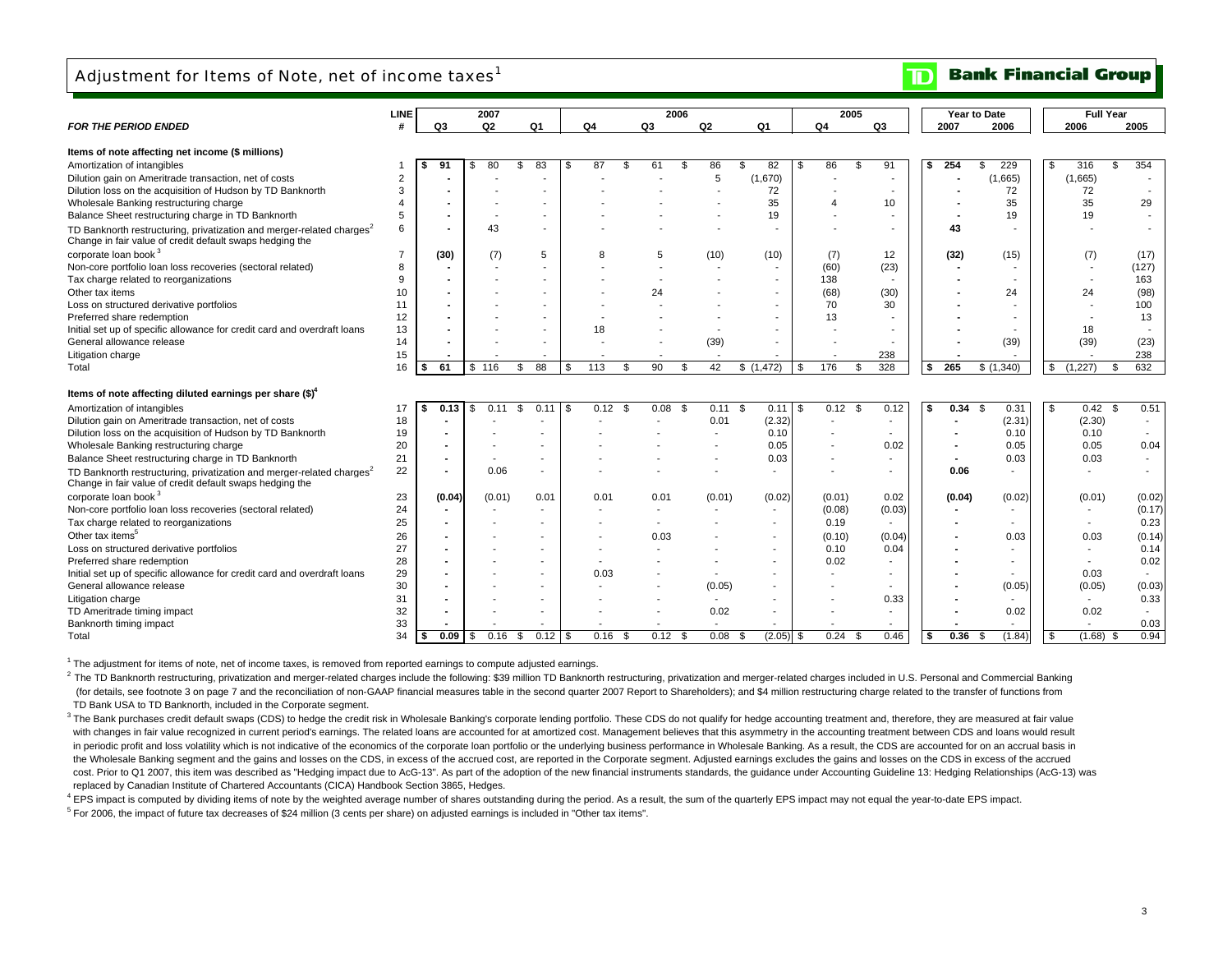# Segmented Results Summary

### **RESULTS OF OPERATIONS(\$millions)**

|                                                       | <b>LINE</b> |    |       |     | 2007  |     |                |                |       | 2006 |                |     |                | 2005      |     |                | <b>Year to Date</b> |                     |    | <b>Full Year</b> |         |
|-------------------------------------------------------|-------------|----|-------|-----|-------|-----|----------------|----------------|-------|------|----------------|-----|----------------|-----------|-----|----------------|---------------------|---------------------|----|------------------|---------|
| <b>FOR THE PERIOD ENDED</b>                           | #           |    | Q3    |     | Q2    |     | Q <sub>1</sub> | Q <sub>4</sub> | Q3    |      | Q <sub>2</sub> |     | Q <sub>1</sub> | Q4        |     | Q <sub>3</sub> | 2007                | 2006                |    | 2006             | 2005    |
|                                                       |             |    |       |     |       |     |                |                |       |      |                |     |                |           |     |                |                     |                     |    |                  |         |
| Net income - adjusted (where applicable)              |             |    |       |     |       |     |                |                |       |      |                |     |                |           |     |                |                     |                     |    |                  |         |
| Canadian Personal and Commercial Banking              |             | -S | 597   |     | 540   | £.  | 544            | 501            | 524   |      | 465            | \$. | 476            | \$<br>443 | \$. | 434            | \$<br>1,681         | $\overline{$1,465}$ | S. | 1,966            | \$1,702 |
| Wealth Management                                     | 2           |    | 185   |     | 197   |     | 186            | 148            | 152   |      | 152            |     | 138            | 136       |     | 99             | 568                 | 442                 |    | 590              | 432     |
| U.S. Personal and Commercial Banking                  | 3           |    | 109   |     | 62    |     | 64             | 63             | 68    |      | 59             |     | 65             | 69        |     | 70             | 235                 | 192                 |    | 255              | 158     |
| <b>Total Retail</b>                                   |             |    | 891   |     | 799   |     | 794            | 712            | 744   |      | 676            |     | 679            | 648       |     | 603            | 2,484               | 2.099               |    | 2,811            | 2,292   |
| <b>Wholesale Banking</b>                              | 5           |    | 253   |     | 217   |     | 197            | 146            | 179   |      | 140            |     | 199            | 115       |     | 130            | 667                 | 518                 |    | 664              | 551     |
| Corporate                                             | 6           |    | 20    |     | (21)  |     | 18             | 17             | (37)  |      | (36)           |     | (43)           | 2         |     | 6              | 17                  | (116)               |    | (99)             | 18      |
| <b>Total Bank</b>                                     |             | £. | 1,164 | -\$ | 995   | \$. | 1,009          | 875            | 886   |      | 780            |     | 835            | \$<br>765 | \$  | 739            | \$<br>3,168         | \$2,501             | \$ | 3,376            | \$2,861 |
|                                                       |             |    |       |     |       |     |                |                |       |      |                |     |                |           |     |                |                     |                     |    |                  |         |
| Return on invested capital                            |             |    |       |     |       |     |                |                |       |      |                |     |                |           |     |                |                     |                     |    |                  |         |
| Canadian Personal and Commercial Banking              | 8           |    | 28.3% |     | 26.9% |     | 26.4%          | 24.7%          | 26.2% |      | 25.1%          |     | 25.0%          | 23.4%     |     | 23.3%          | 27.2%               | 25.4%               |    | 25.2%            | 23.1%   |
| Wealth Management                                     | 9           |    | 18.6  |     | 21.7  |     | 20.1           | 15.8           | 17.9  |      | 26.0           |     | 21.0           | 20.8      |     | 14.8           | 20.1                | 21.1                |    | 19.5             | 16.4    |
| U.S. Personal and Commercial Banking                  | 10          |    | 4.7   |     | 3.8   |     | 4.3            | 4.2            | 4.6   |      | 4.4            |     | 5.4            | 5.6       |     | 5.5            | 4.3                 | 4.8                 |    | 4.6              | 5.4     |
| <b>Wholesale Banking</b>                              | 11          |    | 37.3  |     | 33.6  |     | 30.2           | 23.5           | 29.4  |      | 24.6           |     | 34.4           | 19.4      |     | 19.7           | 33.7                | 29.5                |    | 27.9             | 22.3    |
| <b>Total Bank</b>                                     | 12          |    | 18.7% |     | 16.4% |     | 16.8%          | 15.2%          | 15.7% |      | 14.6%          |     | 16.5%          | 15.9%     |     | 15.5 %         | 17.4 %              | 15.7%               |    | 15.6%            | 16.1 %  |
|                                                       |             |    |       |     |       |     |                |                |       |      |                |     |                |           |     |                |                     |                     |    |                  |         |
| Percentage of net income mix <sup>1</sup>             |             |    |       |     |       |     |                |                |       |      |                |     |                |           |     |                |                     |                     |    |                  |         |
| <b>Total Retail</b>                                   | 13          |    | 78 %  |     | 79 %  |     | 80%            | 83%            | 81%   |      | 83%            |     | 77 %           | 85 %      |     | 82%            | 79 %                | 80%                 |    | 81%              | 81%     |
| <b>Wholesale Banking</b>                              | 14          |    | 22    |     | 21    |     | 20             | 17             | 19    |      | 17             |     | 23             | 15        |     | 18             | 21                  | 20                  |    | 19               | 19      |
| <b>Total Bank</b>                                     | 15          |    | 100%  |     | 100 % |     | 100 %          | 100 %          | 100 % |      | 100 %          |     | 100 %          | 100 %     |     | 100 %          | 100 %               | 100 %               |    | 100 %            | 100 %   |
|                                                       |             |    |       |     |       |     |                |                |       |      |                |     |                |           |     |                |                     |                     |    |                  |         |
| Geographic contribution to total revenue <sup>2</sup> |             |    |       |     |       |     |                |                |       |      |                |     |                |           |     |                |                     |                     |    |                  |         |
| Canada                                                | 16          |    | 71%   |     | 74 %  |     | 73 %           | 77 %           | 70 %  |      | 74 %           |     | 69%            | 68 %      |     | 66 %           | 73 %                | 71 %                |    | 73 %             | 70 %    |
| <b>United States</b>                                  | 17          |    | 18    |     | 18    |     | 17             | 17             | 22    |      | 18             |     | 25             | 29        |     | 25             | 18                  | 22                  |    | 20               | 22      |
| Other                                                 | 18          |    | 11    |     | 8     |     | 10             | 6              | 8     |      | 8              |     | 6              | 3         |     | 9              | 9                   | $\overline{ }$      |    |                  | 8       |
| <b>Total Bank</b>                                     | 19          |    | 100%  |     | 100 % |     | 100 %          | 100 %          | 100 % |      | 100 %          |     | 100 %          | 100 %     |     | 100 %          | 100 %               | 100 %               |    | 100 %            | 100 %   |
|                                                       |             |    |       |     |       |     |                |                |       |      |                |     |                |           |     |                |                     |                     |    |                  |         |

<sup>1</sup> Percentages exclude Corporate segment results.

 $2$  TEB amounts and dilution gains on net investments are not included.

### **Bank Financial Group**  $\mathbf{D}$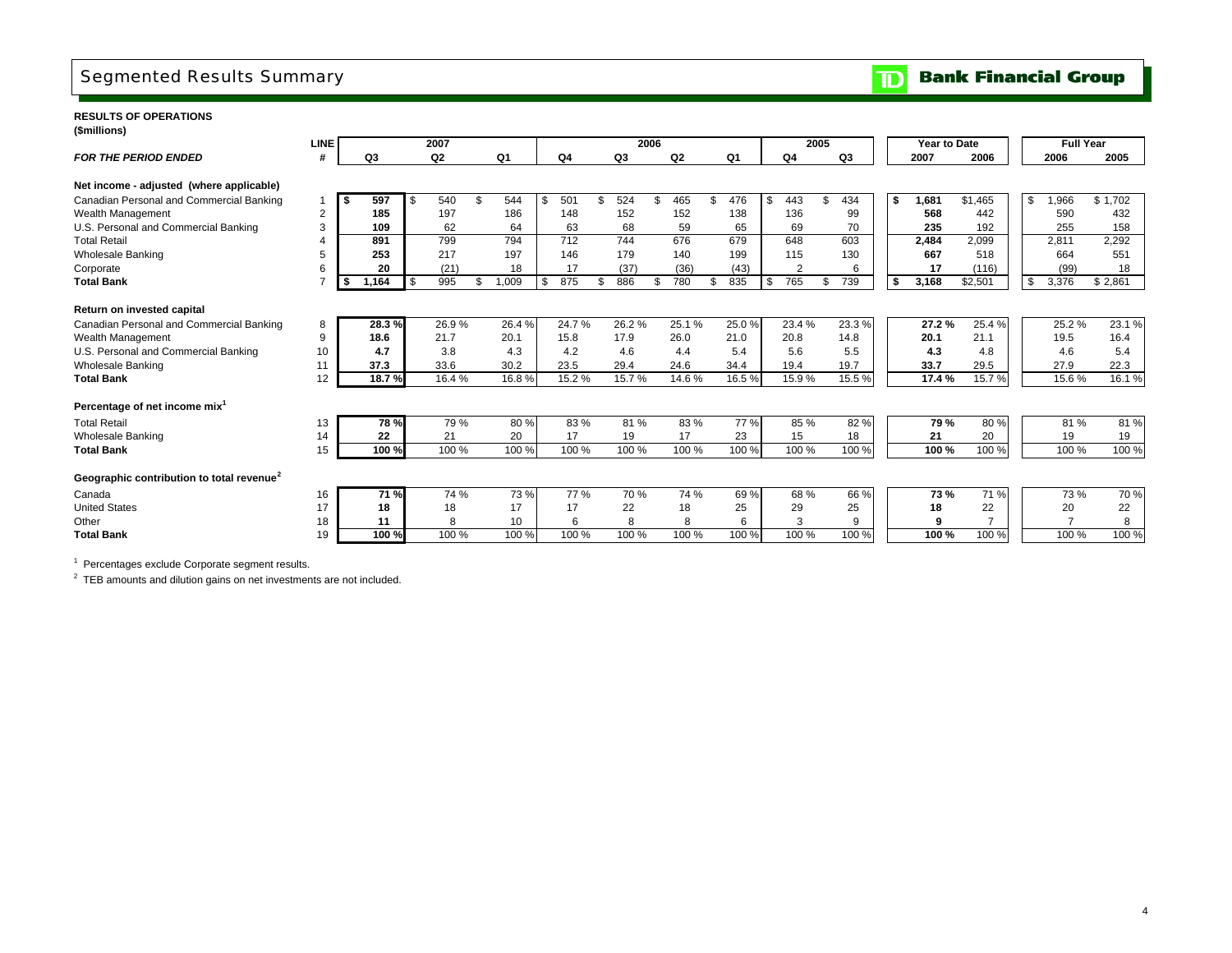### **RESULTS OF OPERATIONS**

**(\$millions)**

| (@IIIIIIIIOIIS)                                       |             |     |        |                |                |     |                |           |         |                |           |           |      |                |                     |           |                  |           |
|-------------------------------------------------------|-------------|-----|--------|----------------|----------------|-----|----------------|-----------|---------|----------------|-----------|-----------|------|----------------|---------------------|-----------|------------------|-----------|
|                                                       | <b>LINE</b> |     |        | 2007           |                |     |                | 2006      |         |                |           |           | 2005 |                | <b>Year to Date</b> |           | <b>Full Year</b> |           |
| <b>FOR THE PERIOD ENDED</b>                           | #           |     | Q3     | Q <sub>2</sub> | Q <sub>1</sub> |     | Q <sub>4</sub> | Q3        |         | Q <sub>2</sub> | Q1        | Q4        |      | Q <sub>3</sub> | 2007                | 2006      | 2006             | 2005      |
|                                                       |             |     |        |                |                |     |                |           |         |                |           |           |      |                |                     |           |                  |           |
| Net interest income                                   |             | S   | 1.388  | ,298           | 1,307          | \$  | 1,295          | \$1,260   | \$1,147 |                | \$1.177   | \$1,129   |      | \$1,094        | \$3,993             | \$3,584   | \$<br>4,879      | \$4,342   |
| Other income                                          |             |     | 713    | 688            | 703            |     | 653            | 669       |         | 624            | 627       | 600       |      | 600            | 2,104               | 1,920     | 2,573            | 2,361     |
| <b>Total revenue</b>                                  | 3           |     | 2,101  | 1,986          | 2,010          |     | 1,948          | 1,929     |         | 1,771          | 1,804     | 1,729     |      | 1,694          | 6.097               | 5,504     | 7,452            | 6,703     |
| Provision for credit losses                           |             |     | 151    | 143            | 138            |     | 132            | 104       |         | 78             | 99        | 97        |      | 90             | 432                 | 281       | 413              | 373       |
| Non-interest expenses                                 |             |     | 1,050  | 1,033          | 1,059          |     | 1,068          | 1,039     |         | 994            | 985       | 968       |      | 956            | 3,142               | 3,018     | 4,086            | 3,773     |
| Net income before income taxes                        |             |     | 900    | 810            | 813            |     | 748            | 786       |         | 699            | 720       | 664       |      | 648            | 2,523               | 2.205     | 2,953            | 2,557     |
| Income taxes                                          |             |     | 303    | 270            | 269            |     | 247            | 262       |         | 234            | 244       | 221       |      | 214            | 842                 | 740       | 987              | 855       |
| Net Income - reported                                 |             |     | 597    | 540            | 544            |     | 501            | 524       |         | 465            | 476       | 443       |      | 434            | 1,681               | 1.465     | 1,966            | 1,702     |
| Adjustment for items of note, net of income taxes     | 9           |     |        |                |                |     |                |           |         |                |           |           |      |                |                     |           |                  |           |
| Net income - adjusted                                 | 10          | \$. | 597    | 540            | 544            | Ŝ.  | 501            | \$<br>524 |         | 465            | 476<br>£. | \$<br>443 | \$.  | 434            | \$1,681             | \$1,465   | \$<br>1,966      | \$1,702   |
|                                                       |             |     |        |                |                |     |                |           |         |                |           |           |      |                |                     |           |                  |           |
| Average invested capital (\$billions)                 | 11          | ∣ S | 8.4    | 8.2            | 8.2            | -\$ | 8.0            | 7.9       |         | 7.6            | 7.6       | \$<br>7.5 |      | 7.4            | \$<br>8.3           | 7.7<br>\$ | \$<br>7.8        | 7.4<br>\$ |
| Economic profit <sup>1</sup>                          | 12          |     | 418    | 369            | 369            |     | 328            | 354       |         | 307            | 314       | 273       |      | 266            | 1.156               | 975       | 1,303            | 1,038     |
| Return on invested capital                            | 13          |     | 28.3%  | 26.9%          | 26.4%          |     | 24.7%          | 26.2%     |         | 25.1%          | 25.0%     | 23.4%     |      | 23.3%          | 27.2%               | 25.4%     | 25.2%            | 23.1%     |
|                                                       |             |     |        |                |                |     |                |           |         |                |           |           |      |                |                     |           |                  |           |
| Key performance indicators (\$billions)               |             |     |        |                |                |     |                |           |         |                |           |           |      |                |                     |           |                  |           |
| Risk-weighted assets <sup>2</sup>                     | 14          | S   | 68     | 65             | 66             | -S  | 65             | 65        |         | 61             | 60        | \$<br>58  |      | 59             | \$<br>68            | 65        | \$<br>65         | 58        |
| Average loans - personal                              | 15          |     | 115    | 111            | 110            |     | 111            | 111       |         | 109            | 107       | 103       |      | 100            | 112                 | 109       | 110              | 100       |
| Average loans and acceptances - business              | 16          |     | 20     | 19             | 18             |     | 18             | 18        |         | 18             | 17        | 17        |      | 17             | 19                  | 18        | 18               | 17        |
| Average securitized loans                             | 17          |     | 47     | 46             | 44             |     | 39             | 35        |         | 33             | 33        | 34        |      | 34             | 46                  | 34        | 35               | 33        |
| Average deposits - personal                           | 18          |     | 102    | 101            | 101            |     | 100            | 98        |         | 96             | 94        | 94        |      | 93             | 101                 | 96        | 97               | 92        |
| Average deposits - business                           | 19          |     | 39     | 37             | 38             |     | 36             | 36        |         | 34             | 35        | 33        |      | 32             | 38                  | 35        | 35               | 32        |
| Margin on avg. earning assets inc. securitized assets | 20          |     | 3.07%  | 3.05%          | 3.03%          |     | 3.07%          | 3.08%     |         | 2.98%          | 3.01%     | 2.96%     |      | 2.92%          | 3.05%               | 3.02%     | 3.04%            | 2.96%     |
| Efficiency ratio                                      | 21          |     | 50.0%  | 52.0%          | 52.7%          |     | 54.8%          | 53.9%     |         | 56.1%          | 54.6%     | 56.0%     |      | 56.4%          | 51.5%               | 54.8%     | 54.8%            | 56.3%     |
| Average number of full-time equivalent staff          | 22          |     | 30.620 | 30,138         | 30.413         |     | 29,805         | 29,686    |         | 29,402         | 29,510    | 29,539    |      | 29,358         | 30.390              | 29,534    | 29,602           | 29,072    |

 $1$  The rate charged for invested capital is 8.5% in 2007, 8.5% in 2006, and 9.0% in 2005.

<sup>2</sup> Balances prior to Q4 2006 have been reclassified from Corporate segment.

Canadian Personal and Commercial Banking comprises our personal and business banking in Canada as well as our global insurance operations (excluding the U.S.). Under the TD Canada Trust brand, the retail operations provide range of financial products and services to approximately 11 million personal and small business customers. Products and services are provided - anywhere, anytime - through telephone and internet banking, 2,537 automated b machines and a network of 1,058 branches located across Canada. Under the TD Insurance and TD Meloche Monnex brands, the Bank offers a broad range of insurance products, including home and automobile coverage, life and health insurance, as well as credit protection coverage on TD Canada Trust lending products. TD Commercial Banking serves the needs of Canadian businesses, customizing a broad range of products and services to meet their financing, investment, cash management, international trade and day-to-day banking needs.

#### **Bank Financial Group**  $\mathbf{D}% _{T}=\mathbf{D}_{T}\!\left( \mathbf{1}_{T}% \mathbf{1}_{T}\mathbf{1}_{T}\mathbf{1}_{T}\mathbf{1}_{T}\mathbf{1}_{T}\mathbf{1}_{T}\mathbf{1}_{T}\mathbf{1}_{T}\mathbf{1}_{T}\mathbf{1}_{T}\mathbf{1}_{T}\mathbf{1}_{T}\mathbf{1}_{T}\mathbf{1}_{T}\mathbf{1}_{T}\mathbf{1}_{T}\mathbf{1}_{T}\mathbf{1}_{T}\mathbf{1}_{T}\mathbf{1}_{T}\mathbf{1}_{T}\mathbf{1}_{T}$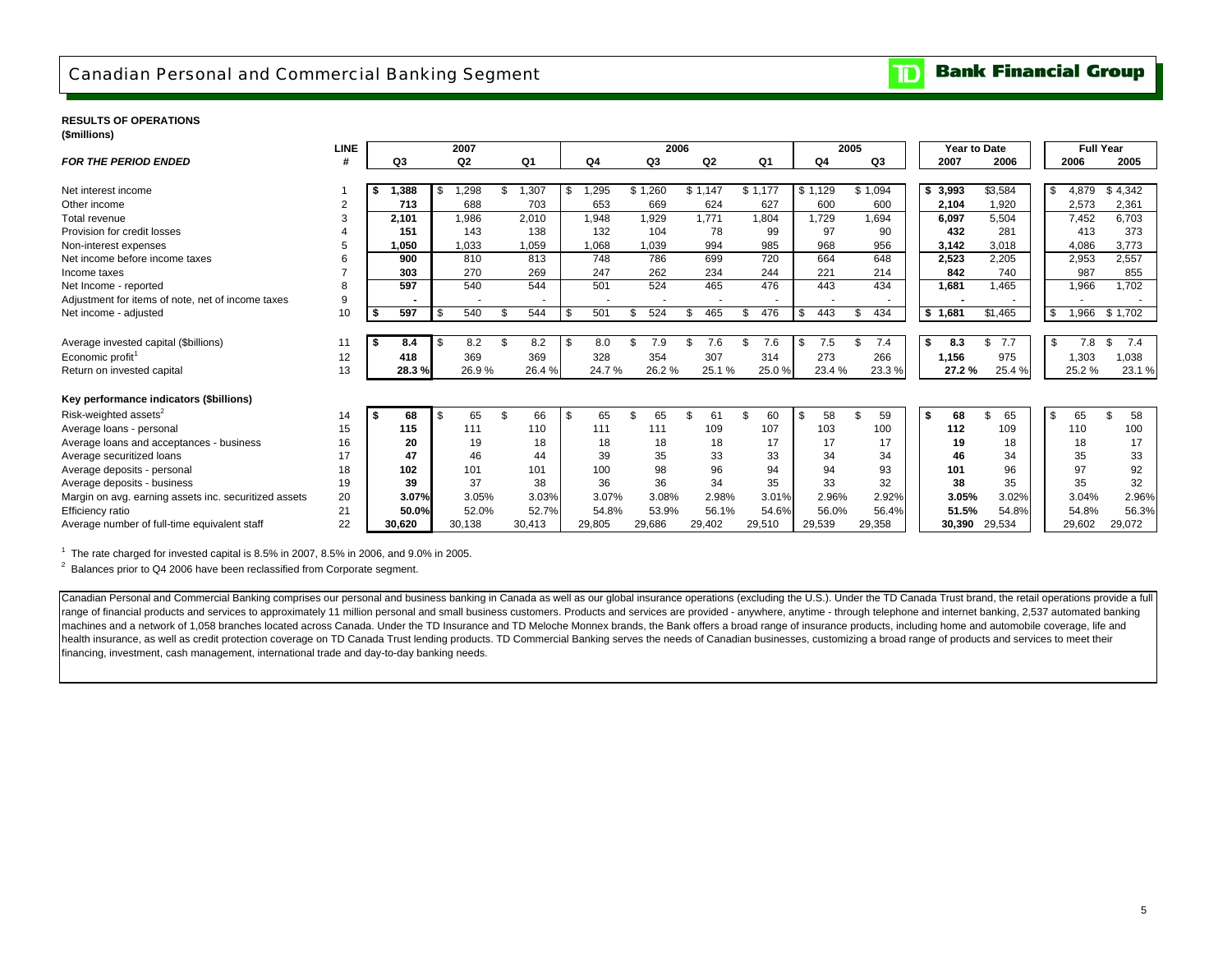# Wealth Management Segment<sup>1</sup>

#### **Bank Financial Group**  $\overline{\mathbf{D}}$

### **RESULTS OF OPERATIONS**

| (\$millions) |
|--------------|
|--------------|

|                                                                              | <b>LINE</b>    |       | 2007           |       |       |           | 2006 |                |                | 2005  |    |       |      | <b>Year to Date</b> |        |      |        | <b>Full Year</b> |       |
|------------------------------------------------------------------------------|----------------|-------|----------------|-------|-------|-----------|------|----------------|----------------|-------|----|-------|------|---------------------|--------|------|--------|------------------|-------|
| <b>FOR THE PERIOD ENDED</b>                                                  | #              | Q3    | Q <sub>2</sub> | Q1    | Q4    | Q3        |      | Q <sub>2</sub> | Q <sub>1</sub> | Q4    | Q3 |       |      | 2007                | 2006   |      | 2006   |                  | 2005  |
|                                                                              |                |       |                |       |       |           |      |                |                |       |    |       |      |                     |        |      |        |                  |       |
| Net interest income                                                          |                | 80    | 78             |       | 69    | 68        |      | 62             | 178            | 175   |    | 167   | £.   | 235                 | \$308  | \$   | 377    |                  | 643   |
| Brokerage commissions & other income                                         | $\overline{2}$ | 507   | 516            | 474   | 435   | 424       |      | 460            | 564            | 547   |    | 508   |      | 1.497               | ,448   |      | 1.883  |                  | 2,103 |
| Total revenue                                                                |                | 587   | 594            | 551   | 504   | 492       |      | 522            | 742            | 722   |    | 675   |      | 1.732               | .756   |      | 2,260  |                  | 2,746 |
| Non-interest expenses                                                        |                | 395   | 393            | 364   | 357   | 344       |      | 349            | 525            | 514   |    | 531   |      | 152.                | ,218   |      | 1,575  |                  | 2,083 |
| Net income before income taxes                                               |                | 192   | 201            | 187   | 147   | 148       |      | 173            | 217            | 208   |    | 144   |      | 580                 | 538    |      | 685    |                  | 663   |
| Income taxes                                                                 | 6              | 66    | 67             | 65    | 52    | 51        |      | 60             | 79             | 72    |    | 45    |      | 198                 | 190    |      | 242    |                  | 231   |
| Equity in net income of associated company, net of income taxes <sup>2</sup> |                | 59    | 63             | 64    | 53    | 55        |      | 39             | $\sim$         |       |    |       |      | 186                 | 94     |      | 147    |                  |       |
| Net income (loss) - reported                                                 | 8              | 185   | 197            | 186   | 148   | 152       |      | 152            | 138            | 136   |    | 99    |      | 568                 | 442    |      | 590    |                  | 432   |
| Adjustment for items of note, net of income taxes                            | 9              |       |                |       |       |           |      |                |                |       |    |       |      |                     |        |      |        |                  |       |
| Net income (loss) - adjusted                                                 | 10             | 185   | 197            | 186   | 148   | \$<br>152 | \$   | 152            | 138            | 136   |    | 99    | \$   | 568                 | \$442  | \$   | 590    | \$               | 432   |
|                                                                              |                |       |                |       |       |           |      |                |                |       |    |       |      |                     |        |      |        |                  |       |
| Average invested capital (\$billions)                                        |                | 4.0   | 3.7            | 3.7   | 3.7   | 3.4       |      | 2.4            | 2.6            | 2.6   |    | 2.6   | - 55 | 3.8                 | \$2.8  | \$   | 3.0    |                  | 2.6   |
| Economic profit (loss) <sup>3</sup>                                          | 12             | 80    | 102            | 89    | 44    | 59        |      | 90             | 64             | 58    |    | 19    |      | 271                 | 213    |      | 257    |                  | 116   |
| Return on invested capital                                                   | 13             | 18.6% | 21.7%          | 20.1% | 15.8% | 17.9%     |      | 26.0%          | 21.0%          | 20.8% |    | 14.8% |      | 20.1 %              | 21.1 % |      | 19.5 % |                  | 16.4% |
|                                                                              |                |       |                |       |       |           |      |                |                |       |    |       |      |                     |        |      |        |                  |       |
| Key performance indicators (\$billions)                                      |                |       |                |       |       |           |      |                |                |       |    |       |      |                     |        |      |        |                  |       |
| Risk-weighted assets                                                         | 14             | 'n    |                |       |       |           |      |                |                | 9     |    |       |      |                     |        | - \$ |        |                  | 9     |
| Assets under administration                                                  | 15             | 177   | 175            | 169   | 161   | 153       |      | 154            | 147            | 315   |    | 322   | \$   | 177                 | \$153  |      | 161    |                  | 315   |
| Assets under management                                                      | 16             | 160   | 163            | 157   | 151   | 143       |      | 139            | 137            | 130   |    | 130   | \$   | 160                 | \$143  |      | 151    |                  | 130   |
| Efficiency ratio                                                             | 17             | 67.3% | 66.2%          | 66.1% | 70.8% | 69.9%     |      | 66.9%          | 70.8%          | 71.2% |    | 78.7% |      | 66.5 %              | 69.4%  |      | 69.7%  |                  | 75.9% |
| Average number of full-time equivalent staff                                 | 18             | 5,936 | 5,994          | 5,870 | 5,785 | 5,783     |      | 5,698          | 7,774          | 7,756 |    | 7,935 |      | 5,933               | 6,426  |      | 6,265  |                  | 7,973 |

<sup>1</sup> On January 24 2006, TD Bank completed the sale of TD Waterhouse U.S.A. brokerage operations to Ameritrade Holding Corporation (Ameritrade), and acquired 100% of Ameritrade's Canadian brokerage operations.

<sup>2</sup> The equity in net income of an associated company includes net impact of internal management adjustments which are reclassified to other reporting lines in the Corporate segment.

<sup>3</sup> The rates charged for invested capital for the domestic Wealth Management, Canada Discount Brokerage, and U.S. and International businesses are 9.5%, 9.5% and 12% in 2007; 9.5%, 9.5% and 13.0% in 2006 and 10.0%, 10.0% and 14.0% in 2005. The rate charged for invested capital for the TD Ameritrade business line is 11% in 2007 and 12.0% for 2006.

Wealth Management provides a wide array of investment products and services through different brands to a large and diverse retail and institutional client base around the world. Wealth Management is comprised of a number advisory, distribution and asset management businesses, including TD Waterhouse and TD Mutual Funds, and is one of Canada's largest asset managers. Through Wealth Management's discount brokerage channels (including the Bank's investment in TD Ameritrade), it serves customers in Canada, the U.S. and the United Kingdom. In Canada, Discount Brokerage, Financial Planning, Private Investment Advice and Private Client Services service the need different retail customer segments through all stages of their investing life cycle.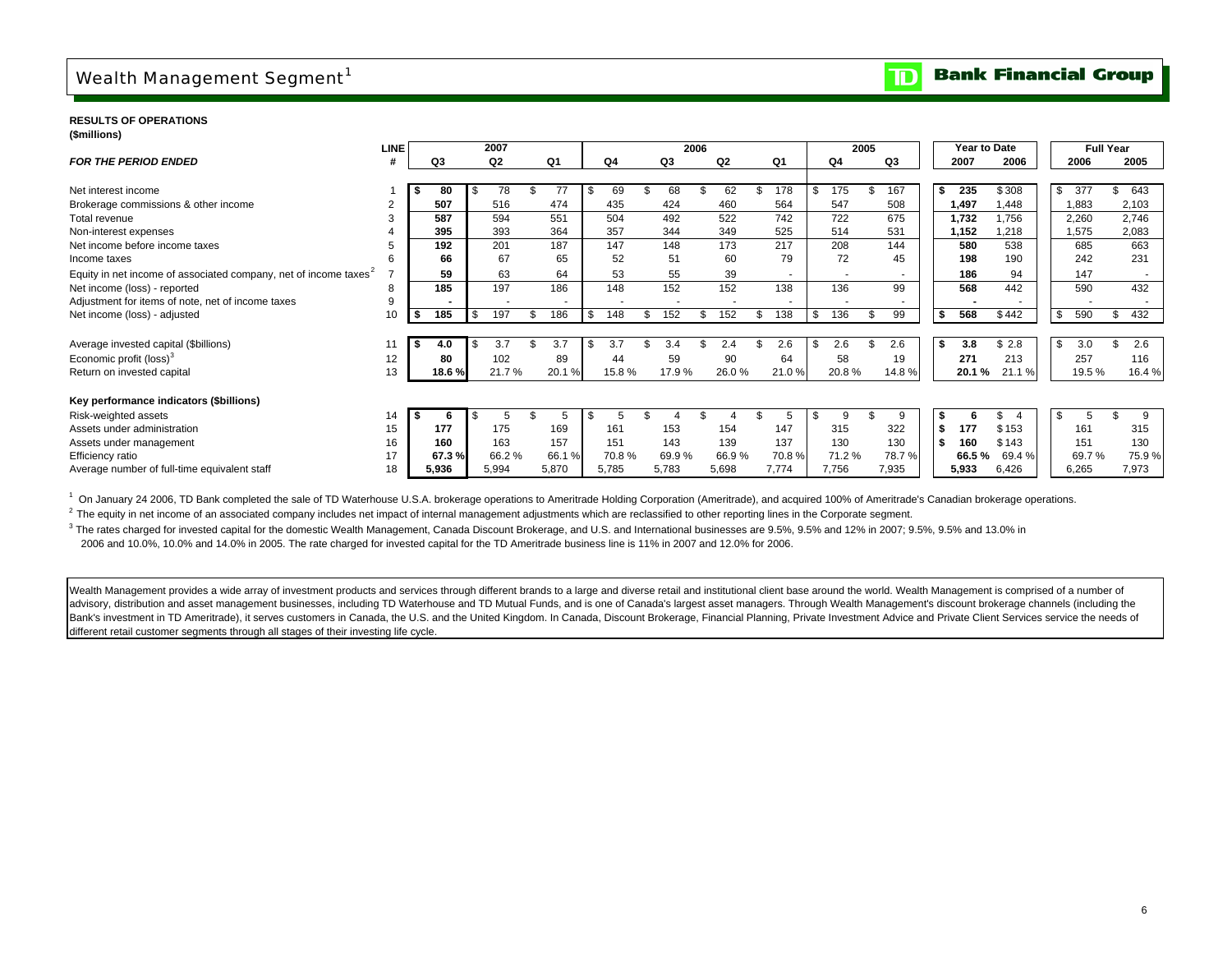# U.S. Personal and Commercial Banking Segment<sup>1, 2</sup>

#### **Bank Financial Group**  $\mathbf \overline{\mathbf D}$

#### **RESULTS OF OPERATIONS(\$millions)**

| ( PHILIPOITS )                                                                               | LINE           |    |       |     | 2007           |                |        |       |    | 2006           |       |      |       |     | 2005           |     |       | Year to Date |           |    |       | <b>Full Year</b> |       |
|----------------------------------------------------------------------------------------------|----------------|----|-------|-----|----------------|----------------|--------|-------|----|----------------|-------|------|-------|-----|----------------|-----|-------|--------------|-----------|----|-------|------------------|-------|
| <b>FOR THE PERIOD ENDED</b>                                                                  |                |    | Q3    |     | Q <sub>2</sub> |                | Q1     | Q4    |    | Q <sub>3</sub> | Q2    |      | Q1    |     | Q <sub>4</sub> |     | Q3    | 2007         | 2006      |    | 2006  |                  | 2005  |
|                                                                                              |                |    |       |     |                |                |        |       |    |                |       |      |       |     |                |     |       |              |           |    |       |                  |       |
| Net interest income                                                                          |                |    | 338   | \$. | 351            | -9             | 341    | 337   |    | 342            | 327   | £.   | 284   |     | 298            |     | 308   | \$1.030      | \$953     | S. | .290  | \$               | 705   |
| Other income                                                                                 | $\overline{2}$ |    | 145   |     | 153            |                | 145    | 141   |    | 142            | 134   |      | 73    |     | 119            |     | 141   | 443          | 349       |    | 490   |                  | 299   |
| Total revenue                                                                                | 3              |    | 483   |     | 504            |                | 486    | 478   |    | 484            | 461   |      | 357   |     | 417            |     | 449   | 1,473        | 1,302     |    | 1.780 |                  | 1.004 |
| Provision for credit losses                                                                  |                |    | 33    |     | 35             |                | 17     | 15    |    | 10             | 8     |      |       |     | $\overline{7}$ |     |       | 85           | 25        |    | 40    |                  |       |
| Non-interest expenses                                                                        | 5              |    | 275   |     | 384            |                | 299    | 294   |    | 284            | 284   |      | 225   |     | 216            |     | 250   | 958          | 793       |    | 1.087 |                  | 549   |
| Net income before income taxes                                                               | 6              |    | 175   |     | 85             |                | 170    | 169   |    | 190            | 169   |      | 125   |     | 194            |     | 195   | 430          | 484       |    | 653   |                  | 451   |
| Income taxes                                                                                 |                |    | 57    |     | 31             |                | 55     | 55    |    | 65             | 60    |      | 42    |     | 72             |     | 67    | 143          | 167       |    | 222   |                  | 161   |
| Non-controlling interests in subsidiaries                                                    |                |    | 9     |     | 31             |                | 51     | 51    |    | 57             | 50    |      | 37    |     | 53             |     | 58    | 91           | 144       |    | 195   |                  | 132   |
| Net income - reported                                                                        | 9              |    | 109   | \$. | 23             | - \$           | 64     | 63    |    | 68             | 59    | - \$ | 46    | £.  | 69             | -S  | 70    | 196<br>Ŝ.    | \$173     | -S | 236   |                  | 158   |
| Adjustment for items of note, net of income taxes and non-controlling interests <sup>3</sup> | 10             |    |       |     | 39             |                | ٠      |       |    |                |       |      | 19    |     |                |     |       | 39           | 19        |    | 19    |                  |       |
| Net income - adjusted                                                                        | 11             | Ŝ. | 109   | \$. | 62             | S.             | 64     | 63    | -8 | 68             | 59    | -S   | 65    | S   | 69             | -S  | 70    | 235<br>s.    | \$192     | -S | 255   | \$               | 158   |
|                                                                                              |                |    |       |     |                |                |        |       |    |                |       |      |       |     |                |     |       |              |           |    |       |                  |       |
| Average invested capital (\$billions)                                                        | 12             |    | 9.2   | S   | 6.7            | -9             | 5.9    | 5.8   |    | 5.9            | 5.5   |      | 4.7   | -S  | 4.9            | \$  | 5.0   | 7.3<br>Ŝ.    | \$5.4     | s. | 5.5   | S                | 5.0   |
| Economic profit (loss) <sup>5</sup>                                                          | 13             |    | (100) | \$. | (84)           | - \$           | (70)   | (70)  | -S | (65)           | (61)  | - \$ | (43)  | \$. | (42)           | -\$ | (43)  | (254)<br>\$  | \$(169)   | -S | (239) | - \$             | (105) |
| Return on invested capital <sup>5</sup>                                                      | 14             |    | 4.7%  |     | 3.8%           |                | 4.3%   | 4.2%  |    | 4.6%           | 4.4 % |      | 5.4%  |     | 5.6%           |     | 5.5%  | 4.3%         | 4.8%      |    | 4.6%  |                  | 5.4 % |
|                                                                                              |                |    |       |     |                |                |        |       |    |                |       |      |       |     |                |     |       |              |           |    |       |                  |       |
| Key performance indicators (\$billions)                                                      |                |    |       |     |                |                |        |       |    |                |       |      |       |     |                |     |       |              |           |    |       |                  |       |
| Risk-weighted assets <sup>4</sup>                                                            | 15             |    | 33    | S.  | 35             | $\mathfrak{S}$ | 35     | 32    |    | 32             | 34    | - \$ | 34    | £.  | 25             | ς.  | 27    | 33<br>s.     | 32<br>\$. | -S | 32    |                  | 25    |
| Average loans                                                                                | 16             |    | 29    |     | 31             |                | 29     | 28    |    | 28             | 27    |      | 23    |     | 23             |     | 24    | 30           | 26        |    | 27    |                  | 24    |
| Average deposits <sup>6</sup>                                                                | 17             |    | 31    |     | 33             |                | 31     | 31    |    | 32             | 32    |      | 26    |     | 26             |     | 28    | 32           | 30        |    | 30    |                  | 27    |
| Margin on average earning assets <sup>6</sup>                                                | 18             |    | 3.86% |     | 3.89%          |                | 3.95 % | 4.01% |    | 4.07%          | 3.83% |      | 3.96% |     | 4.09%          |     | 4.12% | 3.90%        | 3.95%     |    | 3.97% |                  | 4.11% |
| Efficiency ratio                                                                             | 19             |    | 56.9% |     | 76.2%          |                | 61.5%  | 61.5% |    | 58.7%          | 61.6% |      | 63.0% |     | 51.8%          |     | 55.7% | 65.0%        | 60.9%     |    | 61.1% |                  | 54.7% |
| Average number of full-time equivalent staff                                                 | 20             |    | 8,281 |     | 8,701          |                | 8,672  | 8,907 |    | 9,129          | 8,581 |      | 7,313 |     | 7,273          |     | 7,229 | 8,551        | 8,341     |    | 8,483 |                  | 7,284 |

<sup>1</sup> On January 31, 2006, TD Banknorth completed the acquisition of Hudson. On January 1, 2007, TD Banknorth completed the acquisition of Interchange. On April 20, 2007, TDBFG completed the privatization of TD Banknorth. Co TD Bank USA Inc. (previously reported in Corporate segment) are included in the U.S. Personal and Commercial Banking segment prospectively.

<sup>2</sup> TD Banknorth's financial results are reflected in TD's U.S. Personal and Commercial Banking segment on a one month lag. Reported non-interest expenses for Q2 2007 include restructuring charges expenses incurred in Apri

3 Includes the following before-tax items of note: Q1 2006: \$52 million balance sheet restructuring charge; Q2 2007: \$78 million (\$39 million after tax) TD Banknorth restructuring, privatization and merger-related charges. \$31 million restructuring charge, primarily consisted of employee severence costs, the costs of amending certain executive employment and award agreements and write-down of long-lived assets due to impairment; \$5 million p consisted of legal and investment banking fees; and \$3 million merger-related charges related to conversion and customer notices in connection with the integration of Hudson and Interchange with TD Banknorth. In the Interi 3 the restructuring charges are included in the restructuring costs while the privatization and merger-related charges are included in other non-interest expenses.

4 This represents RWA as at the end of TD Bank's fiscal period.

 $5$  The rate charged for invested capital is  $9.0\%$  in 2007,  $9.0\%$  in 2006 and  $9.0\%$  in 2005.

6 Average deposits and margin on average earning assets exclude the impact related to the money market deposit account (MMDA) agreement with TD Ameritrade. The MMDA is described on page 109 of our 2006 Annual Report.

U.S. Personal and Commercial Banking comprises the Bank's U.S.-based retail, commercial banking and insurance operations. Under the TD Banknorth brand, the retail operations provide a full range of financial products and s a network of approximately 600 branches throughout the Northeastern U.S., telephone and internet banking and automated banking machines, allowing customers to have banking access virtually anywhere and anytime. TD Banknort customizing a broad range of products and services to meet their financing, investment, cash management, insurance, international trade and day-to-day banking needs.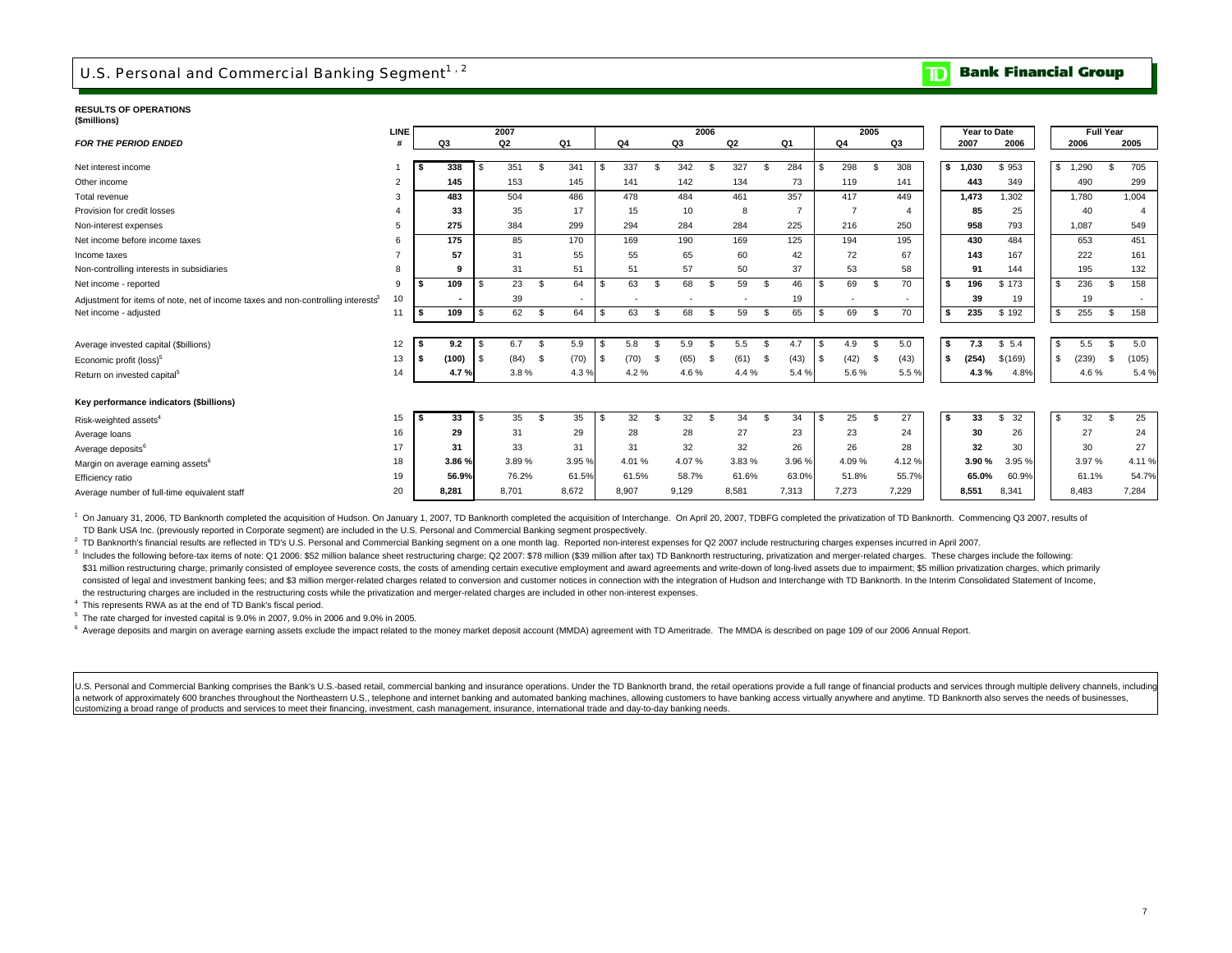# Wholesale Banking Segment

#### **Bank Financial Group**  $\mathbf{D}$

### **RESULTS OF OPERATIONS**

**(\$millions)**

|                                                   | <b>LINE</b> |      |                |      | 2007           |    |       |    |       |                          | 2006 |                |     |       |                       | 2005 |       |      | Year to Date |                     |      |       | <b>Full Year</b> |       |
|---------------------------------------------------|-------------|------|----------------|------|----------------|----|-------|----|-------|--------------------------|------|----------------|-----|-------|-----------------------|------|-------|------|--------------|---------------------|------|-------|------------------|-------|
| <b>FOR THE PERIOD ENDED</b>                       | #           |      | Q <sub>3</sub> |      | Q <sub>2</sub> |    | Q1    |    | Q4    | Q <sub>3</sub>           |      | Q <sub>2</sub> |     | Q1    | Q4                    |      | Q3    |      | 2007         | 2006                |      | 2006  |                  | 2005  |
|                                                   |             |      |                |      |                |    |       |    |       |                          |      |                |     |       |                       |      |       |      |              |                     |      |       |                  |       |
| Net interest income                               |             |      | 218            | \$   | 144            | \$ | 203   | \$ | 138   | 127                      | \$   | 76             | S   | 138   | \$<br>234             |      | 164   | - 5  | 565          | \$341               | - \$ | 479   | \$.              | 977   |
| Other income                                      | 2           |      | 474            |      | 498            |    | 432   |    | 355   | 456                      |      | 458            |     | 523   | 137                   |      | 279   |      | 1.404        | 1.437               |      | 1,792 |                  | 1.011 |
| Total revenue (TEB)                               | 3           |      | 692            |      | 642            |    | 635   |    | 493   | 583                      |      | 534            |     | 661   | 371                   |      | 443   |      | 1,969        | 1.778               |      | 2,271 |                  | 1,988 |
| Provision for credit losses                       | 4           |      | 8              |      | 12             |    | 24    |    | 13    | 15                       |      | 11             |     | 29    | 13                    |      | 13    |      | 44           | 55                  |      | 68    |                  | 52    |
| Restructuring costs                               | 5           |      |                |      |                |    |       |    |       | $\overline{\phantom{a}}$ |      |                |     | 50    | 6                     |      | 15    |      |              | 50                  |      | 50    |                  | 43    |
| Other non-interest expenses                       | 6           |      | 326            |      | 329            |    | 332   |    | 293   | 303                      |      | 321            |     | 345   | 326                   |      | 281   |      | 987          | 969                 |      | 1.262 |                  | 1.282 |
| Total non-interest expenses                       |             |      | 326            |      | 329            |    | 332   |    | 293   | 303                      |      | 321            |     | 395   | 332                   |      | 296   |      | 987          | 1.019               |      | 1,312 |                  | 1,325 |
| Net income before income taxes                    | 8           |      | 358            |      | 301            |    | 279   |    | 187   | 265                      |      | 202            |     | 237   | 26                    |      | 134   |      | 938          | 704                 |      | 891   |                  | 611   |
| Income taxes (TEB)                                | 9           |      | 105            |      | 84             |    | 82    |    | 41    | 86                       |      | 62             |     | 73    | (15)                  |      | 44    |      | 271          | 221                 |      | 262   |                  | 189   |
| Net income (loss) - reported                      | 10          |      | 253            |      | 217            |    | 197   |    | 146   | 179                      |      | 140            |     | 164   | 41                    |      | 90    |      | 667          | 483                 |      | 629   |                  | 422   |
| Adjustment for items of note, net of income taxes | 11          |      |                |      |                |    |       |    |       |                          |      |                |     | 35    | 74                    |      | 40    |      |              | 35                  |      | 35    |                  | 129   |
| Net income (loss) - adjusted                      | 12          | l \$ | 253            | \$   | 217            | \$ | 197   | \$ | 146   | \$<br>179                | \$   | 140            | \$  | 199   | \$<br>$\frac{115}{2}$ | \$   | 130   | \$   | 667          | \$518               | -\$  | 664   | \$               | 551   |
|                                                   |             |      |                |      |                |    |       |    |       |                          |      |                |     |       |                       |      |       |      |              |                     |      |       |                  |       |
| Average invested capital (\$billions)             | 13          |      | 2.7            | - \$ | 2.7            |    | 2.6   |    | 2.5   | 2.4                      |      | 2.3            |     | 2.3   | \$<br>2.4             |      | 2.6   |      | 2.7          | $\overline{\$}$ 2.3 | - \$ | 2.4   |                  | 2.5   |
| Economic profit (loss) <sup>3</sup>               | 14          |      | 175            |      | 143            |    | 122   |    | 74    | 109                      |      | 75             |     | 132   | 38                    |      | 44    |      | 440          | 316                 |      | 390   |                  | 229   |
| Return on invested capital                        | 15          |      | 37.3%          |      | 33.6%          |    | 30.2% |    | 23.5% | 29.4%                    |      | 24.6%          |     | 34.4% | 19.4%                 |      | 19.7% |      | 33.7%        | 29.5%               |      | 27.9% |                  | 22.3% |
|                                                   |             |      |                |      |                |    |       |    |       |                          |      |                |     |       |                       |      |       |      |              |                     |      |       |                  |       |
| Key performance indicators (\$billions)           |             |      |                |      |                |    |       |    |       |                          |      |                |     |       |                       |      |       |      |              |                     |      |       |                  |       |
| Risk-weighted assets                              | 16          | - 56 | 40             | - \$ | 40             | £. | 38    | £. | 34    | 33                       | \$.  | 32             | \$. | 33    | \$<br>33              | \$   | 32    | Ŝ.   | 40           | 33<br>\$            | - \$ | 34    | \$.              | 33    |
| Gross drawn <sup>4</sup>                          | 17          |      | 9              |      | 9              |    | 9     |    | 9     | $\overline{7}$           |      | $\overline{7}$ |     | 6     | 6                     |      | 5     |      | q            |                     |      | 9     |                  | 6     |
| Efficiency ratio                                  | 18          |      | 47.1%          |      | 51.2%          |    | 52.3% |    | 59.4% | 52.0%                    |      | 60.1%          |     | 59.8% | 89.5%                 |      | 66.8% |      | 50.1<br>℅    | 57.3%               |      | 57.8% |                  | 66.6% |
| Average number of full-time equivalent staff      | 19          |      | 2,911          |      | 2,834          |    | 2.858 |    | 2.853 | 2,900                    |      | 2,871          |     | 2,963 | 2,990                 |      | 3.043 |      | 2,868        | 2,911               |      | 2,897 |                  | 3,005 |
|                                                   |             |      |                |      |                |    |       |    |       |                          |      |                |     |       |                       |      |       |      |              |                     |      |       |                  |       |
| Trading-related income (TEB) <sup>5</sup>         |             |      |                |      |                |    |       |    |       |                          |      |                |     |       |                       |      |       |      |              |                     |      |       |                  |       |
| Interest rate and credit                          | 20          | - 56 | 77             | \$   | 115            | \$ | 105   | \$ | 45    | 63                       | \$   | 55             | \$  | 199   | \$<br>(26)            | £.   | 109   | - 56 | 297          | \$317               | -\$  | 362   | \$               | 370   |
| Foreign exchange                                  | 21          |      | 87             |      | 51             |    | 73    |    | 54    | 80                       |      | 93             |     | 79    | 54                    |      | 75    |      | 211          | 252                 |      | 306   |                  | 248   |
| Equity and other                                  | 22          |      | 144            |      | 123            |    | 152   |    | 75    | 99                       |      | 103            |     | 97    | 52                    |      | 18    |      | 419          | 299                 |      | 374   |                  | 263   |
| Total trading-related income                      | 23          | \$   | 308            | \$   | 289            | \$ | 330   | \$ | 174   | 242                      | \$   | 251            |     | 375   | \$<br>80              |      | 202   | -\$  | 927          | \$868               | -\$  | 1,042 | \$               | 881   |
|                                                   |             |      |                |      |                |    |       |    |       |                          |      |                |     |       |                       |      |       |      |              |                     |      |       |                  |       |

<sup>1</sup> Provision for credit losses includes the cost of credit protection incurred in hedging the lending portfolio.

<sup>2</sup> Includes the following before-tax items of note: Q1 2006: \$50 million restructuring charge; Full year 2005: \$43 million restructuring charges and \$153 million loss on exit of structured derivative portfolios: Q4 2005: \$6 million restructuring charge and \$107 million loss on exit of structured derivative portfolios; Q3 2005: \$15 million restructuring charge and \$46 million loss on exit of structured derivative portfolios; and Q2 2005: \$22 million restructuring charge.

<sup>3</sup> The rate charged for invested capital is 11.5% in 2007, 11.5% in 2006 and 13.0% in 2005.

4 Defined as gross loans plus bankers acceptances, excluding letters of credit and before any cash collateral, credit default swap, reserves, etc.

5 Includes trading-related income reported in net interest income (line 1) and other income (line 2).

Wholesale Banking serves a diverse base of corporate, government, and institutional clients in key financial markets around the world. Under the TD Securities brand, Wholesale Banking provides a wide range of capital markets and investment banking products and services that include: underwriting and distribution of new debt and equity issues, providing advice on strategic acquisitions and divestitures, and executing daily trading and investment needs.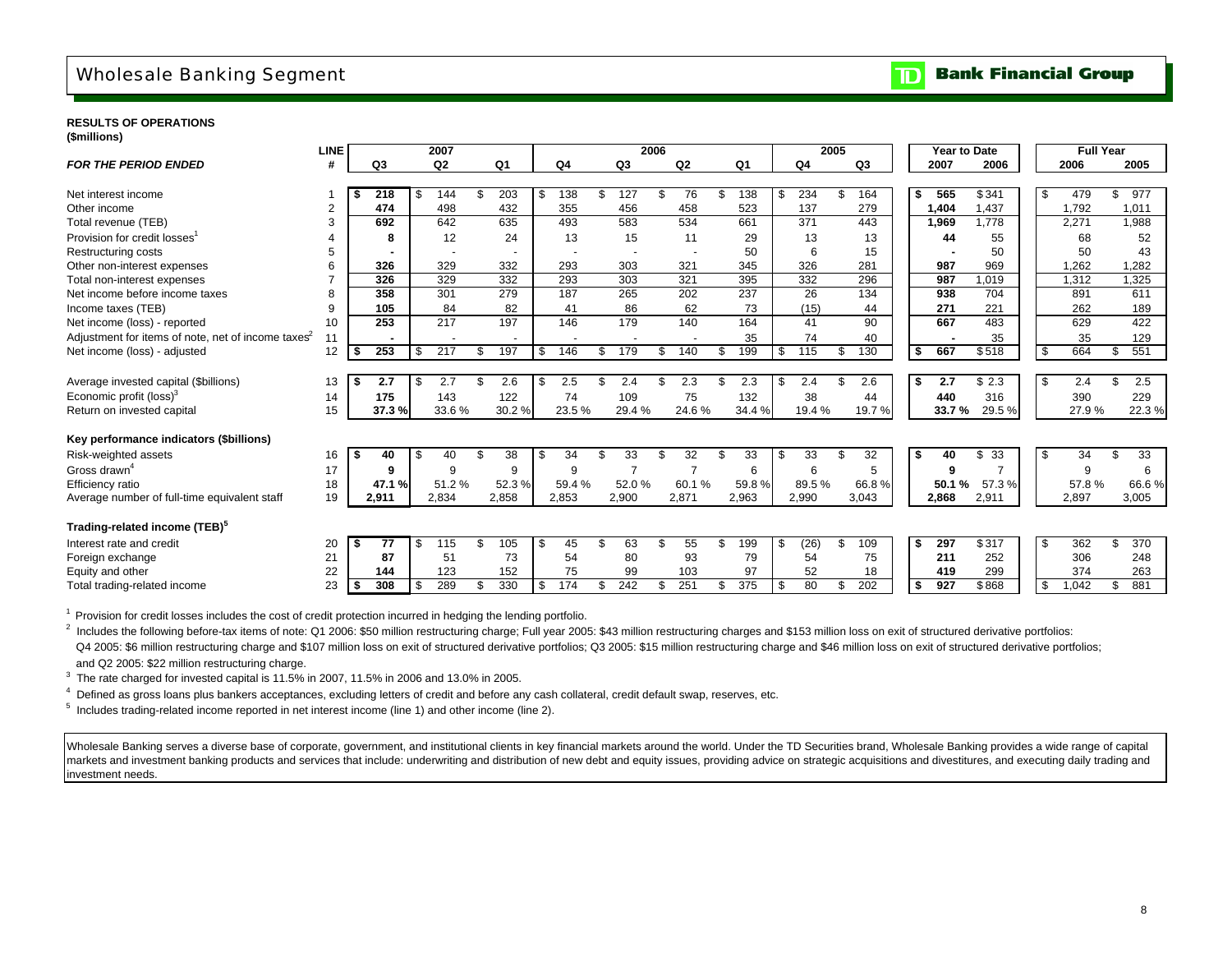# Corporate Segment<sup>1</sup>

#### **RESULTS OF OPERATIONS(\$millions)**

| (ammons)                                                                                  | LINE           |            |                          | 2007                  |                          |     |                          |            | 2006        |     |                |                          | 2005                     |     |                         | Year to Date |                | <b>Full Year</b>         |                          |  |
|-------------------------------------------------------------------------------------------|----------------|------------|--------------------------|-----------------------|--------------------------|-----|--------------------------|------------|-------------|-----|----------------|--------------------------|--------------------------|-----|-------------------------|--------------|----------------|--------------------------|--------------------------|--|
| <b>FOR THE PERIOD ENDED</b>                                                               |                | Q3         |                          | Q <sub>2</sub>        | Q1                       |     | Q4                       | Q3         | Q2          |     | Q1             | Q <sub>4</sub>           | Q3                       |     | 2007                    | 2006         |                | 2006                     | 2005                     |  |
|                                                                                           |                |            |                          |                       |                          |     |                          |            |             |     |                |                          |                          |     |                         |              |                |                          |                          |  |
| Net interest income <sup>2,3</sup>                                                        |                | (241)      |                          | (209)<br>\$           | \$<br>(257)              |     | \$(125)                  | \$(174)    | \$(185)     | -S  | (170)          | \$(195)                  | \$(170)                  |     | \$ (707)                | \$ (529)     | - \$           | (654)                    | (659)<br>\$              |  |
| Other income <sup>3</sup>                                                                 | $\overline{2}$ | 29         |                          | (1)                   | 53                       |     | (4)                      | (26)       | 10          |     | 1,574          | 39                       | $\overline{7}$           |     | 81                      | 1,558        |                | 1,554                    | 115                      |  |
| Total revenue                                                                             | 3              | (212)      |                          | (210)                 | (204)                    |     | (129)                    | (200)      | (175)       |     | 1,404          | (156)                    | (163)                    |     | (626)                   | 1,029        |                | 900                      | (544)                    |  |
| General allowance release                                                                 | 4              |            |                          |                       | $\overline{\phantom{a}}$ |     | $\overline{\phantom{a}}$ |            | (60)        |     | $\overline{a}$ | $\overline{\phantom{a}}$ | $\overline{\phantom{a}}$ |     |                         | (60)         |                | (60)                     | (35)                     |  |
| Other provision for credit losses <sup>3</sup>                                            | 5              | (21)       |                          | (18)                  | (16)                     |     | 10                       | (20)       | (21)        |     | (21)           | (132)                    | (67)                     |     | (55)                    | (62)         |                | (52)                     | (339)                    |  |
| Total provision for credit losses                                                         | 6              | (21)       |                          | (18)                  | (16)                     |     | 10                       | (20)       | (81)        |     | (21)           | (132)                    | (67)                     |     | (55)                    | (122)        |                | (112)                    | (374)                    |  |
| Non-interest expenses                                                                     | $\overline{7}$ | 139        |                          | 130                   | 140                      |     | 175                      | 177        | 155         |     | 160            | 173                      | 544                      |     | 409                     | 492          |                | 667                      | 1.052                    |  |
| Net income before income taxes                                                            | 8              | (330)      |                          | (322)                 | (328)                    |     | (314)                    | (357)      | (249)       |     | 1.265          | (197)                    | (640)                    |     | (980)                   | 659          |                | 345                      | (1, 222)                 |  |
| Income taxes $2$                                                                          | 9              | (283)      |                          | (218)                 | (253)                    |     | (220)                    | (229)      | (172)       |     | (218)          | (97)                     | (358)                    |     | (754)                   | (619)        |                | (839)                    | (737)                    |  |
| Non-controlling interests in subsidiaries                                                 | 10             | -4         |                          | (4)                   | (4)                      |     | (3)                      | (5)        | (3)         |     |                |                          |                          |     | (4)                     | (8)          |                | (11)                     |                          |  |
| Equity in net income of associated company, net of income taxes                           | 11             | 10         |                          | 2                     | $\mathbf{1}$             |     | (5)                      | (4)        | (4)         |     |                |                          |                          |     | 13                      | (8)          |                | (13)                     |                          |  |
| Net income (loss) - reported                                                              | 12             | (41)       |                          | (98)                  | (70)                     |     | (96)                     | (127)      | (78)        |     | 1.483          | (100)                    | (282)                    |     | (209)                   | 1.278        |                | 1,182                    | (485)                    |  |
| Adjustment for items of note, net of income taxes <sup>4</sup>                            | 13             | 61         |                          | 77                    | 88                       |     | 113                      | 90         | 42          |     | (1,526)        | 102                      | 288                      |     | 226                     | (1, 394)     |                | (1, 281)                 | 503                      |  |
| Net income (loss) - adjusted                                                              | 14             | 20<br>l \$ |                          | (21)                  | 18<br>\$                 | \$  | 17                       | \$<br>(37) | (36)<br>\$  | \$  | (43)           | 2<br>- \$                | \$<br>6                  |     | 17                      | \$(116)      | \$             | (99)                     | - \$<br>18               |  |
|                                                                                           |                |            |                          |                       |                          |     |                          |            |             |     |                |                          |                          |     |                         |              |                |                          |                          |  |
| Decomposition of items of note (net of tax, non-controlling interests in subsidiaries,    |                |            |                          |                       |                          |     |                          |            |             |     |                |                          |                          |     |                         |              |                |                          |                          |  |
| and equity in net income of associated company)                                           |                |            |                          |                       |                          |     |                          |            |             |     |                |                          |                          |     |                         |              |                |                          |                          |  |
| Amortization of intangibles                                                               | 15             | 91         |                          | 80                    | 83<br>\$.                |     | 87                       | 61         | 86<br>\$.   | S   | 82             | 86                       | 91<br>\$                 | \$. | 254                     | 229<br>\$    | - \$           | 316                      | 354<br>\$                |  |
| Dilution gain on Ameritrade transaction, net of costs                                     | 16             |            |                          |                       |                          |     |                          |            | 5           |     | (1.670)        | 138                      | $\overline{\phantom{a}}$ |     |                         | (1,665)      |                | (1,665)                  | 138                      |  |
| Dilution loss on the acquisition of Hudson by TD Banknorth                                | 17             |            | $\overline{\phantom{a}}$ |                       |                          |     |                          |            |             |     | 72             |                          |                          |     |                         | 72           |                | 72                       | $\overline{\phantom{a}}$ |  |
| General allowance release                                                                 | 18             |            | $\overline{\phantom{a}}$ |                       |                          |     |                          |            | (39)        |     |                |                          | $\overline{\phantom{a}}$ |     |                         | (39)         |                | (39)                     | (23)                     |  |
| Change in fair value of credit default swaps hedging the corporate loan book <sup>5</sup> | 19             | (30)       |                          | (7)                   |                          |     | 8                        | 5          | (10)        |     | (10)           | (7)                      | 12                       |     | (32)                    | (15)         |                | (7)                      | (17)                     |  |
| Litigation charge                                                                         | 20             |            | ٠                        |                       |                          |     |                          |            |             |     |                |                          | 238                      |     |                         |              |                |                          | 238                      |  |
| Non-core portfolio loan loss recoveries (sectoral related)                                | 21             |            | $\overline{\phantom{a}}$ |                       |                          |     |                          |            |             |     |                | (60)                     | (23)                     |     |                         |              |                | $\overline{\phantom{a}}$ | (127)                    |  |
| Tax charge related to reorganizations                                                     | 22             |            | $\overline{\phantom{a}}$ |                       |                          |     |                          |            |             |     |                |                          |                          |     |                         |              |                |                          | 25                       |  |
| Preferred share redemption                                                                | 23             |            | $\overline{\phantom{a}}$ |                       |                          |     |                          |            |             |     |                | 13                       |                          |     |                         |              |                |                          | 13                       |  |
| Initial set up of specific allowance for credit card and overdraft loans                  | 24             |            |                          |                       |                          |     | 18                       |            |             |     |                |                          |                          |     |                         |              |                | 18                       |                          |  |
| Restructuring charges                                                                     | 25             |            |                          | $\boldsymbol{\Delta}$ |                          |     |                          |            |             |     |                |                          |                          |     |                         |              |                |                          |                          |  |
| Other tax items                                                                           | 26             |            |                          |                       |                          |     |                          | 24         |             |     |                | (68)                     | (30)                     |     |                         | 24           |                | 24                       | (98)                     |  |
| Items of note                                                                             | 27             | 61         |                          | 77                    | 88<br>-S                 | \$. | 113                      | 90<br>-96  | 42<br>-S    | \$  | (1,526)        | 102<br>\$.               | $$ \frac{288}{ }$        |     | 226                     | \$(1,394)    | \$.            | (1, 281)                 | 503<br>S                 |  |
| Decomposition of material items included in net income (loss) - adjusted                  |                |            |                          |                       |                          |     |                          |            |             |     |                |                          |                          |     |                         |              |                |                          |                          |  |
| Interest on income tax refunds                                                            | 28             | 5          |                          |                       |                          |     | 13                       | 2          | 3<br>-S     | \$. |                | 3                        | £.                       |     | 11                      | 5            |                |                          | \$                       |  |
| Securitization gain / (loss)                                                              | 29             | (2)        |                          | 2<br>(4)              | 4<br>9                   |     | 15                       | (11)       | (5)         |     | (3)            |                          | $\blacksquare$           |     | 3                       | (19)         |                | 18<br>(4)                | 10<br>11                 |  |
| Unallocated Corporate expenses                                                            | 30             | (45)       |                          | (39)                  | (54)                     |     | (58)                     | (66)       | (54)        |     | (56)           | (48)                     | (38)                     |     | (138)                   | (176)        |                | (234)                    | (189)                    |  |
| Non-core lending portfolio                                                                | 31             | 3          |                          | (1)                   |                          |     | $\overline{\phantom{a}}$ |            | (5)         |     | (4)            | (2)                      | $\overline{\phantom{a}}$ |     | $\overline{\mathbf{2}}$ | (9)          |                | (9)                      | 25                       |  |
| Other                                                                                     | 32             | 59         |                          | 21                    | 59                       |     | 47                       | 38         | 25          |     | 20             | 49                       | 44                       |     | 139                     | 83           |                | 130                      | 161                      |  |
| Net income (loss) - adjusted                                                              | 33             | 20<br>Ŝ.   |                          | (21)                  | 18<br>\$                 |     | 17                       | (37)<br>\$ | (36)<br>\$. |     | (43)           | $\overline{2}$           | \$<br>6                  |     | 17                      | \$(116)      | $\mathfrak{L}$ | (99)                     | 18<br>\$                 |  |
|                                                                                           |                |            |                          |                       |                          |     |                          |            |             |     |                |                          |                          |     |                         |              |                |                          |                          |  |
|                                                                                           |                |            |                          |                       |                          |     |                          |            |             |     |                |                          |                          |     |                         |              |                |                          |                          |  |

<sup>1</sup> Commencing Q3 2007, the results of TD Bank U.S.A. Inc. (previously reported in the Corporate segment for the period Q2 2006 to Q2 2007 and in Wealth Management segment prior to Q2 2006) are included in the U.S. Persona and Commercial Banking segment prospectively.

<sup>2</sup> Includes the elimination of TEB adjustments reported in Wholesale Banking results.

<sup>3</sup> The operating segment results are presented, excluding the impact of asset securitization programs, which are reclassified in the Corporate segment. Results for Q4 2006 include the initial set up of specific allowance for credit card and overdraft loans.

<sup>4</sup> The total net (gain) or charge of items of note is removed from reported earnings to compute the adjusted earnings.

<sup>5</sup> The Bank purchases CDS to hedge the credit risk in Wholesale Banking's corporate lending portfolio. These CDS do not qualify for hedge accounting treatment and are, therefore, measured at fair value with changes in fair value recognized in current period's earnings. The related loans are accounted for at amortized cost. Management believes that this asymmetry in the accounting treatment between CDS and loans would result in periodic profit and loss volatility, which is not indicative of the economics of the corporate loan portfolio or the underlying business performance in Wholesale Banking. As a result, the CDS are accounted for on an accrual basis in the Wholesale Banking segment and the gains and losses on the CDS, in excess of the accrued cost, are reported in the Corporate segment. Adjusted earnings exclude the gains and losses on the CDS in excess of the accrued cost. Prior to Q1 2007, this item was described as "Hedging impact due to AcG-13". As part of the adoption of the new financial instruments standards, the guidance under Accounting Guideline 13 Hedging Relationships (AcG-13) was replaced by Canadian Institute of Chartered Accountants (CICA) Handbook Section 3865, Hedges.

<sup>6</sup> Restructuring charges related to the transfer of functions from TD Bank USA to TD Banknorth.

The Corporate segment includes the Non-Core Lending Portfolio, the effects of asset securitization programs in Canadian Personal & Commercial Banking, treasury management, general provisions for credit losses, the eliminat revenue and income tax, corporate level tax benefits, and residual unallocated revenues, expenses and taxes.

#### 9

 $\overline{\mathbf{D}}$ 

**Bank Financial Group**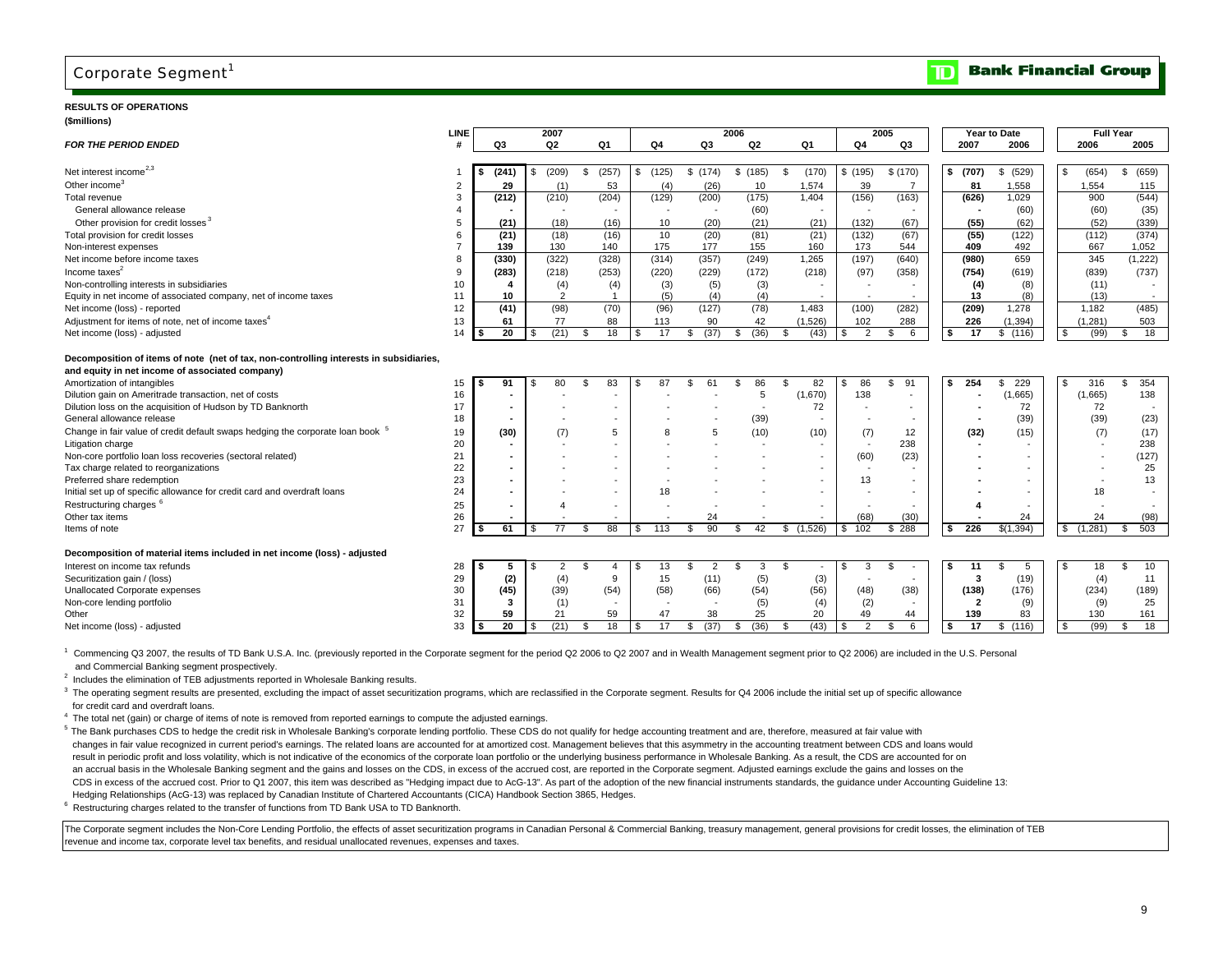# Net Interest Income and Margin

# **TD** Bank Financial Group

| (\$MILLIONS)                                                                         | <b>LINE</b>    |     |                | 2007        |                      |             | 2006                 |                |                      |           | 2005                 |      | Year to Date |                       | <b>Full Year</b> |           |
|--------------------------------------------------------------------------------------|----------------|-----|----------------|-------------|----------------------|-------------|----------------------|----------------|----------------------|-----------|----------------------|------|--------------|-----------------------|------------------|-----------|
| <b>FOR THE PERIOD ENDED</b>                                                          | #              |     | Q <sub>3</sub> | Q2          | Q1                   | Q4          | Q3                   | Q <sub>2</sub> | Q1                   | Q4        | Q3                   |      | 2007         | 2006                  | 2006             | 2005      |
| Interest income                                                                      |                |     |                |             |                      |             |                      |                |                      |           |                      |      |              |                       |                  |           |
| Loans                                                                                | $\overline{1}$ | s   | 3.228          | 3,117<br>\$ | \$<br>3,074          | \$<br>3,004 | \$2,862              | \$2,514        | \$2,452              | \$2,328   | \$2,269              | - \$ | 9,419        | \$7,828               | \$<br>10,832     | \$8,322   |
| Securities                                                                           | 2              |     | 1,160          | 1,108       | 1,259                | 1,152       | 1,058                | 966            | 1,259                | 1,017     | 922                  |      | 3,527        | 3,283                 | 4,435            | 4,039     |
| Deposits with banks                                                                  | 3              |     | 47             | 111         | 47                   | 74          | 70                   | 78             | 80                   | 106       | 109                  |      | 205          | 228                   | 302              | 415       |
| Total interest income                                                                | $\overline{4}$ |     | 4,435          | 4,336       | 4,380                | 4,230       | 3,990                | 3,558          | 3,791                | 3,451     | 3,300                |      | 13,151       | 11,339                | 15,569           | 12,776    |
| <b>Interest expense</b>                                                              |                |     |                |             |                      |             |                      |                |                      |           |                      |      |              |                       |                  |           |
| Deposits                                                                             | 5              |     | 1,987          | 1,989       | 2,048                | 1,957       | 1,836                | 1,754          | 1,534                | 1,410     | 1,388                |      | 6,024        | 5,124                 | 7,081            | 5,129     |
| Subordinated notes and debentures                                                    | 6              |     | 125            | 124         | 108                  | 96          | 107                  | 99             | 86                   | 84        | 82                   |      | 357          | 292                   | 388              | 328       |
| Preferred shares and Capital Trust Securities                                        | $\overline{7}$ |     | 19             | 32          | 30                   | 31          | 28                   | 28             | 39                   | 47        | 37                   |      | 81           | 95                    | 126              | 147       |
| Other                                                                                | 8              |     | 521            | 529         | 523                  | 432         | 396                  | 250            | 525                  | 269       | 230                  |      | 1,573        | 1,171                 | 1,603            | 1,164     |
| Total interest expense                                                               | 9              |     | 2,652          | 2,674       | 2,709                | 2,516       | 2,367                | 2,131          | 2,184                | 1,810     | 1,737                |      | 8,035        | 6,682                 | 9,198            | 6,768     |
| Net interest income                                                                  | 10             |     | 1,783          | 1,662       | 1,671                | 1,714       | 1,623                | 1,427          | 1,607                | 1,641     | 1,563                |      | 5,116        | 4,657                 | 6,371            | 6,008     |
| TEB adjustment                                                                       | 11             |     | 161            | 99          | 157                  | 92          | 89                   | 81             | 81                   | 81        | 75                   |      | 417          | 251                   | 343              | 324       |
| Net interest income (TEB)                                                            | 12             | s.  | 1,944          | 1,761<br>\$ | \$<br>1,828          | \$<br>1,806 | \$1,712              | \$1,508        | \$1,688              | \$1,722   | \$1,638              | -\$  | 5,533        | \$4,908               | \$<br>6,714      | \$6,332   |
| Average total assets (\$billions)                                                    | 13             | - 5 | 407            | 409<br>\$   | \$<br>405            | \$<br>391   | 389<br>\$            | 393<br>\$      | \$<br>376            | 371<br>\$ | \$<br>367            | -\$  | 407          | 386<br>\$             | \$<br>387        | \$<br>352 |
| Average earning assets (\$billions)                                                  | 14             |     | 329            | 336         | 337                  | 321         | 314                  | 318            | 308                  | 304       | 302                  |      | 334          | 313                   | 315              | 288       |
| Net interest margin as a % of average earning assets                                 | 15             |     | 2.15 %         | 2.03%       | 1.97%                | 2.12 %      | 2.05%                | 1.84 %         | 2.07%                | 2.14 %    | 2.05 %               |      | 2.05%        | 1.99%                 | 2.02%            | 2.09%     |
| Impact on NII from impaired loans<br>Reduction/(increase) in NII from impaired loans |                |     |                |             |                      |             |                      |                |                      |           |                      |      |              |                       |                  |           |
| Gross                                                                                | 16             | \$  | 15             | \$<br>11    | \$<br>$\overline{7}$ | \$<br>9     | \$<br>$\overline{7}$ | \$<br>6        | \$<br>$\overline{7}$ | \$<br>6   | \$<br>$\overline{7}$ | -\$  | 33           | 20<br>$\mathcal{F}$   | \$<br>29         | \$<br>35  |
| Recoveries                                                                           | 17             |     | (2)            | (1)         | (1)                  | (1)         | (3)                  |                | (3)                  | (14)      | (2)                  |      | (4)          | (8)                   | (9)              | (26)      |
| Net reduction/(increase)                                                             | 18             | -\$ | 13             | 10<br>\$    | \$<br>6              | \$<br>8     | \$<br>$\Delta$       |                | \$<br>4              | (8)<br>S  | \$<br>5              | \$   | 29           | $\overline{12}$<br>\$ | \$<br>20         | \$<br>9   |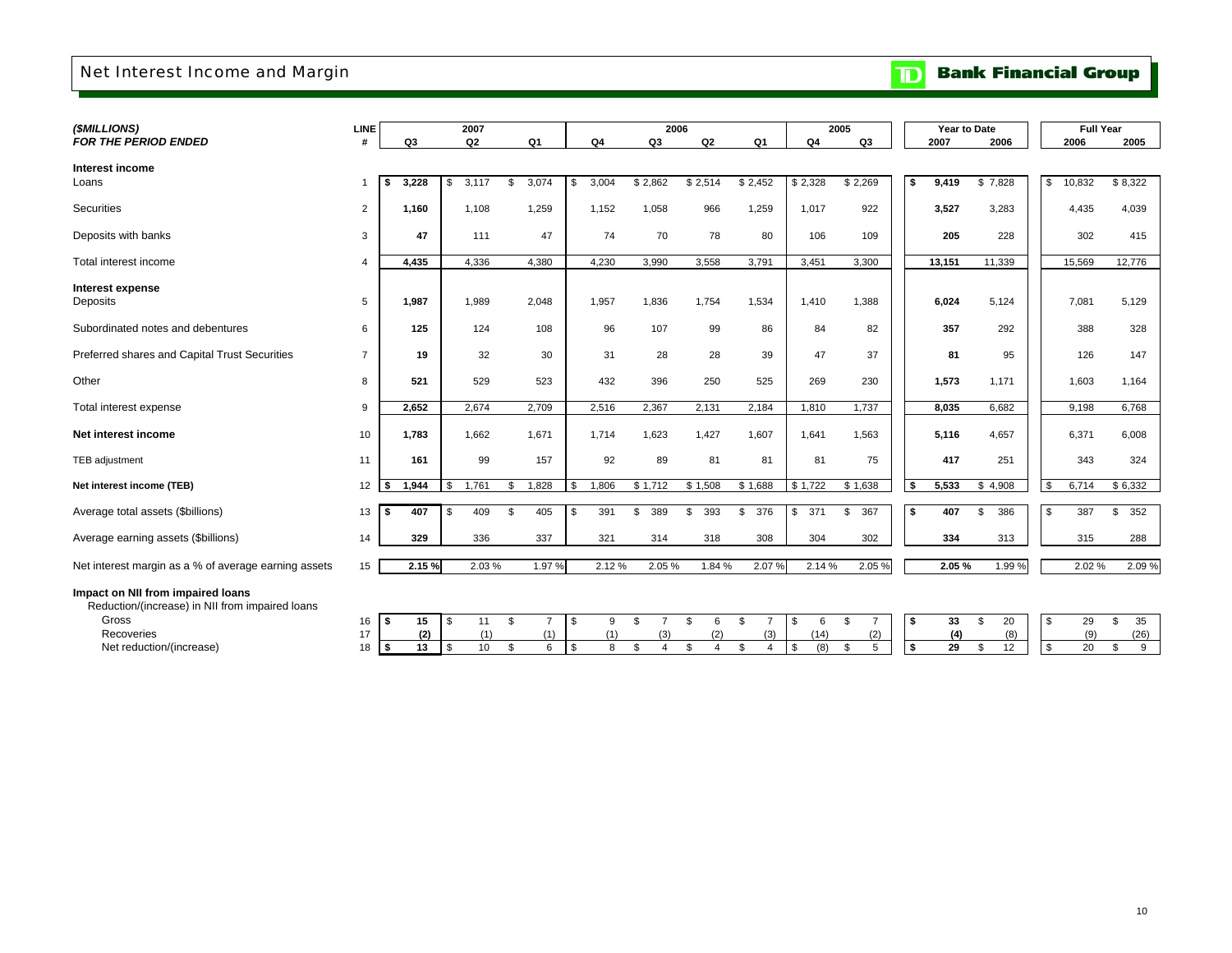### Other Income

**Bank Financial Group**  $\mathbf{D}$ 

| (\$MILLIONS)                                                                                        | <b>LINE</b>    |    |                    | 2007             |                |                |            | 2006       |            |                | 2005           |                |    |             | Year to Date             |                | <b>Full Year</b> |
|-----------------------------------------------------------------------------------------------------|----------------|----|--------------------|------------------|----------------|----------------|------------|------------|------------|----------------|----------------|----------------|----|-------------|--------------------------|----------------|------------------|
| <b>FOR THE PERIOD ENDED</b>                                                                         | #              | Q3 |                    | Q2               | Q <sub>1</sub> | Q <sub>4</sub> |            | Q3         | Q2         | Q <sub>1</sub> | Q <sub>4</sub> | Q <sub>3</sub> |    | 2007        | 2006                     | 2006           | 2005             |
|                                                                                                     |                |    |                    |                  |                |                |            |            |            |                |                |                |    |             |                          |                |                  |
| TD Waterhouse fees and commissions                                                                  | $\mathbf{1}$   | S. | 101                | 111S<br><b>S</b> | 107            | l \$           | 86<br>\$   | 102        | \$<br>134  | 222<br>\$      | \$<br>214      | \$<br>199      |    | \$<br>319   | 458<br>\$                | \$<br>544 \$   | 866              |
| Full service brokerage and other securities services                                                | 2              |    | 289                | 287              | 266            | 249            |            | 241        | 242        | 256            | 265            | 210            |    | 842         | 739                      | 988            | 927              |
| Mutual fund management                                                                              | 3              |    | 206                | 193              | 180            | 162            |            | 157        | 156        | 164            | 155            | 167            |    | 579         | 477                      | 639            | 624              |
| Credit fees                                                                                         | $\overline{4}$ |    | 109                | 103              | 96             | 110            |            | 93         | 82         | 86             | 84             |                | 76 | 308         | 261                      | 371            | 343              |
| Net securities gains <sup>1</sup>                                                                   | 5              |    | 94                 | 102              | 70             | 87             |            | 113        | 82         | 23             | 76             |                | 67 | 266         | 218                      | 305            | 242              |
| Trading income                                                                                      | 6              |    | 235                | 192              | 216            | 98             |            | 160        | 247        | 292            | (88)           |                | 80 | 643         | 699                      | 797            | 147              |
| Income from financial instruments designated as<br>trading under the fair value option <sup>2</sup> | $\overline{7}$ |    | (87)               | 5                | (9)            |                |            |            |            |                |                |                |    | (91)        | $\overline{\phantom{a}}$ |                |                  |
| Service charges                                                                                     | 8              |    | 263                | 244              | 249            | 246            |            | 250        | 220        | 221            | 219            | 227            |    | 756         | 691                      | 937            | 787              |
| Loan securitizations                                                                                | 9              |    | 86                 | 97               | 134            | 97             |            | 85         | 72         | 92             | 120            | 101            |    | 317         | 249                      | 346            | 414              |
| Card services                                                                                       | 10             |    | 119                | 108              | 110            | 113            |            | 103        | 86         | 81             | 85             |                | 81 | 337         | 270                      | 383            | 279              |
| Insurance revenue (net of claims)                                                                   | 11             |    | 257                | 251              | 254            | 214            |            | 230        | 228        | 224            | 210            | 217            |    | 762         | 682                      | 896            | 826              |
| <b>Trust fees</b>                                                                                   | 12             |    | 33                 | 38               | 31             | 31             |            | 33         | 37         | 29             | 33             |                | 33 | 102         | 99                       | 130            | 111              |
| Foreign exchange - non-trading                                                                      | 13             |    | 46                 | 40               | 39             | 40             |            | 45         | 30         | 32             | 19             |                | 35 | 125         | 107                      | 147            | 105              |
| Other                                                                                               | 14             |    | 117                | 83               | 64             | 47             |            | 53         | 75         | 75             | 50             |                | 42 | 264         | 203                      | 250            | 218              |
| <b>Total other income</b>                                                                           | 15             | \$ | $1,868$ $\sqrt{5}$ | $1,854$ \$       | $1,807$ \$     |                | $1,580$ \$ | $1,665$ \$ | $1,691$ \$ | $1,797$ \$     | $1,442$ \$     | 1,535          |    | 5,529<br>\$ | \$5,153                  | \$<br>6,733 \$ | 5,889            |

 $1$  Net of balance sheet restructuring charge of \$52 million in TD Banknorth in Q1 2006.

<sup>2</sup> The majority of the gains (losses) are on instruments managed within Wholesale Banking's trading portfolios. A minor portion relates to the investment portfolio within the Bank's insurance subsidiaries.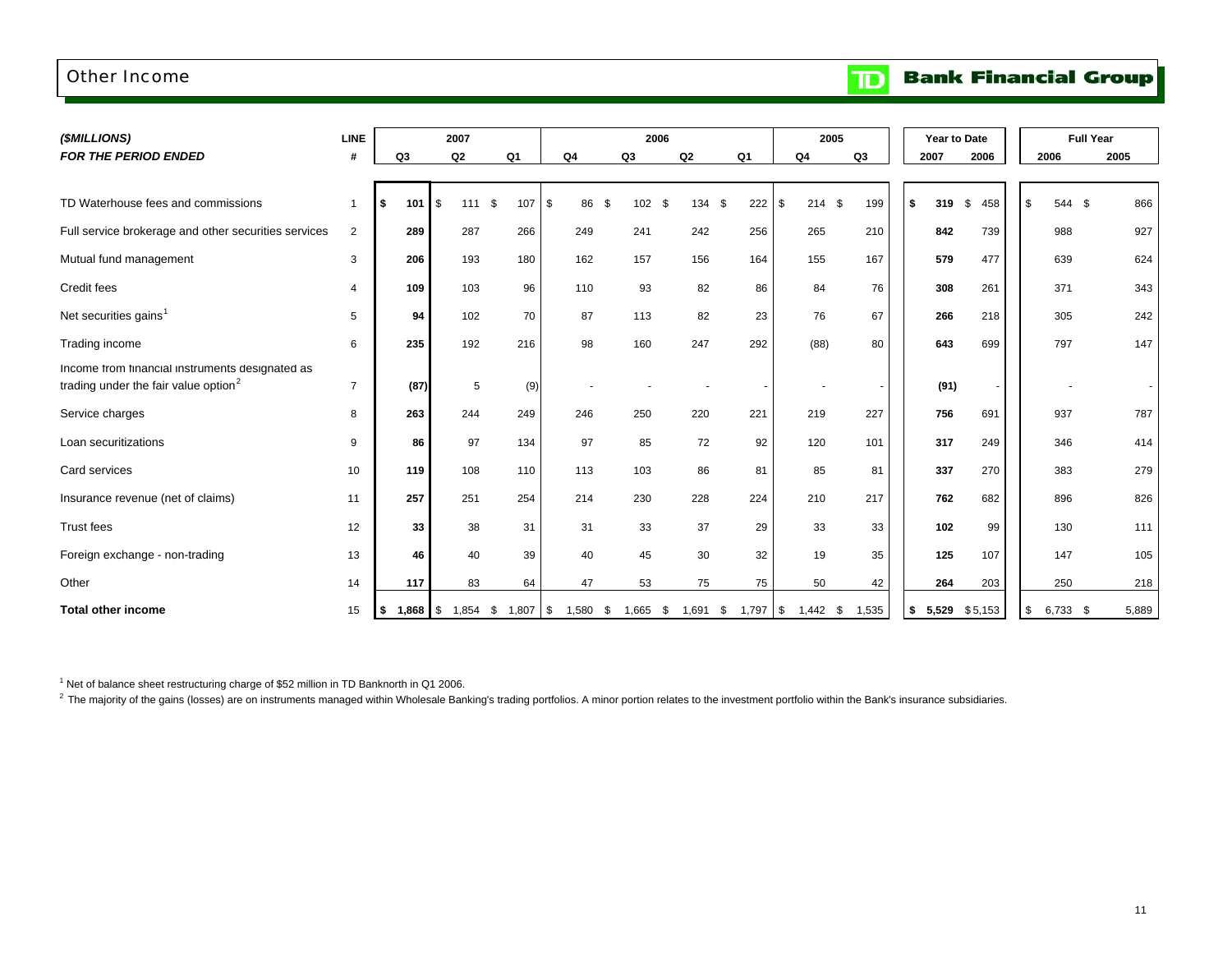# Non-Interest Expenses

### **Bank Financial Group**  $\mathbf{D}$

| (\$MILLIONS)                        | <b>LINE</b> |                  | 2007                                       |                |                  | 2006           |       |                  | 2005           |                | <b>Year to Date</b> |         | <b>Full Year</b> |             |
|-------------------------------------|-------------|------------------|--------------------------------------------|----------------|------------------|----------------|-------|------------------|----------------|----------------|---------------------|---------|------------------|-------------|
| <b>FOR THE PERIOD ENDED</b>         | #           | Q3               | Q2                                         | Q <sub>1</sub> | Q <sub>4</sub>   | Q3             | Q2    | Q <sub>1</sub>   | Q <sub>4</sub> | Q <sub>3</sub> | 2007                | 2006    | 2006             | 2005        |
| Salaries and employee benefits      |             |                  |                                            |                |                  |                |       |                  |                |                |                     |         |                  |             |
| Salaries                            | 1           | \$<br>677        | $1$ \$<br>$\boldsymbol{\mathsf{s}}$<br>665 | 680 \$         | 706              | - \$<br>673 \$ | 659   | \$<br>662        | \$<br>679      | - \$<br>669    | \$<br>2,022         | \$1,994 | \$<br>2,700      | \$<br>2,544 |
| Incentive compensation              | 2           | 341              | 347                                        | 320            | 284              | 288            | 290   | 345              | 302            | 275            | 1,008               | 923     | 1,207            | 1,139       |
| Pension and other employee benefits | 3           | 143              | 157                                        | 157            | 126              | 141            | 144   | 167              | 145            | 138            | 457                 | 452     | 578              | 535         |
| Total                               | 4           | 1,161            | 1,169                                      | 1,157          | 1,116            | 1,102          | 1,093 | 1,174            | 1,126          | 1,082          | 3,487               | 3,369   | 4,485            | 4,218       |
| Occupancy                           |             |                  |                                            |                |                  |                |       |                  |                |                |                     |         |                  |             |
| Rent                                | 5           | 98               | 99                                         | 94             | 97               | 94             | 95    | 85               | 92             | 100            | 291                 | 274     | 371              | 373         |
| Depreciation                        | 6           | 40               | 42                                         | 38             | 47               | 39             | 35    | 39               | 41             | 42             | 120                 | 113     | 160              | 147         |
| Other                               | 7           | 50               | 44                                         | 43             | 43               | 43             | 42    | 42               | 40             | 49             | 137                 | 127     | 170              | 156         |
| Total                               | 8           | 188              | 185                                        | 175            | 187              | 176            | 172   | 166              | 173            | 191            | 548                 | 514     | 701              | 676         |
| <b>Equipment</b>                    |             |                  |                                            |                |                  |                |       |                  |                |                |                     |         |                  |             |
| Rent                                | 9           | 48               | 50                                         | 46             | 52               | 51             | 48    | 49               | 56             | 50             | 144                 | 148     | 200              | 192         |
| Depreciation                        | 10          | 47               | 51                                         | 44             | 51               | 44             | 42    | 46               | 54             | 50             | 142                 | 132     | 183              | 175         |
| Other                               | 11          | 55               | 52                                         | 54             | 61               | 55             | 48    | 52               | 61             | 59             | 161                 | 155     | 216              | 242         |
| Total                               | 12          | 150              | 153                                        | 144            | 164              | 150            | 138   | 147              | 171            | 159            | 447                 | 435     | 599              | 609         |
| General                             |             |                  |                                            |                |                  |                |       |                  |                |                |                     |         |                  |             |
| Amortization of other intangibles   | 13          | 131              | 112                                        | 118            | 126              | 126            | 125   | 128              | 135            | 143            | 361                 | 379     | 505              | 546         |
| Marketing and business development  | 14          | 106              | 111                                        | 113            | 114              | 127            | 96    | 133              | 116            | 123            | 330                 | 356     | 470              | 469         |
| Brokerage-related fees              | 15          | 40               | 39                                         | 36             | 35               | 37             | 39    | 53               | 55             | 56             | 115                 | 129     | 164              | 226         |
| Professional and advisory services  | 16          | 109              | 98                                         | 117            | 141              | 138            | 126   | 105              | 155            | 117            | 324                 | 369     | 510              | 494         |
| Communications                      | 17          | 46               | 49                                         | 49             | 54               | 50             | 48    | 49               | 55             | 55             | 144                 | 147     | 201              | 205         |
| Capital and business taxes          | 18          | 54               | 42                                         | 55             | 53               | 56             | 50    | 46               | 33             | 53             | 151                 | 152     | 205              | 167         |
| Postage                             | 19          | 29               | 35                                         | 29             | 32               | 29             | 32    | 28               | 28             | 27             | 93                  | 89      | 121              | 108         |
| Travel and relocation               | 20          | 20               | 20                                         | 22             | 22               | 22             | 22    | 21               | 24             | 21             | 62                  | 65      | 87               | 78          |
| <b>Restructuring costs</b>          | 21          |                  | 67                                         |                |                  |                |       | 50               | 6              | 15             | 67                  | 50      | 50               | 43          |
| Other                               | 22          | 151              | 189                                        | 179            | 143              | 134            | 162   | 190              | 126            | 535            | 519                 | 486     | 629              | 943         |
| Total                               | 23          | 686              | 762                                        | 718            | 720              | 719            | 700   | 803              | 733            | 1,145          | 2,166               | 2,222   | 2,942            | 3,279       |
| <b>Total non-interest expenses</b>  | 24          | $2,185$ \$<br>\$ | \$<br>2,269                                | 2,194          | \$<br>$2,187$ \$ | $2,147$ \$     | 2,103 | $2,290$ \$<br>\$ | 2,203          | \$<br>2.577    | \$<br>6,648         | \$6,540 | \$<br>8,727 \$   | 8,782       |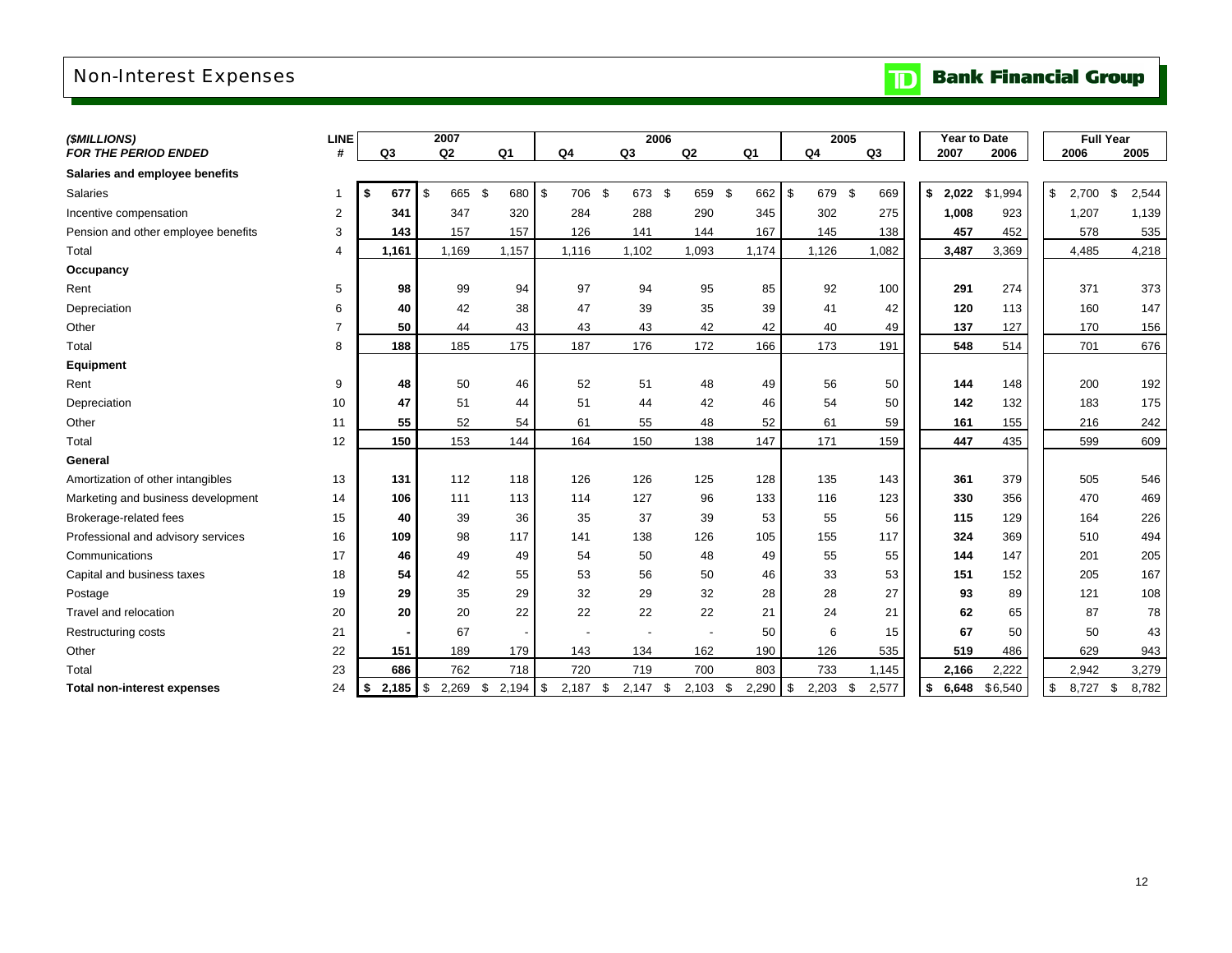### Balance Sheet

| (\$MILLIONS)<br>AS AT                                                                            | LINE<br>#           | Q3               | 2007<br>Q2          | Q1               |                | Q4               | 2006<br>Q3       | Q2                | Q1               | 2005<br>Q4         | Q3               |
|--------------------------------------------------------------------------------------------------|---------------------|------------------|---------------------|------------------|----------------|------------------|------------------|-------------------|------------------|--------------------|------------------|
|                                                                                                  |                     |                  |                     |                  |                |                  |                  |                   |                  |                    |                  |
| <b>ASSETS</b>                                                                                    |                     |                  |                     |                  |                |                  |                  |                   |                  |                    |                  |
| Cash and due from banks                                                                          | $\mathbf{1}$        | 1,986<br>\$      | \$<br>1,994 \$      | 2,113            | $\mathfrak{s}$ | $2,019$ \$       | 1,958<br>- \$    | 2,046<br><b>S</b> | 2,158            | \$<br>1,673 \$     | 2,172            |
| Interest-bearing deposits with other banks                                                       | $\overline{2}$      | 11,343           | 9,796               | 8,724            |                | 8,763            | 10,236           | 10,295            | 11,226           | 11,745             | 10,307           |
| Securities                                                                                       |                     |                  |                     |                  |                |                  |                  |                   |                  |                    |                  |
| Trading                                                                                          | 3                   | 72,756           | 69,093              | 78,071           |                | 77,482           | 73,733           | 69,809            | 75,000           | 65,775             | 72,597           |
| Designated as trading under the fair value option                                                | $\overline{4}$      | 1,935            | 1,862               | 1,916            |                |                  |                  |                   |                  |                    |                  |
| Available-for-sale                                                                               | 5                   | 36,209           | 35,668              | 38,394           |                |                  |                  |                   |                  |                    |                  |
| Held-to-maturity<br>Investment                                                                   | 6<br>$\overline{7}$ | 8,528            | 11,887              | 11,810           |                | 46,976           | 43,542           | 42,847            | 46,376           | 42,321             | 40,709           |
|                                                                                                  | 8                   |                  |                     |                  |                |                  |                  |                   |                  |                    |                  |
| Total                                                                                            |                     | 119,428          | 118,510             | 130,191          |                | 124,458          | 117,275          | 112,656           | 121,376          | 108,096            | 113,306          |
| Securities purchased under reverse repurchase agreements                                         | 9                   | 25,905           | 25,434              | 32,357           |                | 30,961           | 27,854           | 32,344            | 24,847           | 26,375             | 25,624           |
| Loans                                                                                            | 10                  |                  |                     |                  |                |                  |                  |                   |                  |                    |                  |
| Residential mortgages<br>Consumer instalment and other personal                                  | 11                  | 56,096<br>66,574 | 53,997<br>65,370    | 51,794<br>63,520 |                | 53,425<br>63,130 | 51,767<br>63,995 | 50,868<br>63,308  | 51,152<br>61,744 | 52,740<br>62,754   | 54,744<br>61,290 |
| Credit cards                                                                                     | 12                  | 5,574            | 5,369               | 5,175            |                | 4,856            | 4,419            | 3,764             | 3,171            | 2,998              | 2,782            |
| Business and government                                                                          | 13                  | 43,447           | 45,081              | 43,748           |                | 40,514           | 39,844           | 39,923            | 40,250           | 35,044             | 35,844           |
| Business and government designated as trading under the fair value option                        | 14                  | 1,619            | 1,465               |                  |                |                  |                  |                   |                  |                    |                  |
| Total                                                                                            | 15                  | 173,310          | 171,282             | 164,237          |                | 161,925          | 160,025          | 157,863           | 156,317          | 153,536            | 154,660          |
| Allowance for credit losses                                                                      | 16                  | (1, 357)         | (1, 378)            | (1, 366)         |                | (1, 317)         | (1, 279)         | (1, 291)          | (1, 358)         | (1, 293)           | (1, 380)         |
| Loans, net of allowance for credit losses                                                        | 17                  | 171,953          | 169,904             | 162,871          |                | 160,608          | 158,746          | 156,572           | 154,959          | 152,243            | 153,280          |
| Other                                                                                            |                     |                  |                     |                  |                |                  |                  |                   |                  |                    |                  |
| Customers' liabilities under acceptances                                                         | 18                  | 9,192            | 9,233               | 8,425            |                | 8,676            | 7,244            | 7,035             | 6,699            | 5,989              | 5,631            |
| Investment in TD Ameritrade                                                                      | 19                  | 4,749            | 5,131               | 5,113            |                | 4,379            | 4,284            | 3,783             | 3,327            |                    |                  |
| Trading derivatives' market revaluation                                                          | 20                  | 29,520           | 27,569              | 26,871           |                | 27,845           | 32,308           | 35,430            | 33,781           | 33,651             | 34,185           |
| Goodwill                                                                                         | 21                  | 8,407            | 8,940               | 8,176            |                | 7,396            | 7,411            | 7,652             | 7,376            | 6,518              | 6,785            |
| Other intangibles                                                                                | 22                  | 2,264            | 2,368               | 1,896            |                | 1,946            | 2,007            | 2,185             | 2,275            | 2,124              | 2,286            |
| Land, buildings and equipment                                                                    | 23                  | 1,824            | 1,905               | 1,877            |                | 1,862            | 1,865            | 1,857             | 1,701            | 1,801              | 1,773            |
| Other assets                                                                                     | 24                  | 17,319           | 15,950              | 19,602           |                | 14,001           | 14,657           | 16,741            | 14,652           | 14,995             | 13,074           |
| Total                                                                                            | 25                  | 73,275           | 71,096              | 71,960           |                | 66,105           | 69,776           | 74,683            | 69,811           | 65,078             | 63,734           |
| <b>Total assets</b>                                                                              | 26                  | 403,890          | \$<br>396,734<br>\$ | 408,216          | \$             | 392,914<br>\$    | 385,845<br>\$    | 388,596<br>\$     | 384,377          | 365,210<br>\$<br>S | 368,423          |
| <b>LIABILITIES</b>                                                                               |                     |                  |                     |                  |                |                  |                  |                   |                  |                    |                  |
| <b>Deposits</b>                                                                                  |                     |                  |                     |                  |                |                  |                  |                   |                  |                    |                  |
| Personal Non-term                                                                                | 27                  | 82,203           | 83,487<br>\$<br>\$  | 82,986           | \$             | 79,624<br>- \$   | 72,376<br>-\$    | 74,995<br>-\$     | 74,233           | 73,041<br>S.<br>-S | 74,635           |
| Personal Term                                                                                    | 28                  | 67,319           | 67,785              | 67,652           |                | 67,012           | 65,116           | 63,831            | 61,642           | 58,742             | 59,134           |
| Banks                                                                                            | 29                  | 12,214           | 12,681              | 9,033            |                | 14,186           | 17,855           | 13,597            | 15,380           | 11,505             | 15,756           |
| Business and government                                                                          | 30                  | 70,579           | 70,655              | 73,780           |                | 100,085          | 100,440          | 100,568           | 105,030          | 103,693            | 101,913          |
| Trading                                                                                          | 31                  | 35,421           | 35,554              | 36,237           |                |                  |                  |                   |                  |                    |                  |
| Total                                                                                            | 32                  | 267,736          | 270,162             | 269,688          |                | 260,907          | 255,787          | 252,991           | 256,285          | 246,981            | 251,438          |
| Other                                                                                            |                     |                  |                     |                  |                |                  |                  |                   |                  |                    |                  |
| Acceptances                                                                                      | 33                  | 9,192            | 9,233               | 8,425            |                | 8,676            | 7,244            | 7,035             | 6,699            | 5,989              | 5,631<br>23,124  |
| Obligations related to securities sold short                                                     | 34<br>35            | 26,624<br>16,158 | 25,143<br>11,322    | 26,230<br>20,597 |                | 27,113<br>18,655 | 24,153<br>19,431 | 27,037<br>16,983  | 26,357<br>12,520 | 24,406<br>11,284   | 11,285           |
| Obligations related to securities sold under repurchase agreements<br><b>Trading derivatives</b> | 36                  | 29,059           | 29,143              | 28,322           |                | 29,337           | 33,380           | 36,295            | 34,934           | 33,498             | 34,877           |
| Other liabilities                                                                                | 37                  | 21,777           | 18,936              | 20,321           |                | 17,461           | 15,285           | 16,908            | 17,244           | 18,545             | 16,779           |
| Total                                                                                            | 38                  | 102,810          | 93,777              | 103,895          |                | 101,242          | 99,493           | 104,258           | 97,754           | 93,722             | 91,696           |
| Subordinated notes and debentures                                                                | 39                  | 10,005           | 9,210               | 9,209            |                | 6,900            | 6,915            | 7,748             | 7,225            | 5,138              | 5,570            |
| Liability for preferred shares and capital trust securities                                      | 40                  | 1,798            | 1,797               | 1,800            |                | 1,794            | 1,794            | 1,786             | 1,793            | 1,795              | 2,198            |
| Non-controlling interests in subsidiaries                                                        | 41                  | 538              | 13                  | 2,607            |                | 2,439            | 2,429            | 2,530             | 2,847            | 1,708              | 1,746            |
| Shareholders' equity                                                                             |                     |                  |                     |                  |                |                  |                  |                   |                  |                    |                  |
| Capital stock                                                                                    |                     |                  |                     |                  |                |                  |                  |                   |                  |                    |                  |
| Common                                                                                           | 42                  | 6,525            | 6,455               | 6,417            |                | 6,334            | 6,353            | 6,245             | 6,015            | 5,872              | 5,744            |
| Preferred                                                                                        | 43                  | 425              | 425                 | 425              |                | 425              | 425              | 425               | 425              |                    |                  |
| Contributed surplus                                                                              | 44                  | 118              | 124                 | 68               |                | 66               | 56               | 51                | 47               | 40                 | 36               |
| Retained earnings                                                                                | 45                  | 15,378           | 14,865              | 14,375           |                | 13,725           | 13,544           | 13,069            | 12,652           | 10,650             | 10,358           |
| Accumulated other comprehensive income<br>(page 20)                                              | 46                  | (1, 443)         | (94)                | (268)            |                | (918)            | (951)            | (507)             | (666)            | (696)              | (363)            |
| Total                                                                                            | 47                  | 21,003           | 21,775              | 21.017           |                | 19,632           | 19,427           | 19,283            | 18.473           | 15,866             | 15,775           |
| Total liabilities and shareholders' equity                                                       | 48                  | 403,890<br>\$    | \$<br>396,734 \$    | 408,216          | \$             | 392,914 \$       | 385,845<br>Ŝ.    | 388,596 \$        | 384,377          | \$<br>365,210 \$   | 368,423          |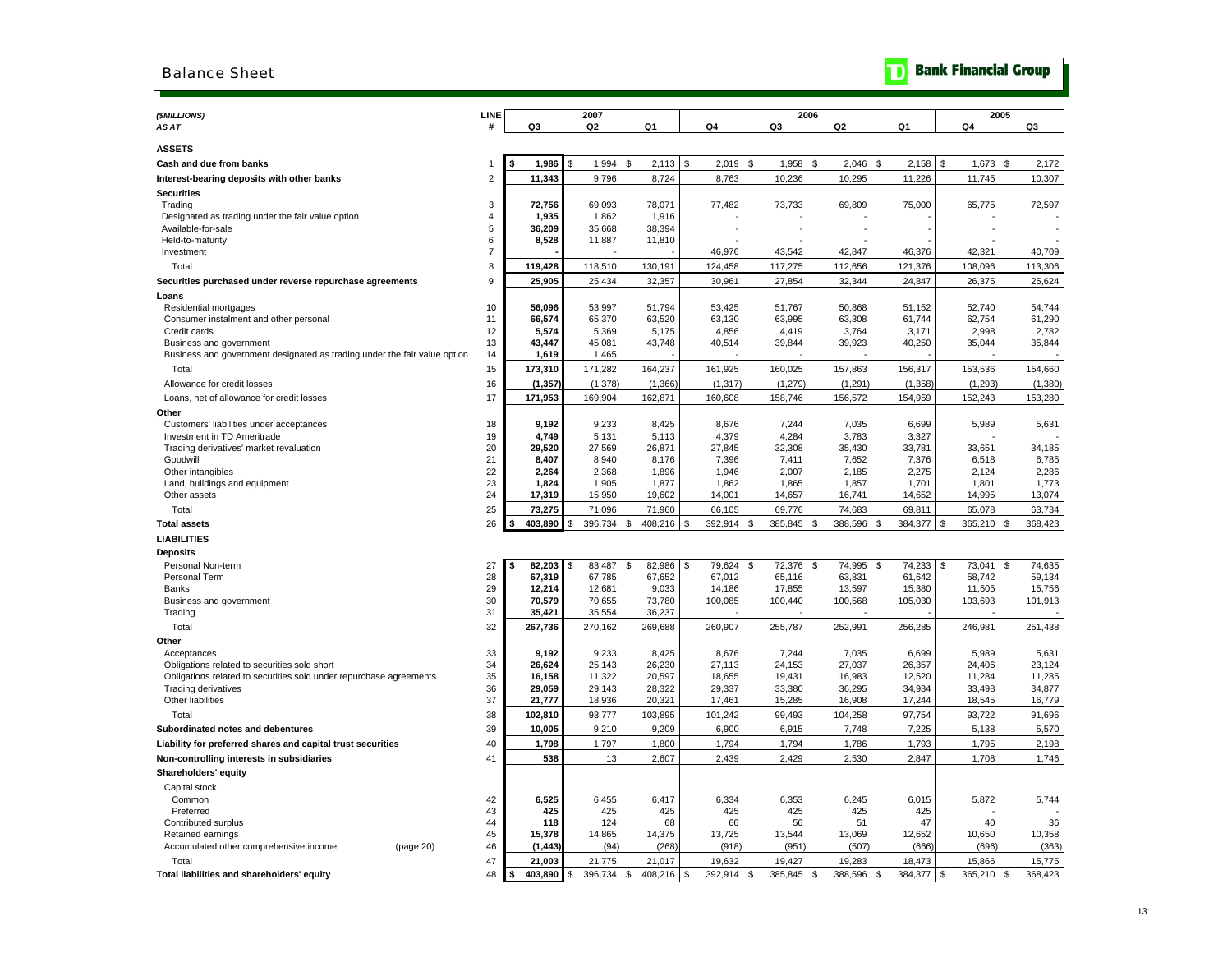# Assets Under Administration and Management

| (SMILLIONS)                                       | LINE |    |                    | 2007           |      |                |     |           |      |         | 2006 |         |      |         |              | 2005 |         |
|---------------------------------------------------|------|----|--------------------|----------------|------|----------------|-----|-----------|------|---------|------|---------|------|---------|--------------|------|---------|
| AS AT                                             | #    |    | Q3                 | Q <sub>2</sub> |      | Q <sub>1</sub> |     | Q4        |      | Q3      |      | Q2      |      | Q1      | Q4           |      | Q3      |
|                                                   |      |    |                    |                |      |                |     |           |      |         |      |         |      |         |              |      |         |
| Unrealized gain(loss) on securities <sup>12</sup> |      |    | $1,010$ $\sqrt{5}$ | 1,027          | -\$  | $990$ \$       |     | 774       | -\$  | 707     | - \$ | 706     | - \$ | 806     | \$<br>750 \$ |      | 733     |
| Assets under administration                       |      |    |                    |                |      |                |     |           |      |         |      |         |      |         |              |      |         |
| Canadian Personal and Commercial Banking          |      | S. | 50,142             | \$<br>52.089   | - \$ | 50,942         | -\$ | 47.450 \$ |      | 42.150  | -96  | 40.898  | - \$ | 40.766  | 39.485 \$    |      | 37,612  |
| U.S. Personal and Commercial Banking              | 3    |    | 7,770              | 8.142          |      | 8.659          |     | 8.316     |      | 9,337   |      | 9.904   |      | 9.529   | 9.307        |      | 9,082   |
| Wealth Management                                 |      |    | 176,951            | 175.213        |      | 169,058        |     | 160.799   |      | 153.004 |      | 153.723 |      | 147,439 | 315,075      |      | 322,343 |
| Total                                             | 5    |    | 234,863            | 235,444        |      | 228,659        |     | 216.565   | -\$  | 204,491 |      | 204,525 |      | 197.734 | 363,867      |      | 369,037 |
| Assets under management                           |      |    |                    |                |      |                |     |           |      |         |      |         |      |         |              |      |         |
| U.S. Personal and Commercial Banking              | 6    | S. | 6,061              | \$<br>6.487    |      | 6,537          |     | 6.137     | - \$ | 6,054   | -\$  | 6,551   |      | 5,995   | 5,859        |      | 6,106   |
| Wealth Management                                 | -    |    | 160.065            | 162.869        |      | 156.777        |     | 151.243   |      | 143.339 |      | 138.722 |      | 137.009 | 130,108      |      | 130,036 |
| Total                                             | 8    | ъ  | 166,126            | 169,356        |      | $163,314$ \$   |     | 157,380   | - \$ | 149.393 |      | 145,273 |      | 143,004 | 135,967      |      | 136,142 |

 $1$  Excludes debt security positions which are managed as part of hedged portfolios.

2 Includes unrealized gains on available-for-sale securities which are included in other comprehensive income.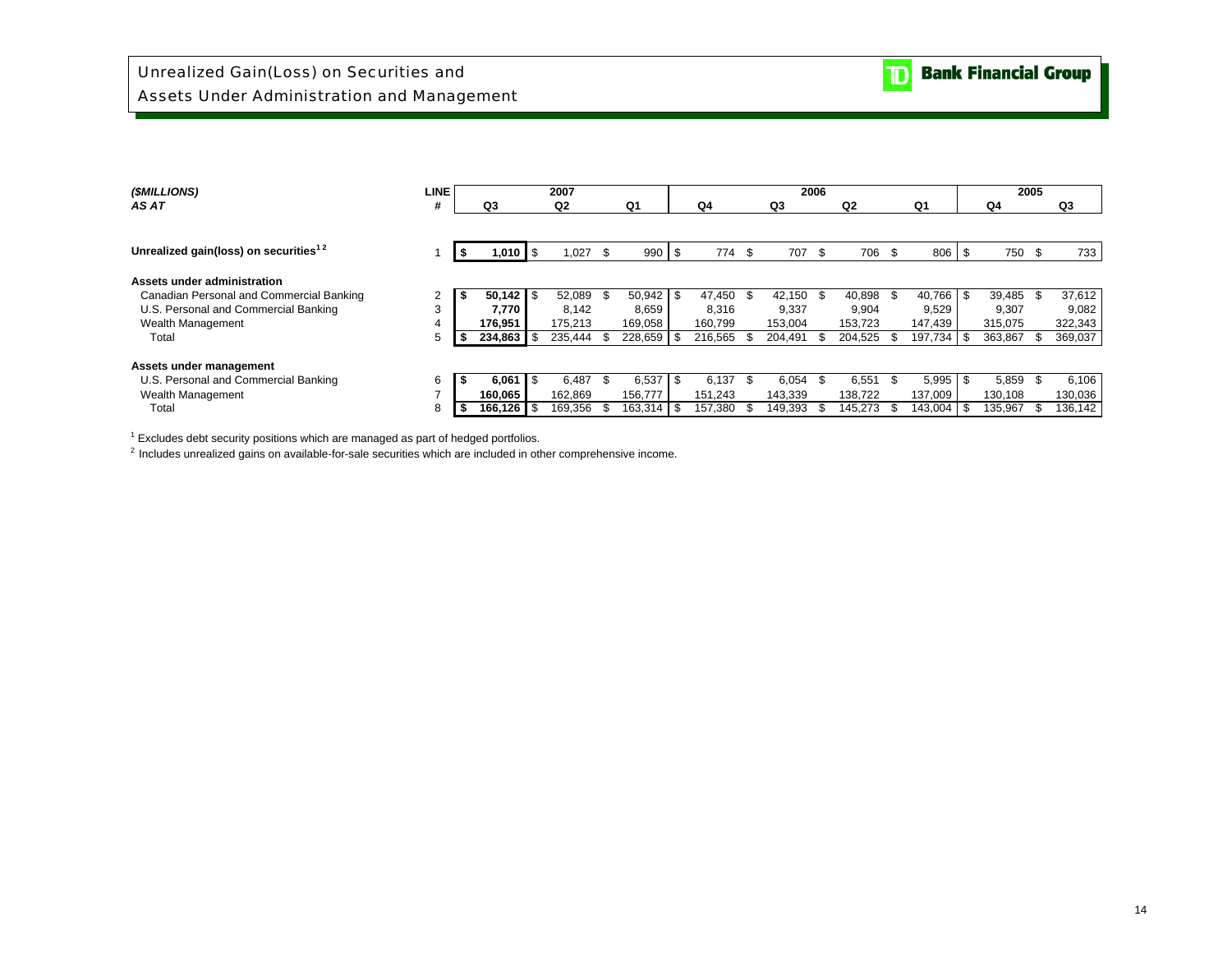# Intangibles and Goodwill, and Restructuring Costs

### $\mathbf{D}$ **Bank Financial Group**

| (\$MILLIONS)                                            | <b>LINE</b>    |                  | 2007           |                  |      |                       | 2006          |                |               |                     | 2005                     |       |      | <b>Year to Date</b> |             |     | <b>Full Year</b> |                      |
|---------------------------------------------------------|----------------|------------------|----------------|------------------|------|-----------------------|---------------|----------------|---------------|---------------------|--------------------------|-------|------|---------------------|-------------|-----|------------------|----------------------|
| AS AT                                                   |                | Q3               | Q2             | Q1               |      | Q4                    | Q3            | Q <sub>2</sub> | Q1            | Q4                  |                          | Q3    |      | 2007                | 2006        |     | 2006             | 2005                 |
| Identifiable intangible assets                          |                |                  |                |                  |      |                       |               |                |               |                     |                          |       |      |                     |             |     |                  |                      |
| Opening balance                                         | -1             | 2,368            | 1,896<br>\$    | 1,946<br>\$.     | -\$  | 2,007<br>S.           | 2,185<br>-\$  | 2,275<br>-\$   | 2.124         | 2,286<br>\$         | \$                       | 2,421 | \$   | 1,946               | \$2,124     | \$  | 2,124            | \$<br>2.144          |
| Arising during the period - Privatization               | $\overline{c}$ |                  | 580            | 42               |      | 64                    | (22)          | 32             | 282           |                     |                          |       |      | 622                 | 292         |     | 356              | 557                  |
| - Other                                                 | 3              |                  | 11             |                  |      |                       |               |                |               |                     |                          |       |      | 11                  |             |     |                  |                      |
| Amortized in the period                                 | 4              | (131)            | (112)          | (118)            |      | (126)                 | (126)         | (125)          | (128)         | (135)               |                          | (143) |      | (361)               | (379)       |     | (505)            | (546)                |
| Sale of TD Waterhouse U.S.A.                            | 5              |                  |                |                  |      |                       |               |                | (6)           |                     |                          |       |      |                     | (6)         |     | (6)              |                      |
| Foreign exchange and other adjustments                  | 6              | 27               | (7)            | 26               |      |                       | (30)          | 3              | 3             | (27)                |                          | 8     |      | 46                  | (24)        |     | (23)             | (31)                 |
| <b>Closing balance</b>                                  | $\overline{7}$ | 2.264<br>\$      | 2.368<br>\$    | 1,896<br>\$      | - \$ | 1.946<br>\$           | 2,007         | 2,185<br>\$    | 2,275         | - \$<br>2,124       | -\$                      | 2,286 | \$   | 2.264               | \$2,007     | \$  | 1,946            | 2,124<br>-\$         |
| Future tax liability on intangible assets               |                |                  |                |                  |      |                       |               |                |               |                     |                          |       |      |                     |             |     |                  |                      |
| Opening balance                                         | 8              | $(844)$ \$       | (655)          | $(678)$ \$<br>\$ |      | (690)<br>\$           | $(758)$ \$    | $(764)$ \$     | $(711)$ \$    |                     | $(764)$ \$               | (802) | \$   | (678)               | (711)<br>\$ | \$  | $(711)$ \$       | (701)                |
| Arising during the period - Privatization               | 9              |                  | (227)          | (17)             |      | (23)                  | (8)           | (35)           | (98)          |                     |                          |       |      | (244)               | (141)       |     | (164)            | (189)                |
| - Other                                                 | 10             |                  | (4)            |                  |      |                       |               |                |               |                     |                          |       |      | (4)                 |             |     |                  |                      |
| Arising during the period - changes in income tax rates | 11             | 3                |                | -1               |      |                       | 24            |                |               |                     |                          |       |      | 4                   | 24          |     | 25               |                      |
| Recognized in the period                                | 12             | 45               | 40             | 40               |      | 43                    | 42            | 39             | 41            | 44                  |                          | 46    |      | 125                 | 122         |     | 165              | 176                  |
| Foreign exchange and other adjustments                  | 13             | 8                | $\overline{2}$ | (1)              |      | (9)                   | 10            | $\overline{2}$ | 4             |                     | 9                        | (8)   |      | 9                   | 16          |     | $\overline{7}$   | 3                    |
| <b>Closing balance</b>                                  | 14             | $(788)$ \$<br>\$ | (844)          | (655)<br>-96     | - \$ | $(678)$ \$            | $(690)$ \$    | (758)<br>- \$  | $(764)$ \$    |                     | $(711)$ \$               | (764) | -\$  | $(788)$ \$          | (690)       | \$  | $(678)$ \$       | (711)                |
|                                                         |                |                  |                |                  |      |                       |               |                |               |                     |                          |       |      |                     |             |     |                  |                      |
|                                                         |                |                  |                |                  |      |                       |               |                |               |                     |                          |       |      |                     |             |     |                  |                      |
| Net intangibles closing balance                         | 15             | 1,476<br>l \$    | 1,524<br>\$    | \$1,241          | \$   | 1,268<br>\$           | 1,317<br>\$   | 1,427<br>\$    | 1,511         | $\sqrt{3}$<br>1,413 | \$                       | 1,522 | \$   | 1,476               | \$1,317     | \$  | 1,268            | \$<br>1,413          |
| Goodwill                                                |                |                  |                |                  |      |                       |               |                |               |                     |                          |       |      |                     |             |     |                  |                      |
| Opening balance                                         | 16             | 8.940<br>s.      | 8,176<br>-\$   | 7,396<br>\$      | \$   | 7.411<br>\$           | 7,652<br>\$   | 7,376<br>\$    | 6,518         | \$<br>6,785         | - \$                     | 6,766 | Ŝ.   | 7,396               | \$6,518     | \$  | 6,518            | \$<br>2,225          |
| Arising during the period - Privatization               | 17             |                  | 881            | 528              |      | (29)                  | 27            | 316            | 1,722         |                     |                          |       |      | 1,409               | 2,065       |     | 2,036            | 4,642                |
| - Other                                                 | 18             |                  | (27)           |                  |      |                       |               |                |               |                     |                          |       |      | (27)                |             |     |                  |                      |
| Sale of TD Waterhouse U.S.A.                            | 19             |                  |                |                  |      |                       |               |                | (827)         |                     |                          |       |      |                     | (827)       |     | (827)            |                      |
| Foreign exchange and other adjustments                  | 20             | (533)            | (90)           | 252              |      | 14                    | (268)         | (40)           | (37)          | (267)               |                          | 19    |      | (371)               | (345)       |     | (331)            | (349)                |
| <b>Closing balance</b>                                  | 21             | 8.407            | 8.940<br>\$    | \$8,176          | - \$ | 7,396<br>\$           | 7,411         | 7,652<br>\$    | 7,376         | 6,518<br>\$         | \$                       | 6,785 | Ŝ.   | 8,407               | \$7,411     | \$  | 7,396            | 6,518<br>\$          |
|                                                         |                |                  |                |                  |      |                       |               |                |               |                     |                          |       |      |                     |             |     |                  |                      |
|                                                         |                |                  |                |                  |      |                       |               |                |               |                     |                          |       |      |                     |             |     |                  |                      |
| Total net intangibles and goodwill closing balance      | 22             | 9.883<br>s.      | \$10.464       | \$9,417          | -S   | 8,664<br>-S           | 8,728<br>- 35 | 9,079<br>\$    | 8,887         | l \$<br>7,931       | \$                       | 8,307 | - \$ | 9,883               | \$8,728     | \$  | $8,664$ \$       | 7,931                |
|                                                         |                |                  |                |                  |      |                       |               |                |               |                     |                          |       |      |                     |             |     |                  |                      |
| <b>Restructuring costs accrual</b>                      |                |                  |                |                  |      |                       |               |                |               |                     |                          |       |      |                     |             |     |                  |                      |
| Opening balance                                         | 23             | \$<br>61         | 19<br>-\$      | 27<br>£.         | -\$  | 29<br>\$              | 35<br>- \$    | 60<br>-\$      | $25 \quad$ \$ |                     | 28<br>- \$               | 28    | \$   | 27                  | 25<br>\$    | -\$ | 25               | \$<br>$\overline{7}$ |
| Expensed during the period                              | 24             |                  | 67             |                  |      |                       |               |                | 50            |                     | 6                        | 15    |      | 67                  | 50          |     | 50               | 43                   |
| Amount utilized during the period:                      | 25             |                  |                |                  |      |                       |               |                |               |                     |                          |       |      |                     |             |     |                  |                      |
| <b>Wholesale Banking</b>                                | 26             |                  |                | (8)              |      | (2)                   | (6)           | (25)           | (15)          |                     | (9)                      | (15)  |      | (8)                 | (46)        |     | (48)             | (25)                 |
| TD Banknorth                                            | 27             | (10)             | (25)           |                  |      |                       |               | $\sim$         |               |                     | $\overline{\phantom{a}}$ |       |      | (35)                |             |     |                  |                      |
| <b>Closing balance</b>                                  | 28             | 51<br>\$         | 61<br><b>S</b> | 19<br>\$         | \$   | $\overline{27}$<br>\$ | 29<br>\$      | 35<br>\$       | $60$ \$       |                     | 25<br>- \$               | 28    | S.   | 51                  | 29<br>\$    | \$  | $\overline{27}$  | 25<br>-\$            |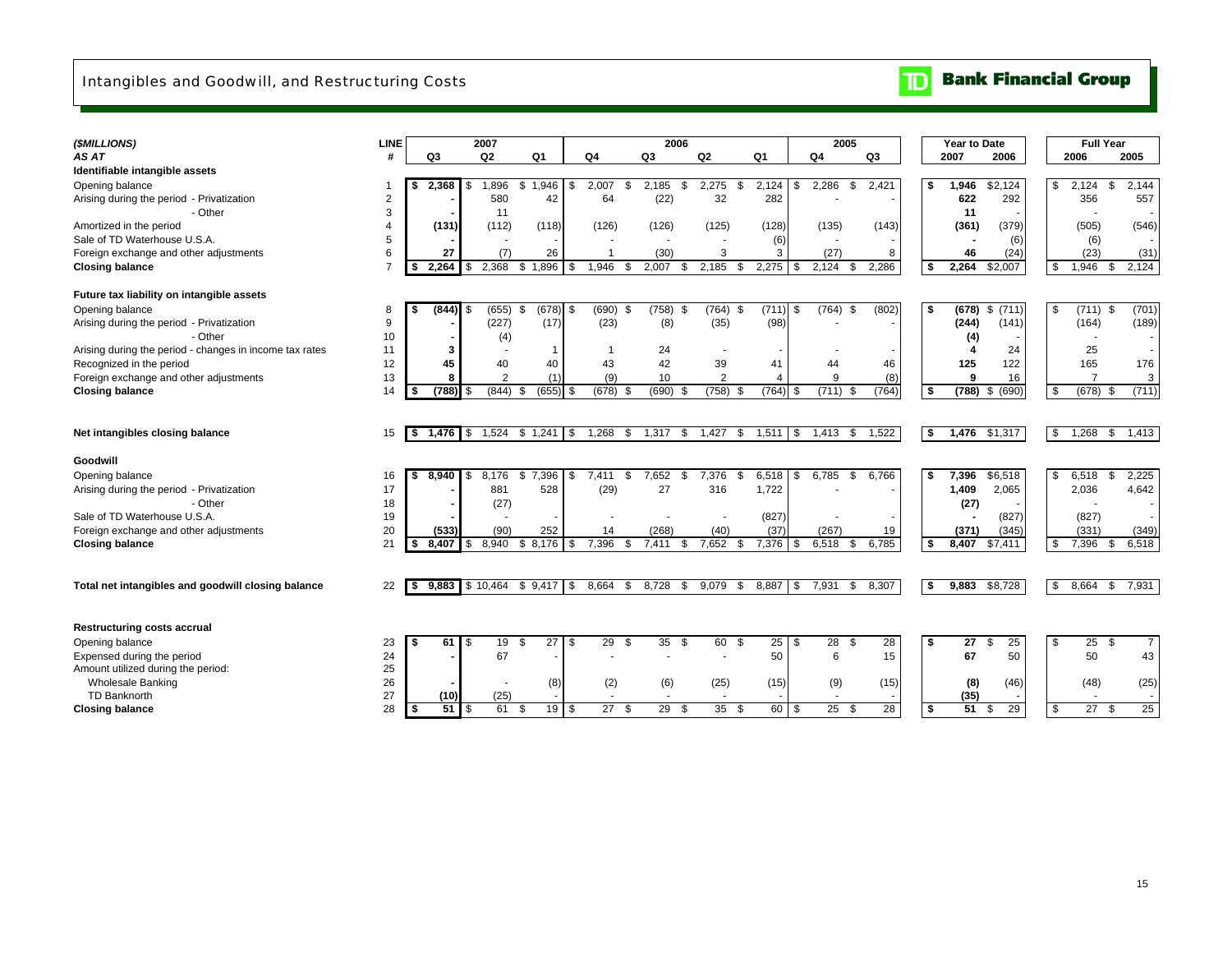### Loan Securitization

**Bank Financial Group**  $\mathbf{D}$ 

 $\blacksquare$ 

 $\blacksquare$ 

### *(\$MILLIONS)*

| <i>וטוויוטופו</i>                                |             |   |      |    |            |    |                 |   |                     |      |      |                  |
|--------------------------------------------------|-------------|---|------|----|------------|----|-----------------|---|---------------------|------|------|------------------|
|                                                  | <b>LINE</b> |   | 2007 |    | 2006       |    | $-0.00$<br>2005 |   | <b>Year to Date</b> |      |      | <b>Full Year</b> |
| <b>D ENDED</b><br><b>FOR THE</b><br><b>DEDIO</b> |             | . | ~~   | Ω4 | $\sim$<br> | Ω1 |                 | r | 2007                | 2006 | 2006 | 2005             |

### **Loans securitized and sold to third parties**

Securitized/(repurchased) during the period<sup>1</sup>

| Mortgage | <b>MBS Pool</b> | 2,246 | 3,141                    | 2,358  | 1,700  | 1,613  | 1,763                    | 1,348<br>\$. | 389, ا | \$1,460 | 7,745 | \$4,724 | . ა | 6,424  | \$5,948 |
|----------|-----------------|-------|--------------------------|--------|--------|--------|--------------------------|--------------|--------|---------|-------|---------|-----|--------|---------|
|          | Commercial      |       |                          | $\sim$ | 205    | 132    | 287                      |              | 350    |         |       | 419     |     | 624    | 633     |
| Personal | <b>HELOC</b>    |       | $\overline{\phantom{a}}$ | 1,000  | 3,000  | 500    | $\overline{\phantom{0}}$ |              |        |         | 1,000 | 500     |     | 3,500  | 786     |
|          | Credit Card     |       |                          | $\sim$ | $\sim$ | $\sim$ | $\sim$                   |              |        | $\sim$  |       |         |     |        |         |
| Total    |                 | 2.246 | 3,141                    | 3,358  | 4,905  | 2.245  | 2,050                    | 1,348        | 1,739  | 1,460   | 8,745 | \$5,643 | . ა | 10,548 | \$7,367 |

### Outstanding at period end

With Retained Interests

| Mortgage                                         | Commercial         | 6              | s.   | 171    | <b>S</b>       | 254      |                | 181                      | l \$     | 220    |    |          | \$. | 116      | \$<br>124   |   | \$<br>137   | 159         | l \$ | 171    | 223<br>\$      | \$<br>220            | \$<br>137   |
|--------------------------------------------------|--------------------|----------------|------|--------|----------------|----------|----------------|--------------------------|----------|--------|----|----------|-----|----------|-------------|---|-------------|-------------|------|--------|----------------|----------------------|-------------|
| Personal                                         | <b>HELOC</b>       | $\overline{7}$ |      | 9,000  |                | 9,000    |                | 9,000                    |          | 8,000  |    | 5,000    |     | 4,500    | 4,500       |   | 4,800       | 4,800       |      | 9,000  | 5,000          | 8,000                | 4,800       |
|                                                  | <b>Credit Card</b> | 8              |      | 800    |                | 800      |                | 800                      |          | 800    |    | 800      |     | 1,300    | 1,300       |   | 1,300       | 1,300       |      | 800    | 800            | 800                  | 1,300       |
| Sub-total                                        |                    | 9              | S    | 9,971  | \$             | 10,054   |                | 9,981                    | - \$     | 9,020  |    | \$6,023  | \$  | 5,916    | \$5,924     |   | \$6,237     | \$6,259     | l \$ | 9,971  | \$6,023        | \$<br>9,020          | \$6,237     |
| <b>Without Retained Interests</b>                |                    |                |      |        |                |          |                |                          |          |        |    |          |     |          |             |   |             |             |      |        |                |                      |             |
| Mortgage                                         | Conventional       | 10             | s.   |        | \$.            |          | $\mathfrak{L}$ | $\overline{\phantom{a}}$ | l \$     |        | £. |          | \$. |          | \$          |   | \$          | \$.         | l \$ |        | $\mathfrak{L}$ | \$                   | \$.         |
|                                                  | <b>MBS Pool</b>    | 11             |      | 18,822 |                | 18,864   |                | 17,494                   |          | 16,344 |    | 16,099   |     | 16,180   | 15,703      |   | 15,476      | 15,207      |      | 18,822 | 16,099         | 16,344               | 15,476      |
|                                                  | Commercial         | 12             |      | 2,923  |                | 2,630    |                | 2,531                    |          | 2,553  |    | 2,360    |     | 2,395    | 2,123       |   | 2,161       | 1,827       |      | 2,923  | 2,360          | 2,553                | 2,161       |
| Sub-total                                        |                    | 13             | l S  | 21,745 | l \$           | 21,494   | £.             | 20,025                   | - \$     | 18,897 |    | \$18,459 |     | \$18,575 | \$17,826    |   | \$17,637    | \$17,034    | \$   | 21,745 | \$18,459       | \$<br>18,897         | \$17,637    |
| Total outstanding at period end                  |                    | 14             | l \$ | 31,716 | $\sqrt{3}$     | 31,548   | \$             | 30,006                   | <b>S</b> | 27,917 |    | \$24,482 |     | \$24,491 | \$23,750    |   | \$23,874    | \$23,293    | l \$ | 31,716 | \$24,482       | \$<br>27,917         | \$23,874    |
| Economic Impact - before-tax                     |                    |                |      |        |                |          |                |                          |          |        |    |          |     |          |             |   |             |             |      |        |                |                      |             |
| Net interest income                              |                    | 15             | l \$ | (94)   | $\sqrt{3}$     | (106)    | - \$           | (125)                    | l Si     | (76)   | Я. | 102)     |     | (85)     | (105)<br>\$ |   | \$<br>(123) | \$<br>(111) | l \$ | (325)  | (292)<br>\$.   | \$<br>(368)          | (420)<br>\$ |
| Other income                                     |                    | 16             |      | 86     |                | 97       |                | 134                      |          | 97     |    | 85       |     | 72       | 92          |   | 120         | 101         |      | 317    | 249            | 346                  | 414         |
| Provision for credit losses                      |                    | 17             |      |        |                | 5        |                | 4                        |          |        |    |          |     | 8        |             | 8 | 8           | 10          |      | 13     | 20             | 24                   | 35          |
| <b>Total impact</b>                              |                    | 18             | \$   | (4)    | $\sqrt{3}$     | $(4)$ \$ |                | 13                       | <b>S</b> | 25     | \$ | (13)     | \$  | (5)      | (5)<br>\$   |   | \$<br>5     | \$          | \$   | 5      | (23)<br>. ድ    | \$<br>$\overline{2}$ | 29<br>\$    |
|                                                  |                    |                |      |        |                |          |                |                          |          |        |    |          |     |          |             |   |             |             |      |        |                |                      |             |
| Mortgage-backed Securities Retained <sup>2</sup> |                    |                |      |        |                |          |                |                          |          |        |    |          |     |          |             |   |             |             |      |        |                |                      |             |
| Outstanding at end of period                     |                    | 19             | I \$ | 21,643 | 1 <sup>5</sup> | 21,433   | S              | 23,186                   | l \$     | 20,914 |    | \$20,414 |     | \$18,852 | \$17,824    |   | \$15,718    | \$13,159    | l \$ | 21,643 | \$20,414       | \$<br>20,914         | \$15,718    |

 $1$  Excludes principal repayments during the period.

<sup>2</sup> Reported as Available-for-sale securities issued or guaranteed by Canada on the Consolidated Balance Sheet.

 $\blacksquare$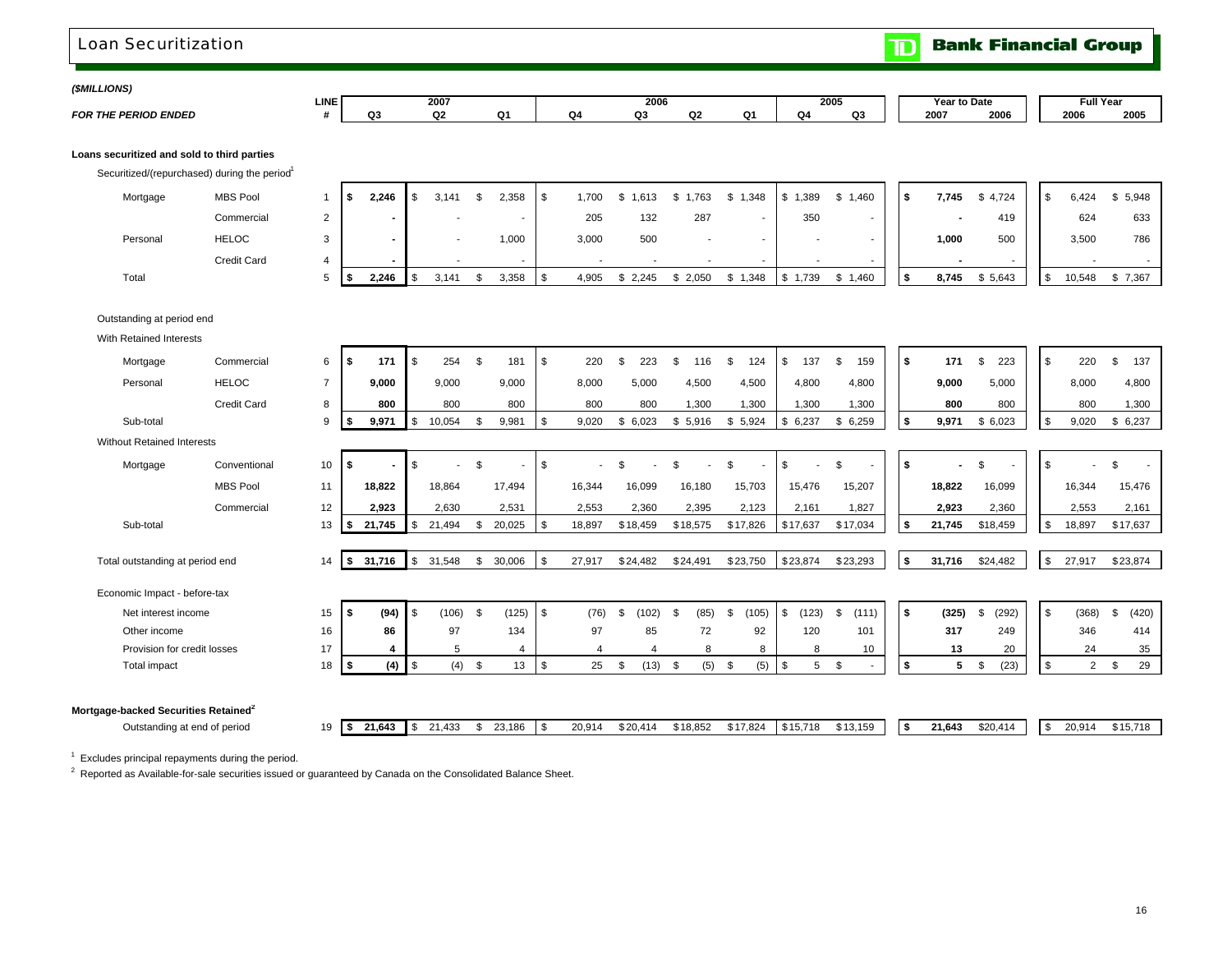### Impaired Loans

#### **Bank Financial Group**  $\blacksquare$

| (\$MILLIONS)<br>AS AT                                                            | <b>LINE</b><br>Ħ |    | Q3             |     | 2007<br>Q2     |                    | Q1                   |           | Q4             |                | 2006<br>Q3     |              | Q <sub>2</sub> |           | Q1             | Q4                   | 2005         | Q3             |    | 2007           | Year to Date   | 2006           |                    | <b>Full Year</b><br>2006 | 2005                 |
|----------------------------------------------------------------------------------|------------------|----|----------------|-----|----------------|--------------------|----------------------|-----------|----------------|----------------|----------------|--------------|----------------|-----------|----------------|----------------------|--------------|----------------|----|----------------|----------------|----------------|--------------------|--------------------------|----------------------|
| CHANGE IN GROSS IMPAIRED LOANS BY SEGMENT                                        |                  |    |                |     |                |                    |                      |           |                |                |                |              |                |           |                |                      |              |                |    |                |                |                |                    |                          |                      |
| Balance at beginning of period <sup>1</sup>                                      | 1                |    | 603            | \$  | 511            | \$                 | 446                  | £.        | 390            | $\mathfrak{s}$ | 382            | \$           | 390            | \$        | 372            | \$<br>475            | <b>S</b>     | 506            | \$ | 446            | \$             | 372            | \$                 | 372                      | \$<br>537            |
| Additions                                                                        |                  |    |                |     |                |                    |                      |           |                |                |                |              |                |           |                |                      |              |                |    |                |                |                |                    |                          |                      |
| Canadian Personal and Commercial Banking - retail 2                              | $\overline{2}$   |    | 246            |     | 235            |                    | 228                  |           | 219            |                | 157            |              | 159            |           | 160            | 150                  |              | 141            |    | 709            |                | 476            |                    | 695                      | 569                  |
| - commercial mid-market                                                          | 3                |    | 10             |     | 14             |                    | 8                    |           | 39             |                | 12             |              | $\overline{7}$ |           | 68             | 39                   |              | 12             |    | 32             |                | 87             |                    | 126                      | 143                  |
| U.S. Personal and Commercial Banking<br><b>Wholesale Banking</b>                 | 4<br>5           |    | 105<br>14      |     | 212            |                    | 121<br>12            |           | 68             |                | 51<br>14       |              | 69<br>3        |           | 39<br>17       | 44                   |              | 66             |    | 438<br>26      |                | 159<br>34      |                    | 227<br>34                | 110                  |
| Corporate - non-core                                                             | 6                |    |                |     |                |                    |                      |           |                |                |                |              | ×              |           |                |                      |              |                |    |                |                |                |                    |                          |                      |
| Total additions to impaired loans and acceptances                                | $\overline{7}$   |    | 375            |     | 461            |                    | 369                  |           | 326            |                | 234            |              | 238            |           | 284            | 233                  |              | 219            |    | 1,205          |                | 756            |                    | 1,082                    | 822                  |
| Return to performing status, repaid or sold                                      | 8                |    | (166)          |     | (158)          |                    | (126)                |           | (93)           |                | (74)           |              | (101)          |           | (104)          | (183)                |              | (116)          |    | (450)          |                | (279)          |                    | (372)                    | (592)                |
| Net new additions (reductions)                                                   | 9                |    | 209            |     | 303            |                    | 243                  |           | 233            |                | 160            |              | 137            |           | 180            | 50                   |              | 103            |    | 755            |                | 477            |                    | 710                      | 230                  |
| Arising on acquisition of TD Banknorth                                           | 10               |    |                |     |                |                    |                      |           |                |                |                |              |                |           |                |                      |              |                |    |                |                |                |                    |                          | 110                  |
| Write-offs                                                                       | 11               |    | (200)          |     | (207)          |                    | (184)                |           | (177)          |                | (148)          |              | (142)          |           | (162)          | (146)                |              | (132)          |    | (591)          |                | (452)          |                    | (629)                    | (502)                |
| Foreign exchange and other adjustments                                           | 12               |    | (22)           |     | (4)            |                    | -6                   |           |                |                | (4)            |              | (3)            |           |                | (7)                  |              | (2)            |    | (20)           |                | (7)            |                    | (7)                      | (3)                  |
| Change during the period<br>Balance at end of period <sup>1</sup>                | 13<br>14         |    | (13)<br>590    | \$. | 92<br>603      | \$                 | 65<br>511            |           | 56<br>446      | -S             | 8<br>390       | \$           | (8)<br>382     | \$        | 18<br>390      | \$<br>(103)<br>372   | - \$         | (31)<br>475    | \$ | 144<br>590     | \$             | 18<br>390      | $\mathfrak{L}$     | 74<br>446                | (165)<br>\$<br>372   |
|                                                                                  |                  |    |                |     |                |                    |                      |           |                |                |                |              |                |           |                |                      |              |                |    |                |                |                |                    |                          |                      |
| <b>GROSS IMPAIRED LOANS BY LOCATION</b>                                          |                  |    |                |     |                |                    |                      |           |                |                |                |              |                |           |                |                      |              |                |    |                |                |                |                    |                          |                      |
| Canada                                                                           | 15               |    | 316            | \$  | 307            | \$.                | 317                  |           | 316            | \$.            | 267            | <b>S</b>     | 262            | \$        | 297            | \$<br>276            | \$           | 285            |    | 316            | \$             | 267            |                    | 316                      | 276<br>\$            |
| <b>United States</b>                                                             | 16<br>17         |    | 274            |     | 296            |                    | 194                  |           | 130            |                | 123            |              | 120            |           | 93             | 96                   |              | 190            |    | 274            |                | 123            |                    | 130                      | 96                   |
| Offshore<br>Balance at end of period                                             | 18               |    | 590            | \$. | 603            | \$.                | 511                  |           | 446            | \$             | 390            | \$           | 382            | \$        | 390            | \$<br>372            | \$           | 475            | ¢  | 590            | \$             | 390            | $\mathbf{\hat{z}}$ | 446                      | \$<br>372            |
|                                                                                  |                  |    |                |     |                |                    |                      |           |                |                |                |              |                |           |                |                      |              |                |    |                |                |                |                    |                          |                      |
| <b>GROSS IMPAIRED LOANS BY SEGMENT</b>                                           |                  |    |                |     |                |                    |                      |           |                |                |                |              |                |           |                |                      |              |                |    |                |                |                |                    |                          |                      |
| <b>Canadian Personal and Commercial Banking</b>                                  |                  |    |                |     |                |                    |                      |           |                |                |                |              |                |           |                |                      |              |                |    |                |                |                |                    |                          |                      |
| Personal                                                                         | 19               | Ŝ. | 232            | \$  | 225            | \$                 | 222                  | \$.       | 206            | \$             | 166            | <b>S</b>     | 170            | \$        | 166            | \$<br>157            | \$           | 149            | \$ | 232            | \$             | 166            | \$                 | 206                      | 157<br>\$            |
| Commercial<br>Total Canadian Personal and Commercial Banking                     | 20<br>21         |    | 70<br>302      |     | 71<br>296      |                    | 82<br>304            |           | 98<br>304      |                | 87<br>253      |              | 91<br>261      |           | 130<br>296     | 117<br>274           |              | 133<br>282     |    | 70<br>302      |                | 87<br>253      |                    | 98<br>304                | 117<br>274           |
| U.S. Personal and Commercial Banking                                             | 22               |    | 256            |     | 276            |                    | 174                  |           | 121            |                | 114            |              | 112            |           | 87             | 90                   |              | 111            |    | 256            |                | 114            |                    | 121                      | 90                   |
| <b>Wholesale Banking</b>                                                         | 23               |    | 24             |     | 23             |                    | 24                   |           | 12             |                | 14             |              | ٠              |           | $\sim$         |                      |              |                |    | 24             |                | 14             |                    | 12                       |                      |
| <b>Corporate segment</b>                                                         |                  |    |                |     |                |                    |                      |           |                |                |                |              |                |           |                |                      |              |                |    |                |                |                |                    |                          |                      |
| Corporate loans - non-core                                                       | 24               |    | 8              |     | 8              |                    | 9                    |           | 9              |                | 9              |              | 9              |           | $\overline{7}$ | 8                    |              | 82             |    | 8              |                | 9              |                    | 9                        | 8                    |
| TOTAL GROSS IMPAIRED LOANS                                                       | 25               |    | 590            |     | 603            | $\mathbf{\hat{s}}$ | 511                  |           | 446            | $\mathfrak{s}$ | 390            | $\mathbf{s}$ | 382            | \$        | 390            | 372                  | $\mathbf{s}$ | 475            |    | 590            | $\mathfrak{L}$ | 390            |                    | 446                      | 372<br>\$            |
|                                                                                  |                  |    |                |     |                |                    |                      |           |                |                |                |              |                |           |                |                      |              |                |    |                |                |                |                    |                          |                      |
| NET IMPAIRED LOANS BY SEGMENT<br><b>Canadian Personal and Commercial Banking</b> |                  |    |                |     |                |                    |                      |           |                |                |                |              |                |           |                |                      |              |                |    |                |                |                |                    |                          |                      |
| Personal                                                                         | 26               | \$ | 117            | \$  | 106            | \$                 | 108                  | \$        | 95             | \$             | 90             | \$           | 92             | \$        | 82             | \$<br>68             | \$           | 61             | \$ | 117            | \$             | 90             | $\mathfrak{L}$     | 95                       | \$<br>68             |
| Commercial                                                                       | 27               |    | 34             |     | 37             |                    | 47                   |           | 65             |                | 53             |              | 56             |           | 84             | 79                   |              | 83             |    | 34             |                | 53             |                    | 65                       | 79                   |
| Total Canadian Personal and Commercial Banking                                   | 28               |    | 151            |     | 143            |                    | 155                  |           | 160            |                | 143            |              | 148            |           | 166            | 147                  |              | 144            |    | 151            |                | 143            |                    | 160                      | 147                  |
| U.S. Personal and Commercial Banking                                             | 29               |    | 215            |     | 221            |                    | 150                  |           | 101            |                | 92             |              | 96             |           | 67             | 70                   |              | 72             |    | 215            |                | 92             |                    | 101                      | 70                   |
| <b>Wholesale Banking</b>                                                         | 30               |    | 13             |     | 8              |                    | 9                    |           | 9              |                | 10             |              | ×,             |           |                |                      |              |                |    | 13             |                | 10             |                    | 9                        |                      |
| <b>Corporate segment</b>                                                         |                  |    |                |     |                |                    |                      |           |                |                |                |              |                |           |                |                      |              |                |    |                |                |                |                    |                          |                      |
| Corporate loans - non-core                                                       | 31               |    |                |     |                |                    |                      |           |                |                |                |              |                |           |                |                      |              | 20             |    |                |                |                |                    |                          |                      |
| Total impaired loans net of specific provisions                                  | 32               |    | 379            |     | 372            |                    | 314                  |           | 270            |                | 245            |              | 244            |           | 233            | 217                  |              | 236            |    | 379            |                | 245            |                    | 270                      | 217                  |
| General allowance for credit losses<br>TOTAL NET IMPAIRED LOANS'                 | 33<br>34         |    | 1.146<br>(767) |     | 1.147<br>(775) | \$                 | 1,169<br>(855)       |           | 1,141<br>(871) | \$             | 1,134<br>(889) | - \$         | 1,153<br>(909) | \$        | 1,201<br>(968) | \$<br>1,138<br>(921) | \$           | 1.141<br>(905) | \$ | 1,146<br>(767) | \$             | 1.134<br>(889) | \$.                | 1.141<br>(871)           | 1,138<br>(921)<br>\$ |
|                                                                                  |                  |    |                |     |                |                    |                      |           |                |                |                |              |                |           |                |                      |              |                |    |                |                |                |                    |                          |                      |
| Allowance for credit losses as a % of gross impaired loans                       | 35               |    | 230.0 %        |     | 228.5%         |                    | 267.3%               |           | 295.3%         |                | 327.9%         |              | 338.0%         |           | 348.2%         | 347.6%               |              | 290.5%         |    | 230.0%         |                | 327.9%         |                    | 295.3%                   | 347.6%               |
| Total Loans (page 13, lines 17+18)                                               | 36               |    | \$181,145      |     | \$179,137      |                    | \$171,296            | \$169,284 |                |                | \$165,990      |              | \$163,607      | \$161,658 |                | \$158,232            | \$158,911    |                |    | \$181,145      |                | \$165,990      |                    | \$169,284                | \$158,232            |
| Net impaired loans as a % of net loans                                           | 37               |    | (0.4)%         |     | (0.4)%         |                    | $(0.5)$ <sup>o</sup> |           | (0.5)%         |                | (0.5)%         |              | (0.6)%         |           | $(0.6)$ %      | (0.6)%               |              | (0.6)%         |    | (0.4)%         |                | (0.5)%         |                    | (0.5)%                   | (0.6)%               |

1 Under U.S. GAAP, non-performing homogeneous loans that are evaluated for impairment at the portfolio level are not considered impaired, and are classified as non-accrual loans. These loans are considered impaired for Can being impaired. During the quarter, the disclosure for impaired loans was retroactively restated to include non-performing homogeneous loans that are evaluated for impairment at the portfolio level. Accordingly, the impact loans and a \$4 million reclass from general to specific allowance, resulting in a \$43 million increase to net impaired loans before general allowance. This restatement affected disclosure as noted, but had no impact on net

<sup>2</sup> Including Small Business Banking.

<sup>3</sup> Based on geographic location of unit responsible for recording revenue.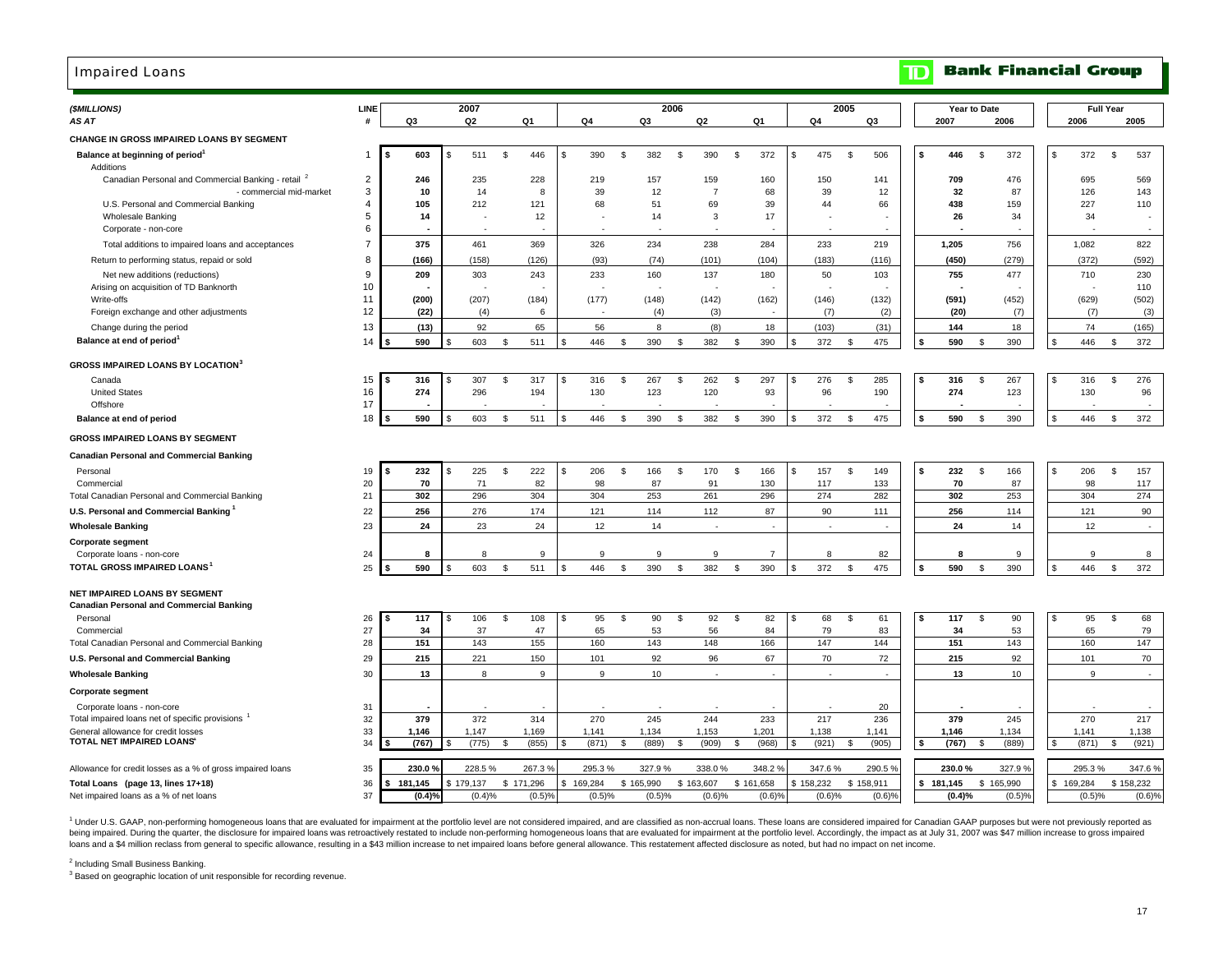# Allowance for Credit Losses and Provision for (Reversal of) Credit Losses

**TD** Bank Financial Group

| (\$MILLIONS)                                          |           | LINE           |             |                | 2007                  |                |                          |             |               |                | 2006 |                |              |                          |                |                          | 2005           |                          | Year to Date             |           |                |       | <b>Full Year</b> |                          |
|-------------------------------------------------------|-----------|----------------|-------------|----------------|-----------------------|----------------|--------------------------|-------------|---------------|----------------|------|----------------|--------------|--------------------------|----------------|--------------------------|----------------|--------------------------|--------------------------|-----------|----------------|-------|------------------|--------------------------|
| AS AT                                                 |           | #              | Q3          |                | Q <sub>2</sub>        |                | Q <sub>1</sub>           | Q4          |               | Q3             |      | Q2             |              | Q <sub>1</sub>           |                | Q4                       |                | Q <sub>3</sub>           | 2007                     | 2006      |                | 2006  |                  | 2005                     |
| <b>ALLOWANCE FOR CREDIT LOSSES</b>                    |           |                |             |                |                       |                |                          |             |               |                |      |                |              |                          |                |                          |                |                          |                          |           |                |       |                  |                          |
| <b>Specific allowance</b>                             |           |                |             |                |                       |                |                          |             |               |                |      |                |              |                          |                |                          |                |                          |                          |           |                |       |                  |                          |
| Balance at beginning of period                        |           | $\overline{1}$ | \$<br>231   | $\mathfrak{L}$ | 197                   | $$\mathbb{S}$$ | 176                      | \$<br>145   | $\mathfrak s$ | 138            | \$   | 157            | $\mathbf{s}$ | 155                      | \$             | 239                      | \$             | 252                      | \$<br>176                | \$<br>155 | \$.            | 155   | $$\mathbb{S}$$   | 266                      |
| Write-offs                                            |           | $\overline{2}$ | (200)       |                | (191)                 |                | (170)                    | (164)       |               | (137)          |      | (130)          |              | (152)                    |                | (138)                    |                | (125)                    | (561)                    | (419)     |                | (583) |                  | (487)                    |
| Recoveries                                            |           | 3              | 40          |                | 37                    |                | 31                       | 33          |               | 33             |      | 32             |              | 31                       |                | 82                       |                | 54                       | 108                      | 96        |                | 129   |                  | 245                      |
| Provision for credit losses                           |           | $\overline{4}$ | 141         |                | 184                   |                | 153                      | 156         |               | 107            |      | 74             |              | 120                      |                | (22)                     |                | 60                       | 478                      | 301       |                | 457   |                  | 107                      |
| Arising on acquisitions                               |           | 5              |             |                |                       |                |                          |             |               |                |      |                |              | $\overline{\phantom{a}}$ |                | $\overline{\phantom{a}}$ |                |                          |                          |           |                |       |                  | 27                       |
| Foreign exchange and other adjustments                |           | 6              | (1)         |                | $\boldsymbol{\Delta}$ |                | $\overline{7}$           | 6           |               | $\overline{4}$ |      | 5              |              | 3                        |                | (6)                      |                | (2)                      | 10                       | 12        |                | 18    |                  | (3)                      |
| Balance at end of period                              |           | $\overline{7}$ | 211         |                | 231                   |                | 197                      | 176         |               | 145            |      | 138            |              | 157                      |                | 155                      |                | 239                      | 211                      | 145       |                | 176   |                  | 155                      |
| <b>General allowance</b>                              |           |                |             |                |                       |                |                          |             |               |                |      |                |              |                          |                |                          |                |                          |                          |           |                |       |                  |                          |
| Balance at beginning of period                        |           | 8              | 1,147       |                | 1,169                 |                | 1,141                    | 1,134       |               | 1,153          |      | 1,201          |              | 1,138                    |                | 1,141                    |                | 1,158                    | 1,141                    | 1,138     |                | 1,138 |                  | 917                      |
| Provision for credit losses - TD Banknorth            |           | 9              | 18          |                | (23)                  |                | (1)                      | 5           |               | (7)            |      | $\overline{2}$ |              | (6)                      |                | $\overline{7}$           |                | (20)                     | (6)                      | (11)      |                | (6)   |                  | (17)                     |
| - VFC                                                 |           | 10             | 12          |                | 11                    |                | 11                       | 9           |               | 9              |      |                |              |                          |                |                          |                |                          | 34                       | 9         |                | 18    |                  | $\overline{\phantom{a}}$ |
| - Other                                               |           | 11             |             |                |                       |                | $\overline{\phantom{a}}$ |             |               |                |      | (60)           |              | $\overline{\phantom{a}}$ |                |                          |                | $\overline{\phantom{a}}$ |                          | (60)      |                | (60)  |                  | (35)                     |
| Arising on acquisitions                               |           | 12             |             |                |                       |                | 14                       | ÷           |               | ٠              |      | 18             |              | 69                       |                | ٠.                       |                | $\overline{\phantom{a}}$ | 14                       | 87        |                | 87    |                  | 289                      |
| Foreign exchange and other adjustments                |           | 13             | (31)        |                | (10)                  |                | $\overline{4}$           | (7)         |               | (21)           |      | (8)            |              |                          |                | (10)                     |                | 3                        | (37)                     | (29)      |                | (36)  |                  | (16)                     |
| Balance at end of period                              |           | 14             | 1,146       |                | 1,147                 |                | 1,169                    | 1,141       |               | 1,134          |      | 1,153          |              | 1,201                    |                | 1,138                    |                | 1,141                    | 1,146                    | 1,134     |                | 1,141 |                  | 1,138                    |
| Total allowance for credit losses at end of period    |           | 15             | 1,357<br>-S | \$             | 1,378                 | \$             | 1,366                    | \$<br>1,317 |               | \$1,279        | \$   | 1,291          | \$           | 1,358                    | \$             | 1,293                    | \$             | 1,380                    | \$<br>1,357              | \$1,279   | \$             | 1,317 | \$               | 1,293                    |
|                                                       |           |                |             |                |                       |                |                          |             |               |                |      |                |              |                          |                |                          |                |                          |                          |           |                |       |                  |                          |
| PROVISION FOR (REVERSAL OF) CREDIT LOSSES             |           |                |             |                |                       |                |                          |             |               |                |      |                |              |                          |                |                          |                |                          |                          |           |                |       |                  |                          |
| New specifics (net of reversals)                      |           | 16             | \$<br>181   | \$             | 221                   | \$             | 184                      | \$<br>189   | \$            | 140            | \$   | 106            | <b>S</b>     | 151                      | $\mathfrak{L}$ | 60                       | \$             | 114                      | \$<br>586                | \$<br>397 | $\mathfrak{s}$ | 586   | \$               | 352                      |
| Recoveries                                            |           | 17             | (40)        |                | (37)                  |                | (31)                     | (33)        |               | (33)           |      | (32)           |              | (31)                     |                | (82)                     |                | (54)                     | (108)                    | (96)      |                | (129) |                  | (245)                    |
| Provision for (reversal of) credit losses - specifics | (line 4)  | 18             | 141         |                | 184                   |                | 153                      | 156         |               | 107            |      | 74             |              | 120                      |                | (22)                     |                | 60                       | 478                      | 301       |                | 457   |                  | 107                      |
| Change in general allowance - TD Banknorth            | (line 9)  | 19             | 18          |                | (23)                  |                | (1)                      | 5           |               | (7)            |      | $\overline{2}$ |              | (6)                      |                | $\overline{7}$           |                | (20)                     | (6)                      | (11)      |                | (6)   |                  | (17)                     |
| - VFC                                                 | (line 10) | 20             | 12          |                | 11                    |                | 11                       | 9           |               | 9              |      |                |              |                          |                |                          |                |                          | 34                       | 9         |                | 18    |                  | $\overline{\phantom{a}}$ |
| - Other                                               | (line 11) | 21             | ٠           |                |                       |                | $\overline{\phantom{a}}$ |             |               |                |      | (60)           |              |                          |                |                          |                | $\overline{\phantom{a}}$ |                          | (60)      |                | (60)  |                  | (35)                     |
|                                                       |           |                |             |                |                       |                |                          | \$          |               |                |      |                |              |                          | \$             |                          |                |                          |                          |           |                |       |                  |                          |
| Provision for (reversal of) credit losses             |           | 22             | 171<br>-S   | -\$            | 172                   | \$             | 163                      | 170         | \$            | 109            | \$   | 16             | \$           | 114                      |                | (15)                     | -\$            | 40                       | \$<br>506                | \$<br>239 | \$             | 409   | \$               | 55                       |
| PROVISION FOR (REVERSAL OF) CREDIT LOSSES BY SEGMENT  |           |                |             |                |                       |                |                          |             |               |                |      |                |              |                          |                |                          |                |                          |                          |           |                |       |                  |                          |
| Canadian Personal and Commercial Banking              | (page 5)  | 23             | \$<br>151   | ደ              | 143                   | \$             | 138                      | \$<br>132   | \$            | 104            | \$   | 78             | <b>S</b>     | 99                       | $\mathfrak{L}$ | 97                       | \$             | 90                       | \$<br>432                | \$<br>281 | \$.            | 413   | \$               | 373                      |
| U.S. Personal and Commercial Banking                  | (page 7)  | 24             | 33          |                | 35                    |                | 17                       | 15          |               | 10             |      | 8              |              | $\overline{7}$           |                | $\overline{7}$           |                | $\overline{4}$           | 85                       | 25        |                | 40    |                  | $\overline{4}$           |
| Wholesale Banking                                     | (page 8)  | 25             | 8           |                | 12                    |                | 24                       | 13          |               | 15             |      | 11             |              | 29                       |                | 13                       |                | 13                       | 44                       | 55        |                | 68    |                  | 52                       |
| Corporate                                             |           |                |             |                |                       |                |                          |             |               |                |      |                |              |                          |                |                          |                |                          |                          |           |                |       |                  |                          |
| Initial set up of specific allowance for credit card  |           |                |             |                |                       |                |                          |             |               |                |      |                |              |                          |                |                          |                |                          |                          |           |                |       |                  |                          |
| and overdraft loans                                   |           | 26             |             |                |                       |                |                          | 28          |               |                |      |                |              |                          |                |                          |                |                          |                          |           |                | 28    |                  | $\overline{\phantom{a}}$ |
| Securitization                                        |           | 27             | (4)         |                | (5)                   |                | (4)                      | (4)         |               | (4)            |      | (8)            |              | (8)                      |                | (8)                      |                | (10)                     | (13)                     | (20)      |                | (24)  |                  | (35)                     |
| Wholesale Banking - CDS                               |           | 28             | (11)        |                | (12)                  |                | (12)                     | (11)        |               | (12)           |      | (11)           |              | (13)                     |                | (13)                     |                | (13)                     | (35)                     | (36)      |                | (47)  |                  | (52)                     |
| General allowance release                             |           | 29             |             |                |                       |                | $\sim$                   | $\sim$      |               |                |      | (60)           |              | $\overline{\phantom{a}}$ |                | $\overline{\phantom{a}}$ |                |                          | $\overline{\phantom{a}}$ | (60)      |                | (60)  |                  | (35)                     |
| Sectoral related and other                            |           | 30             | (6)         |                | (1)                   |                | $\overline{\phantom{a}}$ | (3)         |               | (4)            |      | (2)            |              | $\overline{\phantom{a}}$ |                | (111)                    |                | (44)                     | (7)                      | (6)       |                | (9)   |                  | (252)                    |
| <b>Total Corporate</b>                                | (page 9)  | 31             | (21)        |                | (18)                  |                | (16)                     | 10          |               | (20)           |      | (81)           |              | (21)                     |                | (132)                    |                | (67)                     | (55)                     | (122)     |                | (112) |                  | (374)                    |
|                                                       |           |                |             | <sup>\$</sup>  |                       |                |                          | 170         |               |                |      |                |              |                          |                |                          | $\mathfrak{L}$ |                          | \$<br>506                |           |                |       |                  |                          |
| Provision for (reversal of) credit losses             |           | 32             | \$<br>171   |                | 172                   | \$             | 163                      | \$          | \$            | 109            | \$   | 16             | -S           | 114                      | \$             | (15)                     |                | 40                       |                          | \$<br>239 | S              | 409   | \$               | 55                       |

<sup>1</sup> Premiums on credit default swaps (CDS) recorded in provision for credit losses for Wholesale Banking are reclassified to trading income in the Corporate segment.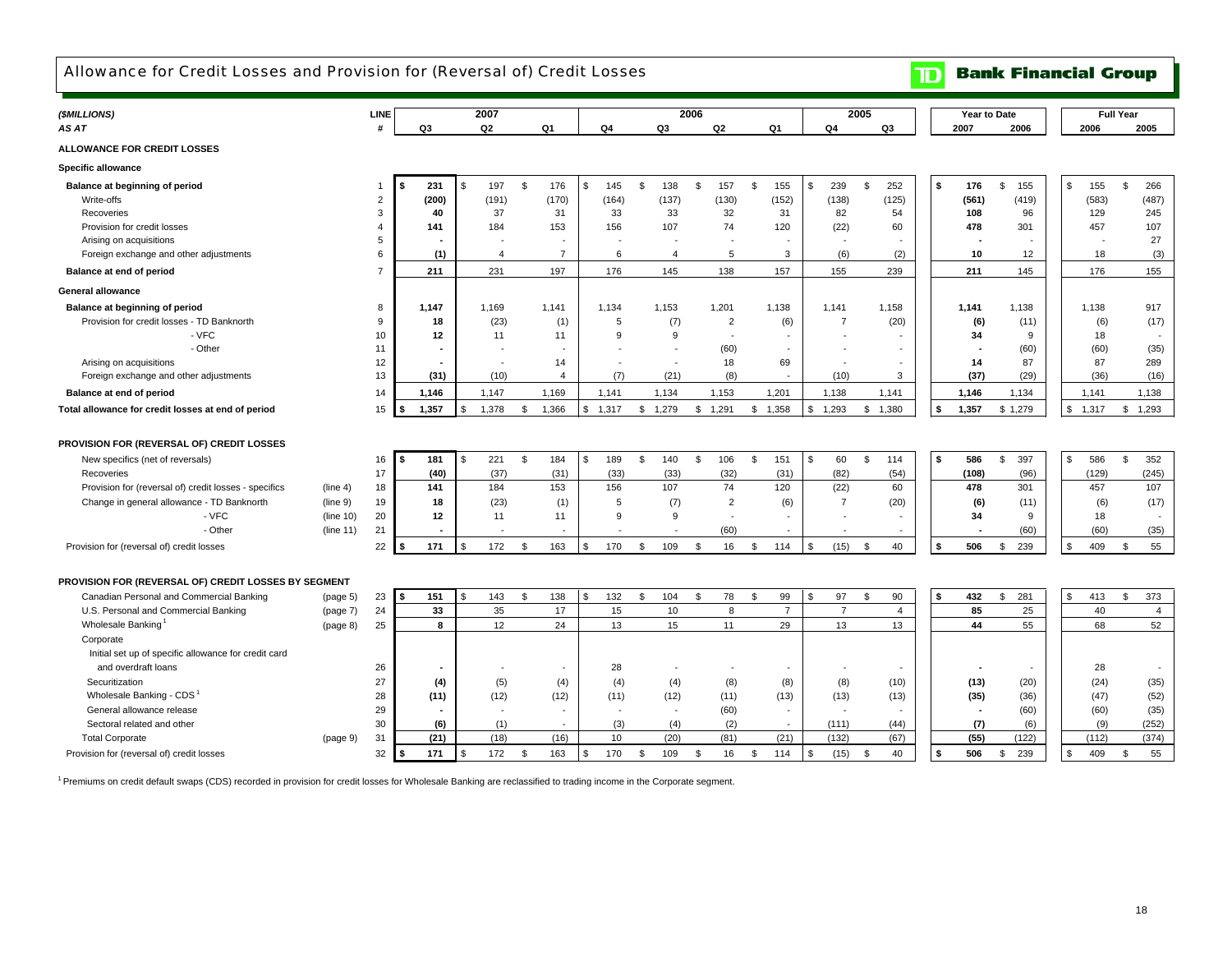## Analysis of Change in Shareholders' Equity

**Bank Financial Group**  $\mathbf{D}$ 

| (\$MILLIONS)                                                                   | <b>LINE</b>    |          | 2007            |                |                     | 2006              |                   |         | 2005           |         | <b>Year to Date</b> |             | <b>Full Year</b> |                   |
|--------------------------------------------------------------------------------|----------------|----------|-----------------|----------------|---------------------|-------------------|-------------------|---------|----------------|---------|---------------------|-------------|------------------|-------------------|
| FOR THE PERIOD ENDED                                                           | #              | Q3       | Q2              | Q1             | Q4                  | Q3                | Q2                | Q1      | Q4             | Q3      | 2007                | 2006        | 2006             | 2005              |
|                                                                                |                |          |                 |                |                     |                   |                   |         |                |         |                     |             |                  |                   |
| <b>Common shares</b>                                                           |                |          |                 |                |                     |                   |                   |         |                |         |                     |             |                  |                   |
| Opening balance                                                                | -1             | 6,455    | 6,417<br>\$     | \$<br>6,334    | 6,353<br>- \$<br>-S | 6,245<br><b>S</b> | 6,015<br><b>S</b> | 5,872   | 5,744 \$<br>\$ | 5,632   | \$6,334             | 5,872<br>S. | \$<br>5,872      | <b>S</b><br>3,373 |
| Issued - options                                                               | $\overline{2}$ | 79       | 19              | 34             | 26                  | 13                | 35                | 45      | 31             | 22      | 132                 | 93          | 119              | 125               |
| - dividend reinvestment plan                                                   | 3              | 22       | 21              | 19             | 26                  | 95                | 107               | 100     | 104            | 102     | 62                  | 302         | 328              | 380               |
| - acquisition of TD Banknorth                                                  | $\overline{4}$ |          |                 |                |                     |                   |                   |         |                |         |                     |             |                  | 1,988             |
| - acquisition of VFC                                                           | 5              |          |                 |                |                     |                   | 70                |         |                |         |                     | 70          | 70               |                   |
| Impact of shares (acquired) sold for trading purposes'                         | 6              | (2)      | (2)             | 30             | (36)                |                   | 18                | (2)     | (7)            | (12)    | 26                  | 16          | (20)             | 6                 |
| Repurchase of common shares                                                    | $\overline{7}$ | (29)     |                 |                | (35)                |                   |                   |         |                |         | (29)                |             | (35)             |                   |
| Closing balance                                                                | 8              | 6,525    | 6,455           | 6,417          | 6,334               | 6,353             | 6,245             | 6,015   | 5,872          | 5,744   | 6,525               | 6,353       | 6,334            | 5,872             |
| <b>Preferred shares</b>                                                        |                |          |                 |                |                     |                   |                   |         |                |         |                     |             |                  |                   |
| Opening balance                                                                | 9              | 425      | 425             | 425            | 425                 | 425               | 425               |         |                |         | 425                 |             |                  |                   |
| Issued                                                                         | 10             |          |                 |                |                     |                   |                   | 425     |                |         |                     | 425         | 425              |                   |
| Closing balance                                                                | 11             | 425      | 425             | 425            | 425                 | 425               | 425               | 425     |                |         | 425                 | 425         | 425              |                   |
|                                                                                |                |          |                 |                |                     |                   |                   |         |                |         |                     |             |                  |                   |
| <b>Contributed surplus</b>                                                     |                |          |                 |                |                     |                   |                   |         |                |         |                     |             |                  |                   |
| Opening balance                                                                | 12             | 124      | 68              | 66             | 56                  | 51                | 47                | 40      | 36             | 28      | 66                  | 40          | 40               | 20                |
| Stock option expense                                                           | 13             | 7        | $\overline{4}$  | $\overline{4}$ | 10                  | 6                 | 6                 | 9       | $\overline{4}$ | 8       | 15                  | 21          | 31               | 21                |
| Stock option exercised                                                         | 14             | (13)     |                 | (2)            |                     | (1)               | (2)               | (2)     |                |         | (15)                | (5)         | (5)              | (1)               |
| Conversion of TD Banknorth options on privatization                            | 15             |          | 52              |                |                     |                   |                   |         |                |         | 52                  |             |                  |                   |
| Closing balance                                                                | 16             | 118      | 124             | 68             | 66                  | 56                | 51                | 47      | 40             | 36      | 118                 | 56          | 66               | 40                |
| <b>Retained earnings</b>                                                       |                |          |                 |                |                     |                   |                   |         |                |         |                     |             |                  |                   |
| Opening balance                                                                | 17             | 14,865   | 14,375          | 13,725         | 13,544              | 13,069            | 12,652            | 10,650  | 10,358         | 10,230  | 13,725              | 10,650      | 10,650           | 9,540             |
| Transition adjustment on adoption of Financial Instruments standards           | 18             |          |                 | 80             |                     |                   |                   |         |                |         | 80                  |             |                  |                   |
| Net income                                                                     | 19             | 1,103    | 879             | 921            | 762                 | 796               | 738               | 2,307   | 589            | 411     | 2,903               | 3,841       | 4,603            | 2,229             |
| Dividends - common                                                             | 20             | (381)    | (382)           | (345)          | (347)               | (316)             | (315)             | (300)   | (298)          | (283)   | (1, 108)            | (931)       | (1, 278)         | (1,098)           |
| Dividends - preferred                                                          | 21             | (2)      | (7)             | (6)            | (5)                 | (6)               | (6)               | (5)     |                |         | (15)                | (17)        | (22)             |                   |
| Premium paid on common shares repurchased                                      | 22             | (207)    |                 |                | (229)               |                   |                   |         |                |         | (207)               |             | (229)            |                   |
| Other                                                                          | 23             |          |                 |                |                     | $\mathbf 1$       |                   |         | $\overline{1}$ |         |                     |             | $\overline{1}$   | (21)              |
| Closing balance                                                                | 24             | 15,378   | 14,865          | 14,375         | 13,725              | 13,544            | 13,069            | 12,652  | 10,650         | 10,358  | 15,378              | 13,544      | 13,725           | 10,650            |
| Accumulated other comprehensive income<br>(page 20)                            |                |          |                 |                |                     |                   |                   |         |                |         |                     |             |                  |                   |
| Opening balance                                                                | 25             | (94)     | (268)           | (918)          | (951)               | (507)             | (666)             | (696)   | (363)          | (298)   | (918)               | (696)       | (696)            | (265)             |
| Transition adjustment on adoption of Financial Instruments standards           | 26             |          |                 | 426            |                     |                   |                   |         |                |         | 426                 |             |                  |                   |
| Net change in unrealized gains and (losses) on available-for-sale securities   | 27             | (197)    | 61              | 24             |                     |                   |                   |         |                |         | (112)               |             |                  |                   |
| Net change in unrealized foreign currency translation gains and (losses) on    |                |          |                 |                |                     |                   |                   |         |                |         |                     |             |                  |                   |
| investment in subsidiaries, net of hedging activities                          | 28             | (971)    | 97              | 323            | 33                  | (444)             | 159               | 30      | (333)          | (65)    | (551)               | (255)       | (222)            | (431)             |
| Net change in gains and (losses) on derivatives designated as cash flow hedges | 29             | (181)    | 16              | (123)          |                     |                   |                   |         |                |         | (288)               |             |                  |                   |
| Closing balance                                                                | 30             | (1, 443) | (94)            | (268)          | (918)               | (951)             | (507)             | (666)   | (696)          | (363)   | (1, 443)            | (951)       | (918)            | (696)             |
|                                                                                | 31             | 21,003   | 21,775 \$<br>\$ | 21,017         | 19,632<br>- \$      | 19,427<br>- \$    | 19,283<br>- \$    | 18,473  | \$.            | 15,775  | \$21,003            | \$19,427    | 19,632<br>\$     | \$15,866          |
| Total shareholders' equity                                                     |                |          |                 |                |                     |                   |                   |         | 15,866<br>- \$ |         |                     |             |                  |                   |
| <b>NUMBER OF COMMON SHARES (thousands)</b>                                     |                |          |                 |                |                     |                   |                   |         |                |         |                     |             |                  |                   |
| Opening balance                                                                | 32             | 719,875  | 719,040         | 717,416        | 720,792             | 718,786           | 714,696           | 711,812 | 709,029        | 706,699 | 717,416             | 711,812     | 711,812          | 655,902           |
| Issued - options                                                               | 33             | 1,455    | 579             | 931            | 744                 | 372               | 990               | 1,282   | 1,025          | 786     | 2,965               | 2,644       | 3,388            | 4,269             |
| - dividend reinvestment plan                                                   | 34             | 317      | 308             | 268            | 392                 | 1,631             | 1,718             | 1,656   | 1,917          | 1,813   | 893                 | 5,005       | 5,397            | 7,273             |
| - acquisition of TD Banknorth                                                  | 35             |          |                 |                |                     |                   |                   |         |                |         |                     |             |                  | 44,287            |
| - acquisition of VFC                                                           | 36             |          |                 |                |                     | $\overline{2}$    | 1,101             |         |                |         |                     | 1,103       | 1,103            |                   |
| Impact of shares (acquired) sold for trading purposes <sup>1</sup>             | 37             | (61)     | (52)            | 425            | (512)               |                   | 281               | (54)    | (159)          | (269)   | 312                 | 228         | (284)            | 81                |
| Repurchase of common shares                                                    | 38             | (3,238)  |                 |                | (4,000)             |                   |                   |         |                |         | (3, 238)            |             | (4,000)          |                   |
| Closing balance                                                                | 39             | 718.348  | 719,875         | 719,040        | 717,416             | 720.792           | 718.786           | 714.696 | 711.812        | 709.029 | 718,348             | 720.792     | 717,416          | 711,812           |
|                                                                                |                |          |                 |                |                     |                   |                   |         |                |         |                     |             |                  |                   |

1 Purchased by subsidiaries of the Bank, which are regulated securities entities in accordance with Regulation 92-313 under the *Bank Act* .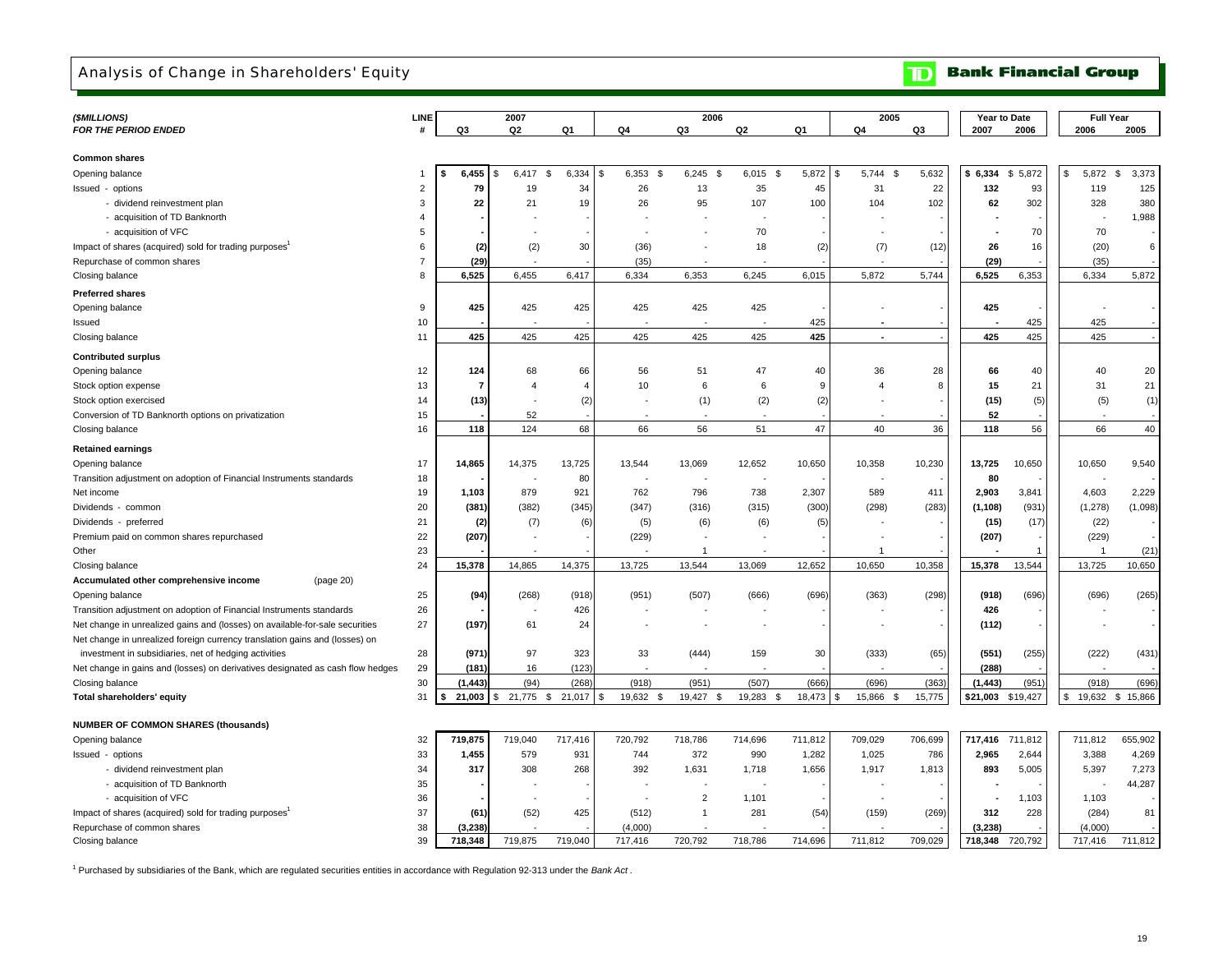# Change in Accumulated Other Comprehensive Income, net of income taxes

| (\$MILLIONS)                                                                                               | LINE                  |                      | 2007                     |                |                          | 2006                     |                          |                | 2005                     |       | Year to Date          |       |            | <b>Full Year</b> |
|------------------------------------------------------------------------------------------------------------|-----------------------|----------------------|--------------------------|----------------|--------------------------|--------------------------|--------------------------|----------------|--------------------------|-------|-----------------------|-------|------------|------------------|
| <b>FOR THE PERIOD ENDED</b>                                                                                | #                     | Q3                   | Q <sub>2</sub>           | Q <sub>1</sub> | Q4                       | Q3                       | Q <sub>2</sub>           | Q <sub>1</sub> | Q4                       | Q3    | 2007                  | 2006  | 2006       | 2005             |
| Unrealized gains/(losses) on available-for-sale                                                            |                       |                      |                          |                |                          |                          |                          |                |                          |       |                       |       |            |                  |
| Opening balance                                                                                            | -1                    | 372<br>- 56          | 311 \$<br>\$.            |                | \$<br>$-$ \$             | $-$ \$                   | - \$<br>$\sim$           |                | \$<br>$-$ \$             |       | \$<br>$\sim$          | \$    | \$         | $-$ \$           |
| Transition adjustment on adoption of financial instrument<br>standards                                     | $\overline{2}$        |                      | $\overline{\phantom{a}}$ | 287            |                          |                          |                          |                |                          |       | 287                   |       |            |                  |
| Change in unrealized gains and losses, net of income taxes                                                 | 3                     | (184)                | 87                       | 53             |                          |                          |                          |                |                          |       | (44)                  |       |            |                  |
| Reclassification to earnings, net of income taxes                                                          | $\boldsymbol{\Delta}$ | (13)                 | (26)                     | (29)           |                          |                          |                          |                |                          |       | (68)                  |       |            |                  |
| Net change for the period                                                                                  | 5                     | (197)                | 61                       | 24             | $\overline{a}$           | $\sim$                   | $\overline{\phantom{a}}$ |                | $\sim$                   |       | (112)                 |       | $\sim$     |                  |
| Closing balance                                                                                            | 6                     | 175                  | 372                      | 311            | $\overline{\phantom{a}}$ | $\overline{\phantom{a}}$ |                          |                | $\overline{\phantom{a}}$ |       | 175                   |       |            |                  |
| Unrealized foreign currency translation gains and<br>losses on investments in subsidiaries, net of hedging |                       |                      |                          |                |                          |                          |                          |                |                          |       |                       |       |            |                  |
| Opening balance                                                                                            | $\overline{7}$        | (498)                | (595)                    | (918)          | (951)                    | (507)                    | (666)                    | (696)          | (363)                    | (298) | (918)                 | (696) | (696)      | (265)            |
| Investment in subsidiaries                                                                                 | 8                     | (1, 419)             | (584)                    | 892            | (29)                     | (292)                    | (7)                      | (392)          | (628)                    | (369) | (1, 111)              | (691) | (720)      | (718)            |
| Hedging activities                                                                                         | 9                     | 665                  | 1,012                    | (848)          | 97                       | (230)                    | 246                      | 528            | 443                      | 462   | 829                   | 544   | 641        | 428              |
| Impact of change in investment in subsidiaries                                                             | 10                    |                      |                          |                |                          |                          |                          | 66             |                          |       |                       | 66    | 66         |                  |
| Provision for/ benefit of income taxes                                                                     | 11                    | (217)                | (331)                    | 279            | (35)                     | 78                       | (80)                     | (172)          | (148)                    | (158) | (269)                 | (174) | (209)      | (141)            |
| Closing balance                                                                                            | 12                    | (1, 469)             | (498)                    | (595)          | (918)                    | (951)                    | (507)                    | (666)          | (696)                    | (363) | (1, 469)              | (951) | (918)      | (696)            |
| Gains/(losses) on derivatives designated as cash flow<br>hedges                                            |                       |                      |                          |                |                          |                          |                          |                |                          |       |                       |       |            |                  |
| Opening balance                                                                                            | 13                    | 32                   | 16                       |                |                          |                          |                          |                |                          |       |                       |       |            |                  |
| Transition adjustment on adoption of financial instrument<br>standards                                     | 14                    |                      | $\overline{\phantom{a}}$ | 139            |                          |                          |                          |                | $\overline{\phantom{a}}$ |       | 139                   |       |            |                  |
| Change in gains and losses, net of income taxes                                                            | 15                    | (196)                | 13                       | (127)          |                          |                          |                          |                |                          |       | (310)                 |       |            |                  |
| Reclassification to earnings, net of income taxes                                                          | 16                    | 15                   | 3                        | 4              |                          |                          |                          |                |                          |       | 22                    |       |            |                  |
| Net change for the period                                                                                  | 17                    | (181)                | 16                       | (123)          |                          |                          |                          |                | $\overline{\phantom{a}}$ |       | (288)                 |       |            |                  |
| Closing balance                                                                                            | 18                    | (149)                | 32                       | 16             |                          |                          |                          |                |                          |       | (149)                 |       |            |                  |
| Accumulated other comprehensive income<br>closing balance                                                  | 19                    | $(1, 443)$ \$<br>- 5 | $(94)$ \$                | $(268)$ \$     | $(918)$ \$               | $(951)$ \$               | $(507)$ \$               | $(666)$ \$     | $(696)$ \$               | (363) | $$$ (1,443) $$$ (951) |       | $(918)$ \$ | (696)            |

**TD** Bank Financial Group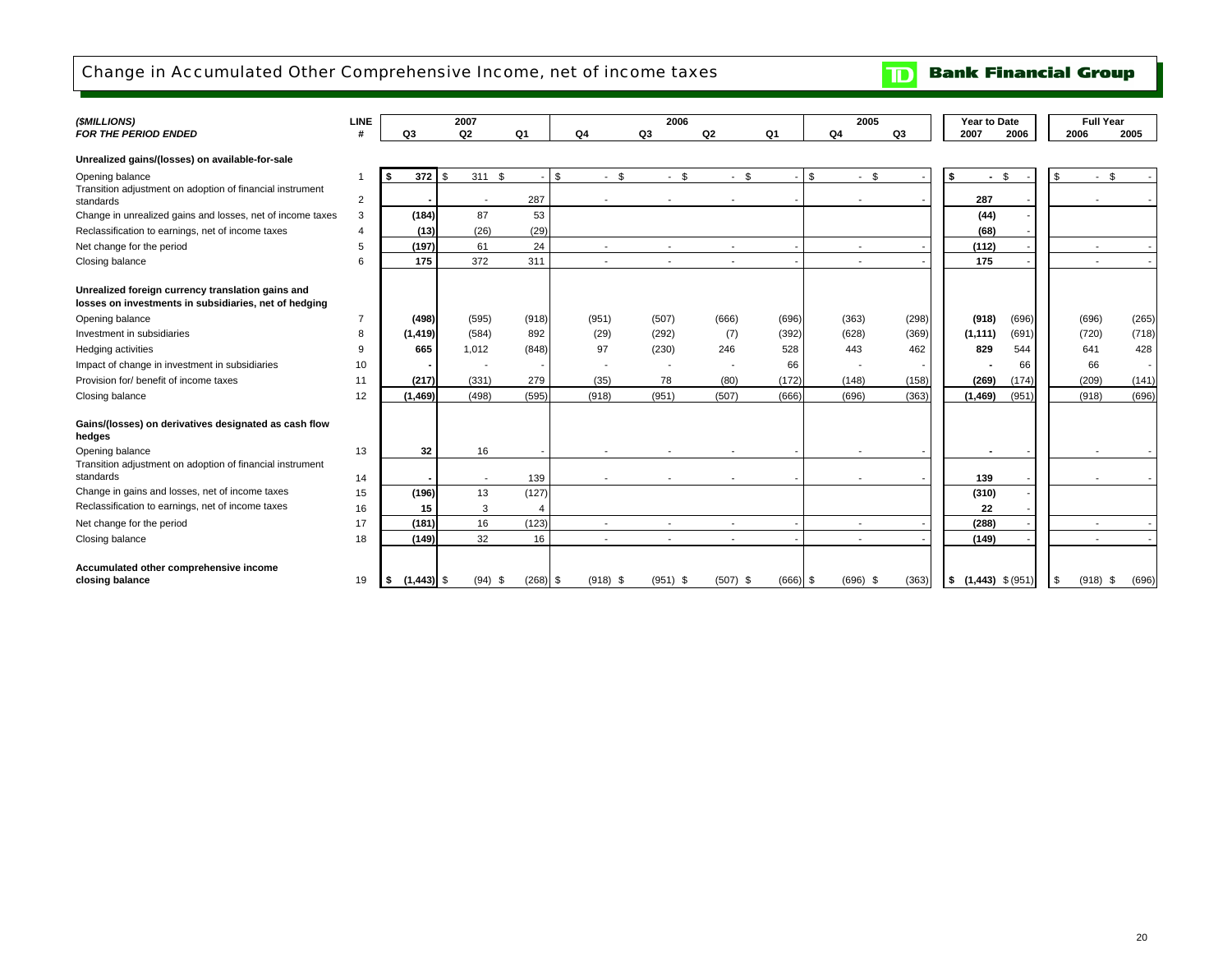# Analysis of Change in Non-Controlling Interests and Investment in TD Ameritrade

**Bank Financial Group**  $\mathbf{D}$ 

| (SMILLIONS)                                                           | <b>LINE</b> |           | 2007           |                |      |                |     | 2006         |       |      |                |     | 2005                           |                          | Year to Date |         | <b>Full Year</b> |              |
|-----------------------------------------------------------------------|-------------|-----------|----------------|----------------|------|----------------|-----|--------------|-------|------|----------------|-----|--------------------------------|--------------------------|--------------|---------|------------------|--------------|
| <b>FOR THE PERIOD ENDED</b>                                           |             | Q3        | Q <sub>2</sub> | Q <sub>1</sub> |      | Q <sub>4</sub> |     | Q3           | Q2    |      | Q <sub>1</sub> |     | Q4                             | Q3                       | 2007         | 2006    | 2006             | 2005         |
| Non-controlling interests in subsidiaries                             |             |           |                |                |      |                |     |              |       |      |                |     |                                |                          |              |         |                  |              |
| Opening balance                                                       |             | 13        | \$2,607        | \$2,439        | - \$ | 2,429          | \$. | 2,530<br>\$  | 2,847 | \$   | 1,708          | \$  | 1,746<br>- \$                  | 1,676                    | \$2,439      | \$1,708 | $$1,708$ \$      |              |
| On acquisition/(privatization)                                        | 2           |           | (2,482)        |                |      |                |     |              |       |      |                |     |                                | $\overline{\phantom{a}}$ | (2, 482)     |         |                  | 1,695        |
| Shares repurchase/shares purchased by TD                              | 3           |           | (25)           | (23)           |      | (23)           |     | (22)         | (300) |      | (18)           |     |                                |                          | (48)         | (340)   | (363)            |              |
| Shares issued by TD Banknorth                                         | 4           |           | 22             | 85             |      | 5              |     | 3            |       | 12   | 1,110          |     | 11                             | 11                       | 107          | 1,125   | 1,130            | 22           |
| Issuance of REIT preferred shares of subsidiary                       | 5           | 524       |                |                |      |                |     |              |       |      |                |     |                                |                          | 524          |         |                  |              |
| <b>Dilution loss</b>                                                  | 6           |           |                |                |      |                |     |              |       |      | 66             |     |                                |                          |              | 66      | 66               |              |
| On account of income                                                  |             | 13        | 27             | 47             |      | 48             |     | 52           |       | 47   | 37             |     | 53                             | 58                       | 87           | 136     | 184              | 132          |
| Dividends paid by TD Banknorth to minority shareholders               | 8           |           | (27)           | (24)           |      | (24)           |     | (24)         |       | (27) | (21)           |     | (21)                           | (19)                     | (51)         | (72)    | (96)             | (40)         |
| Foreign exchange and other adjustments                                | 9           | (12)      | (109)          | 83             |      |                |     | (110)        |       | (49) | (35)           |     | (81)                           | 20                       | (38)         | (194)   | (190)            | (101)        |
| Closing balance                                                       | 10          | 538<br>£. | \$<br>13       | 2,607<br>\$    | \$   | 2,439          | S   | 2,429<br>\$  | 2,530 | \$   | 2,847          | -\$ | 1,708<br>\$                    | 1,746                    | \$<br>538    | \$2,429 | \$<br>2,439      | -\$<br>1,708 |
|                                                                       |             |           |                |                |      |                |     |              |       |      |                |     |                                |                          |              |         |                  |              |
| <b>Investment in TD Ameritrade</b>                                    |             |           |                |                |      |                |     |              |       |      |                |     |                                |                          |              |         |                  |              |
| Opening balance                                                       | 11          | \$5.131   | \$5,113        | \$<br>4,379    | - \$ | 4.284          | \$  | 3.783<br>\$. | 3,327 | - \$ |                | \$  | \$<br>$\overline{a}$           |                          | $$4,379$ \$  |         | \$               |              |
| On acquisition                                                        | 12          |           |                |                |      |                |     |              |       | 45   | 3,327          |     |                                |                          |              | 3,372   | 3,372            |              |
| Purchase / (sale) of shares                                           | 13          | (54)      |                |                |      |                |     | 632          | 301   |      |                |     |                                |                          | (54)         | 933     | 933              |              |
| Increase in reported investment through Lillooet Limited <sup>1</sup> | 14          |           |                | 464            |      | 42             |     |              |       |      |                |     |                                |                          | 464          |         | 42               |              |
| Equity in net income, net of income taxes                             | 15          | 69        | 65             | 65             |      | 48             |     | 51           |       | 35   |                |     |                                |                          | 199          | 86      | 134              |              |
| Foreign exchange and other adjustments                                | 16          | (397)     | (47)           | 205            |      | 5              |     | (182)        |       | 75   |                |     |                                |                          | (239)        | (107)   | (102)            |              |
| Closing balance                                                       | 17          | \$        | 4,749 \$ 5,131 | \$<br>5,113    | -\$  | 4,379          |     | 4,284<br>\$  | 3,783 | \$   | 3,327          | -\$ | \$<br>$\overline{\phantom{a}}$ |                          | \$4,749      | \$4,284 | \$<br>4,379 \$   |              |

<sup>1</sup> This represents increase in the Bank's reported investment in TD Ameritrade through the consolidation of a variable interest entity, Lillooet Limited.